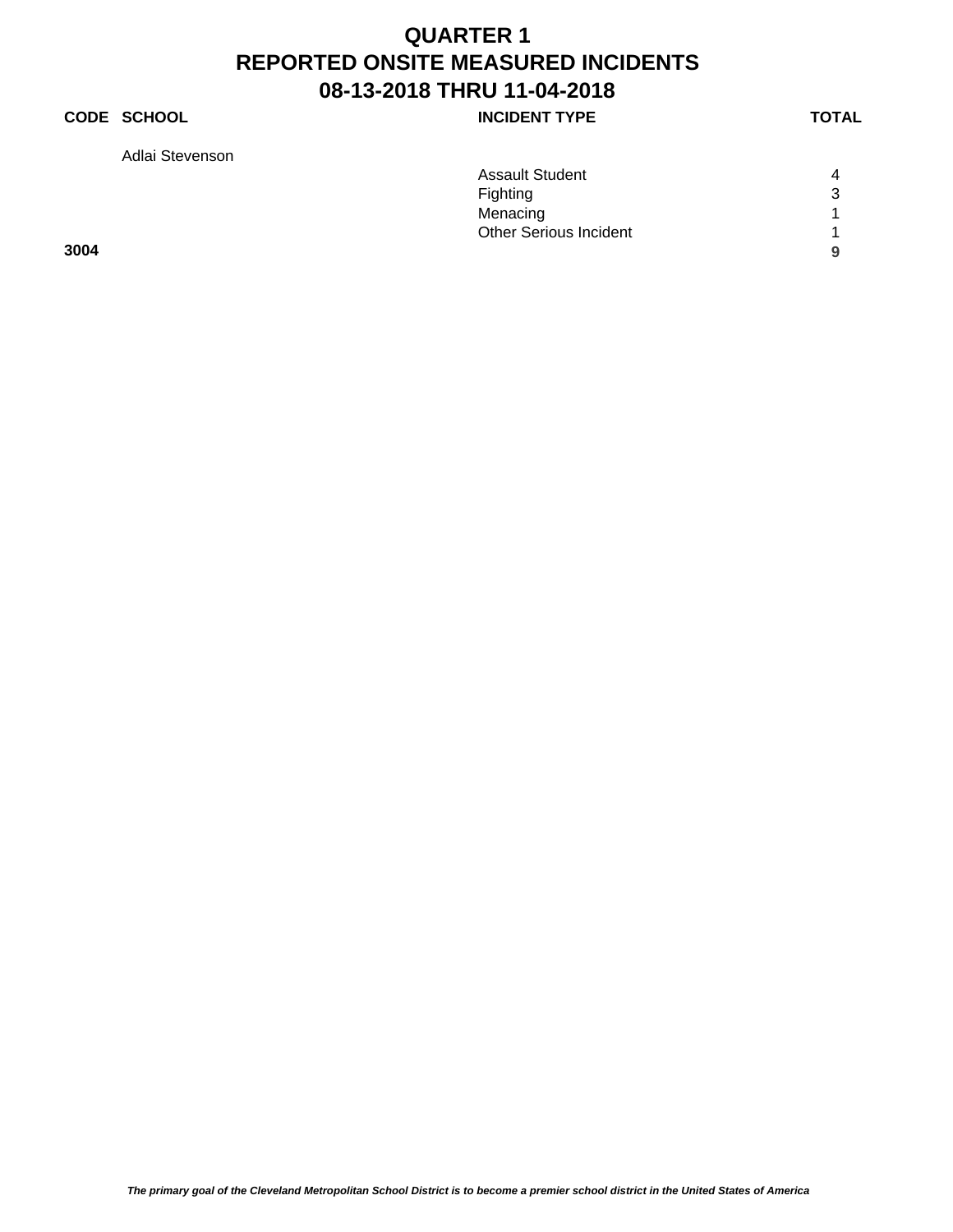### **CODE SCHOOL CODE SCHOOL**

Alfred A Benesch

**3195 3**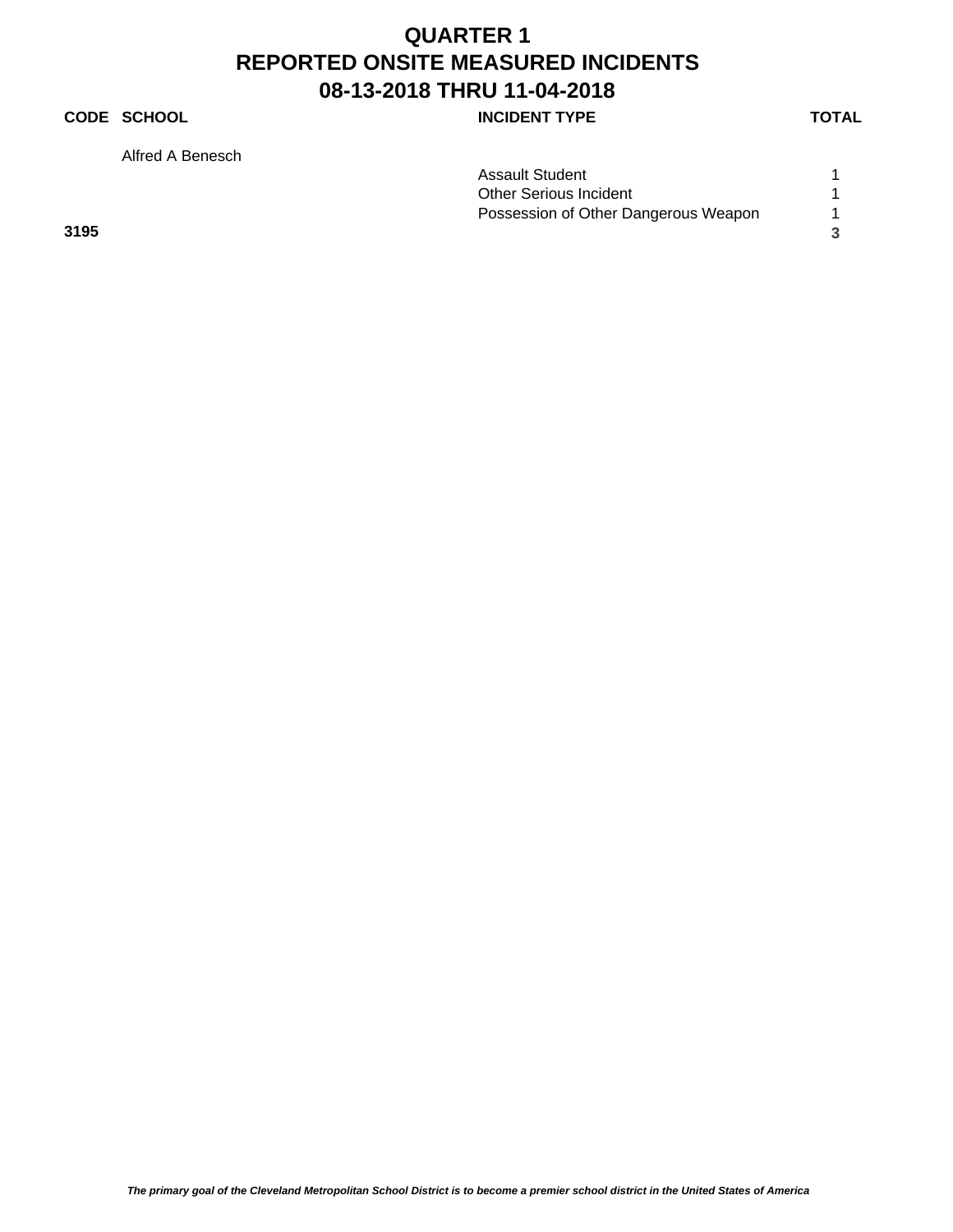### **CODE SCHOOL CODE SCHOOL**

Almira

**3012 1**

Other Serious Incident 1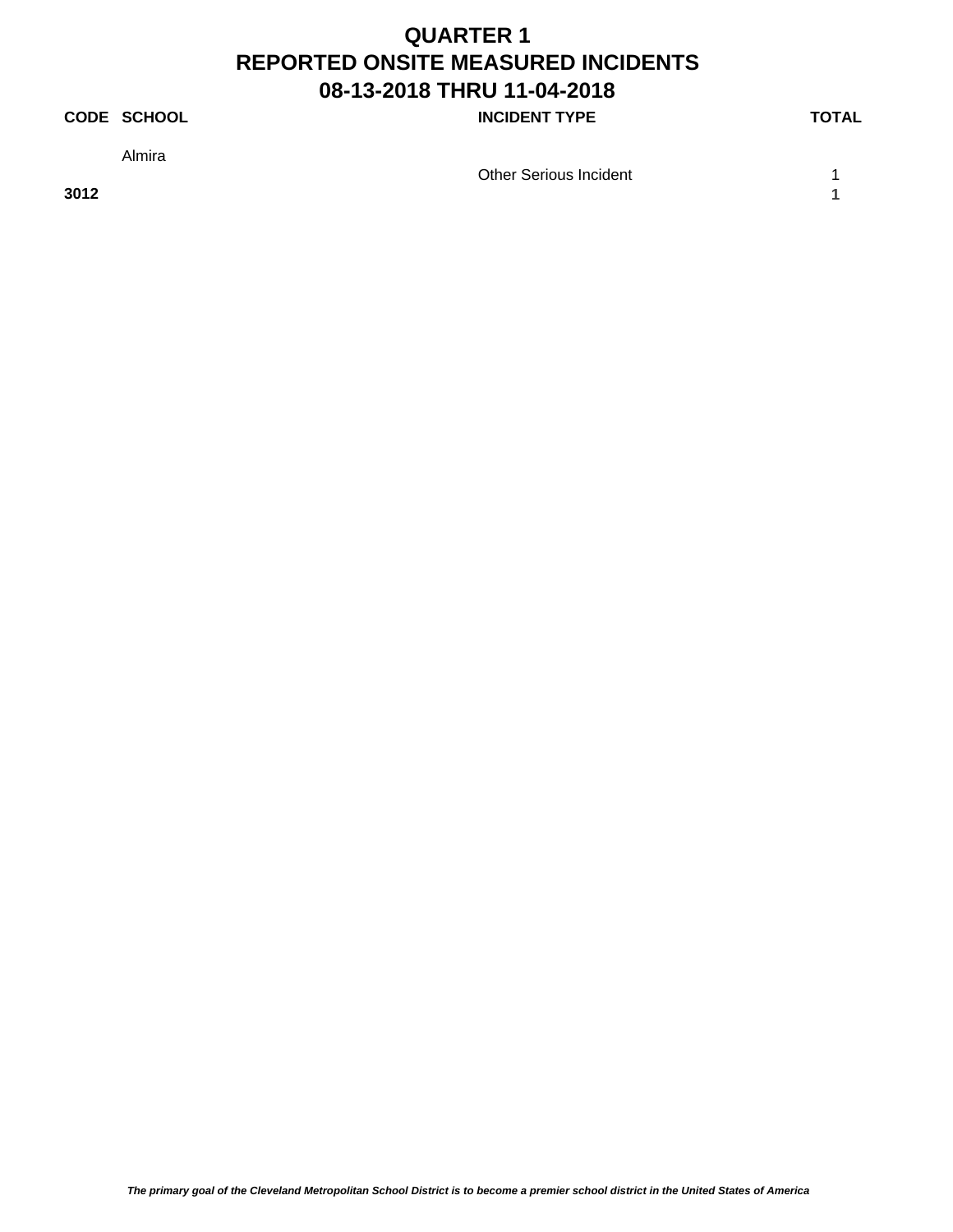### **CODE SCHOOL CODE SCHOOL**

Andrew J. Rickoff

| Andrew J. Rickoll |                               |                |
|-------------------|-------------------------------|----------------|
|                   | Assault Staff (Adult)         |                |
|                   | <b>Assault Student</b>        |                |
|                   | Assault Teacher               | $\overline{2}$ |
|                   | <b>Other Serious Incident</b> |                |
|                   | Possession of Knife           |                |
|                   | Theft of Private Property     |                |
| 3016              |                               |                |
|                   |                               |                |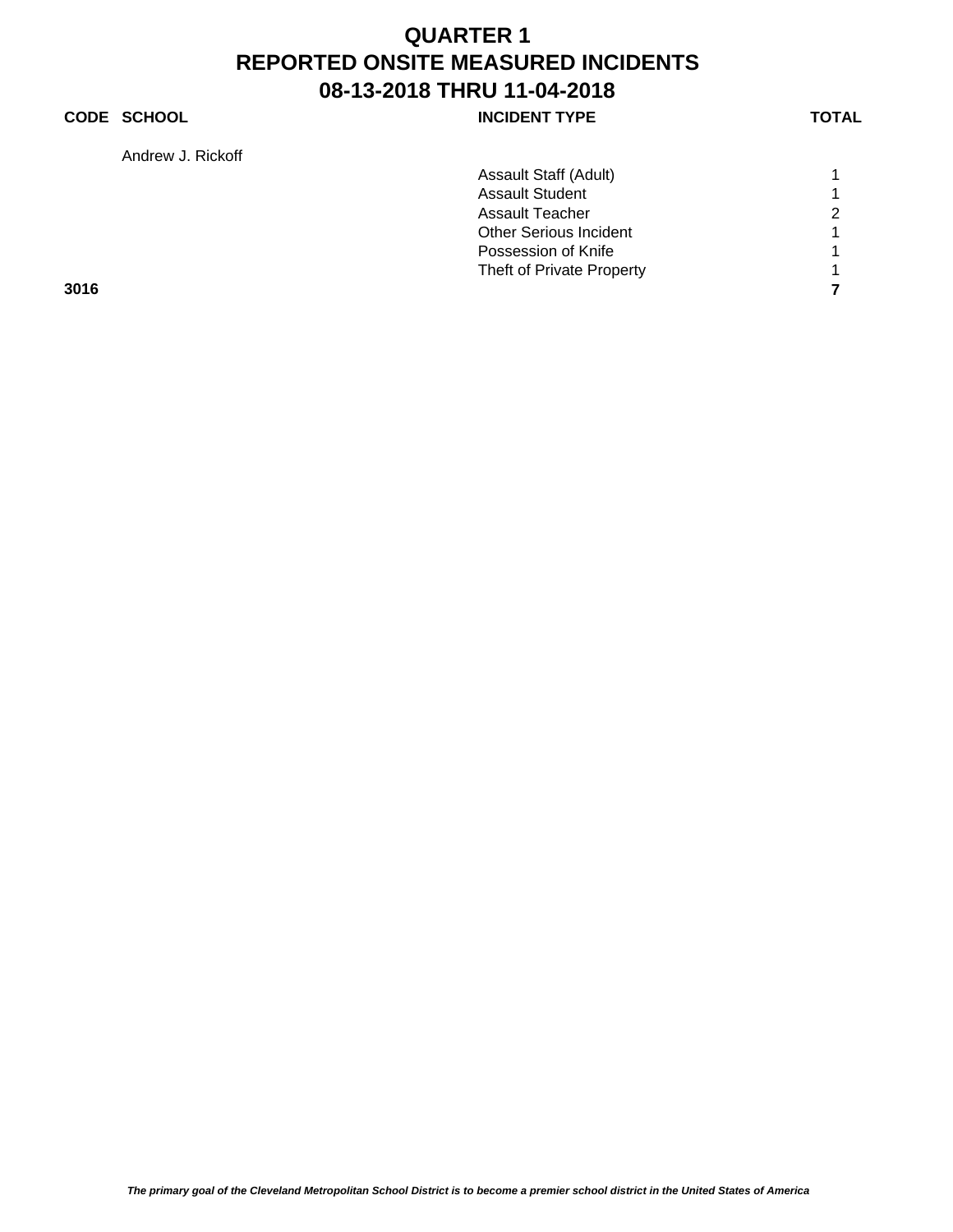### **CODE SCHOOL CODE SCHOOL**

Anton Grdina

| Anton Grdina |                             |  |
|--------------|-----------------------------|--|
|              | <b>Criminal Trespassing</b> |  |
|              | Fighting                    |  |
| 3021         |                             |  |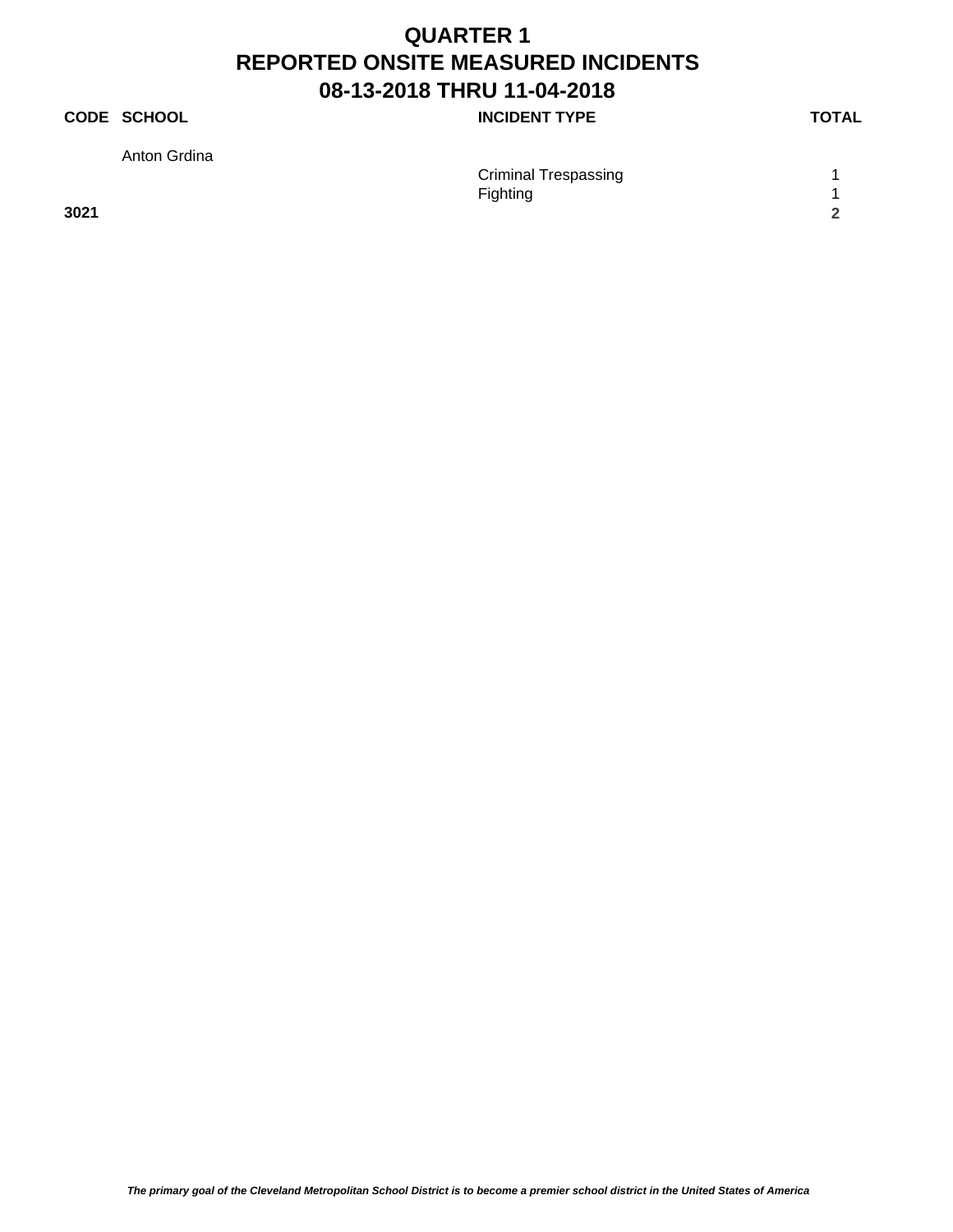#### **CODE SCHOOL CODE SCHOOL**

Bard High School Early College West

|      |  | <b>Assault Student</b>                |    |
|------|--|---------------------------------------|----|
|      |  | Fighting                              |    |
|      |  | Possession/Use of Scheduled Narcotics |    |
|      |  | Theft of Private Property             | 2  |
| 5209 |  |                                       | -5 |
|      |  |                                       |    |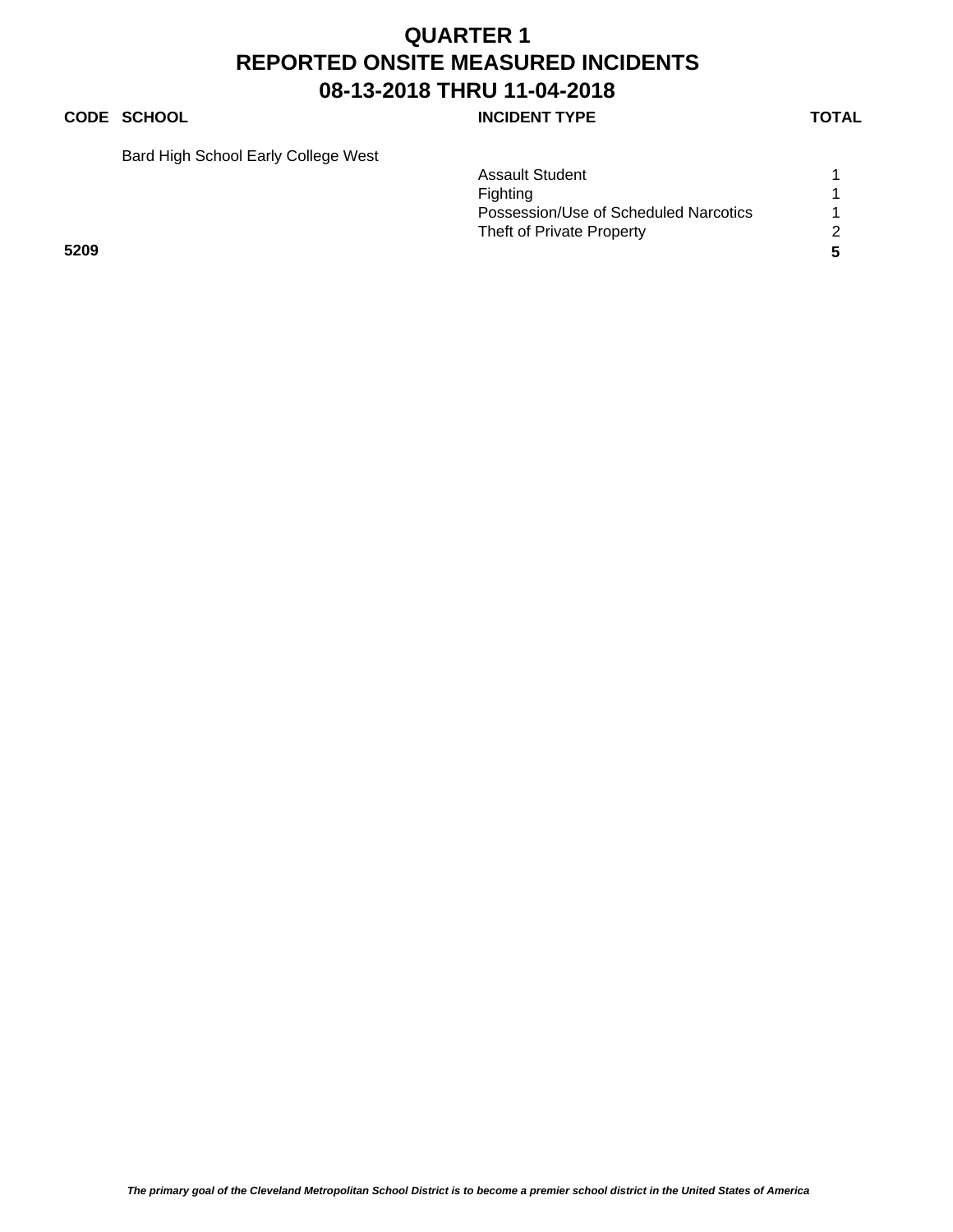#### **CODE SCHOOL CODE SCHOOL**

Benjamin Franklin

| Benjamin Franklin |                               |   |
|-------------------|-------------------------------|---|
|                   | <b>Assault Student</b>        |   |
|                   | Assault Teacher               |   |
|                   | <b>Criminal Trespassing</b>   |   |
|                   | Menacing                      |   |
|                   | <b>Other Serious Incident</b> | 2 |
|                   | Possession of Knife           |   |
|                   | Vandalism School Property     | 2 |
| 6036              |                               | 9 |
|                   |                               |   |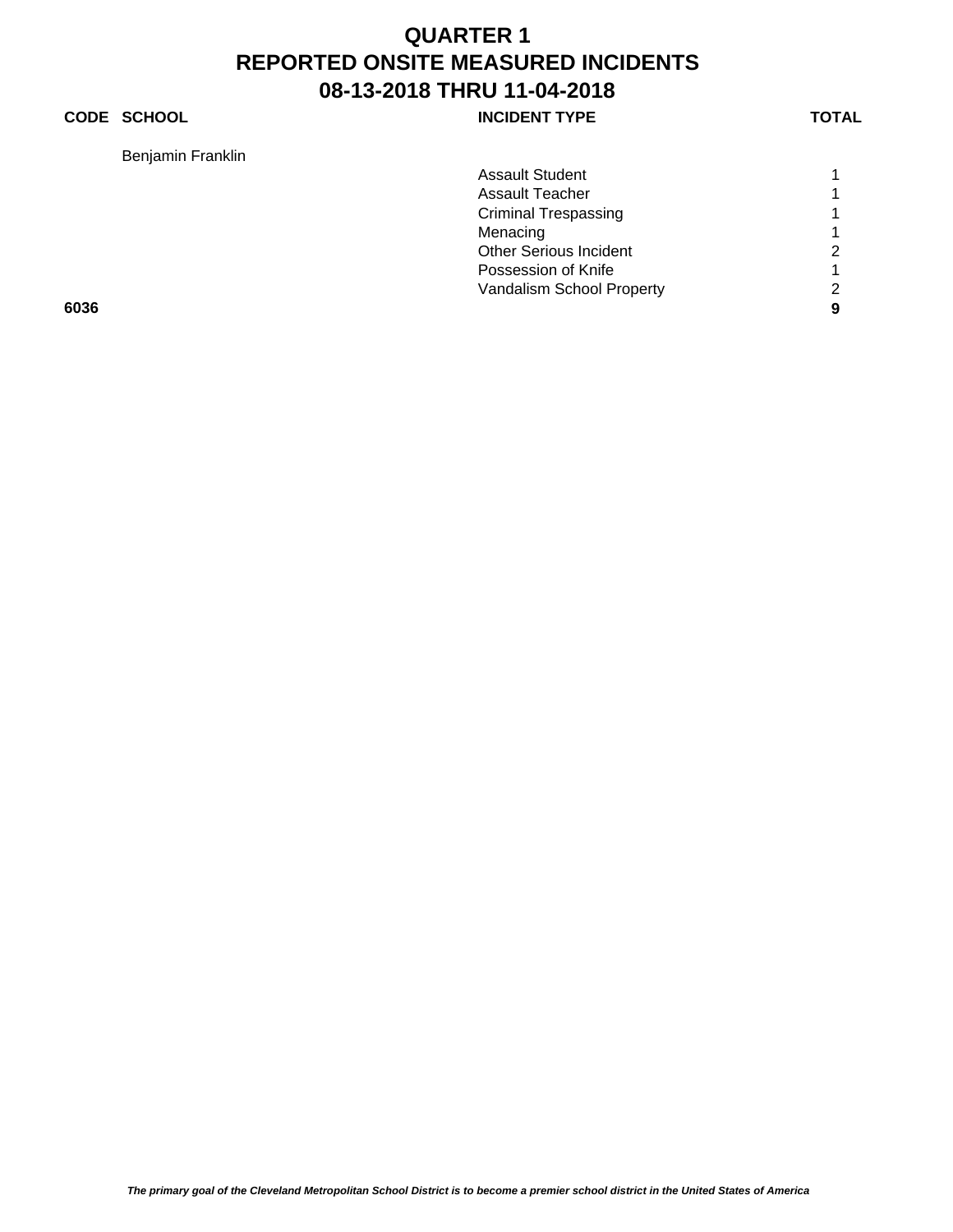### **CODE SCHOOL CODE SCHOOL**

| <b>Bolton</b> |                        |    |
|---------------|------------------------|----|
|               | <b>Assault Student</b> | 10 |
|               | <b>Assault Teacher</b> | ົ  |
|               | Auto Theft             | 1  |
|               | <b>Bullying</b>        | 1  |
| 3041          |                        | 14 |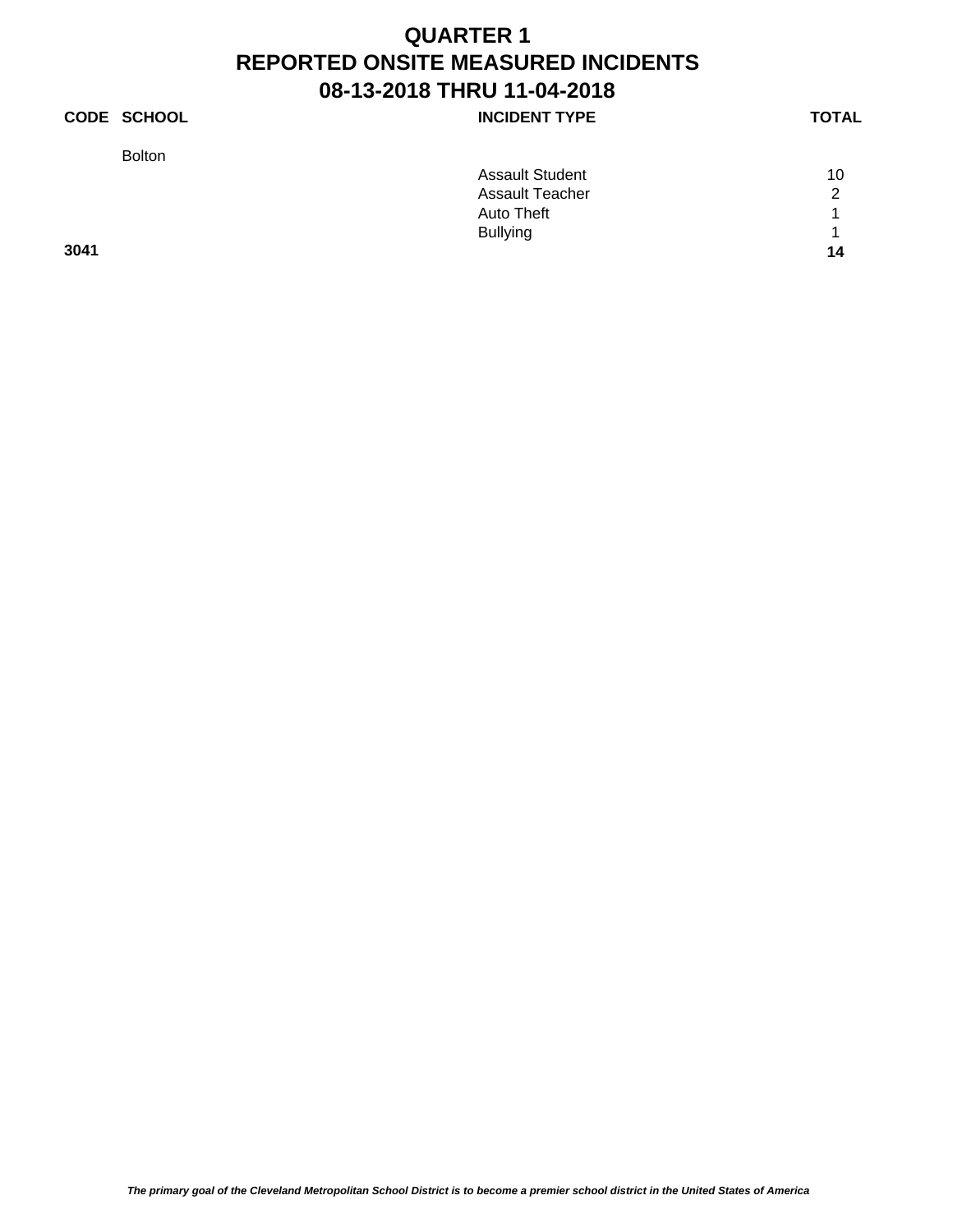#### **CODE SCHOOL CODE SCHOOL**

Campus International Program

**3102 1**

Assault Staff (Adult) 1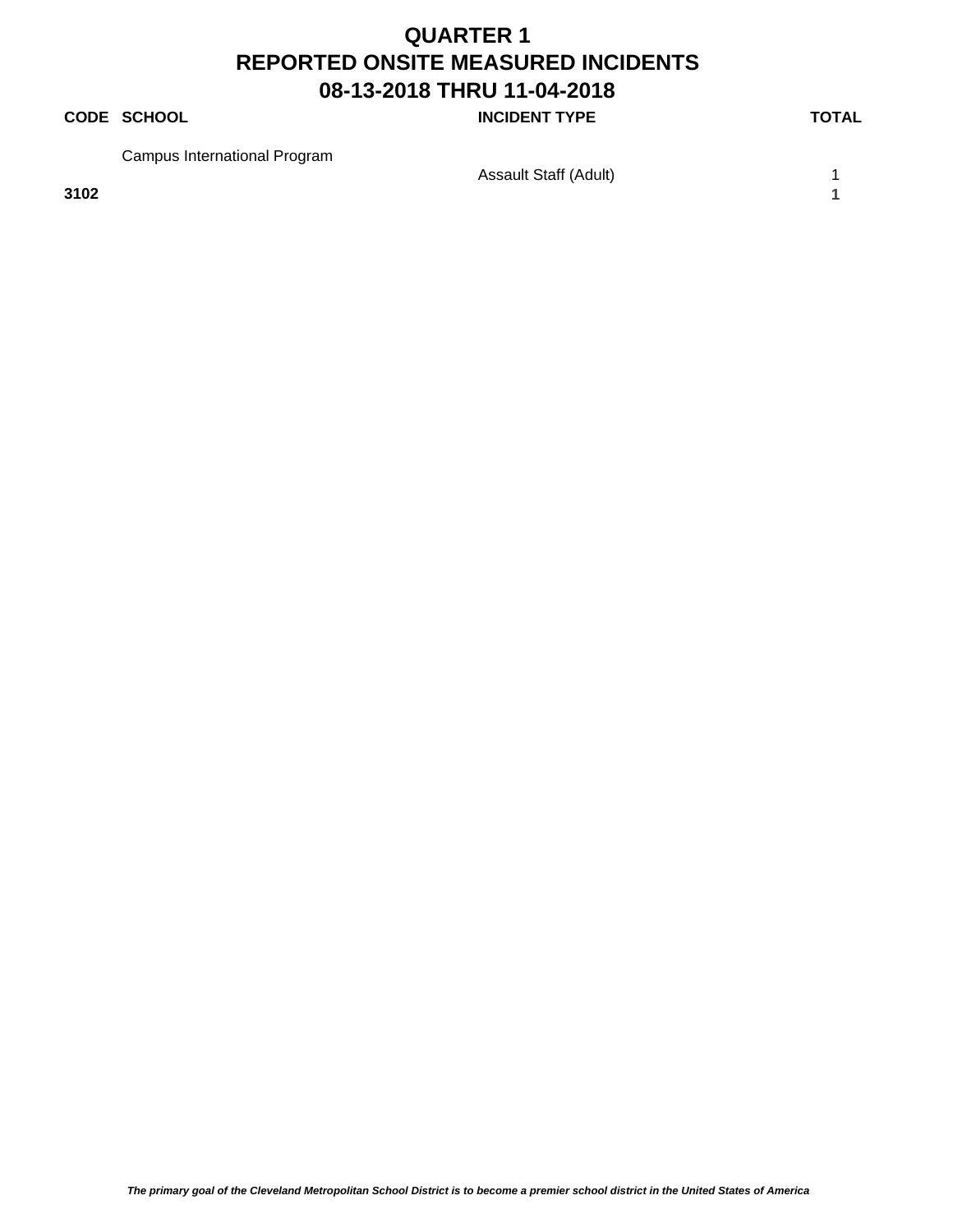### **CODE SCHOOL CODE SCHOOL**

Case

| <b>Criminal Trespassing</b> |                                      |
|-----------------------------|--------------------------------------|
|                             | Possession of Other Dangerous Weapon |
| 3068                        |                                      |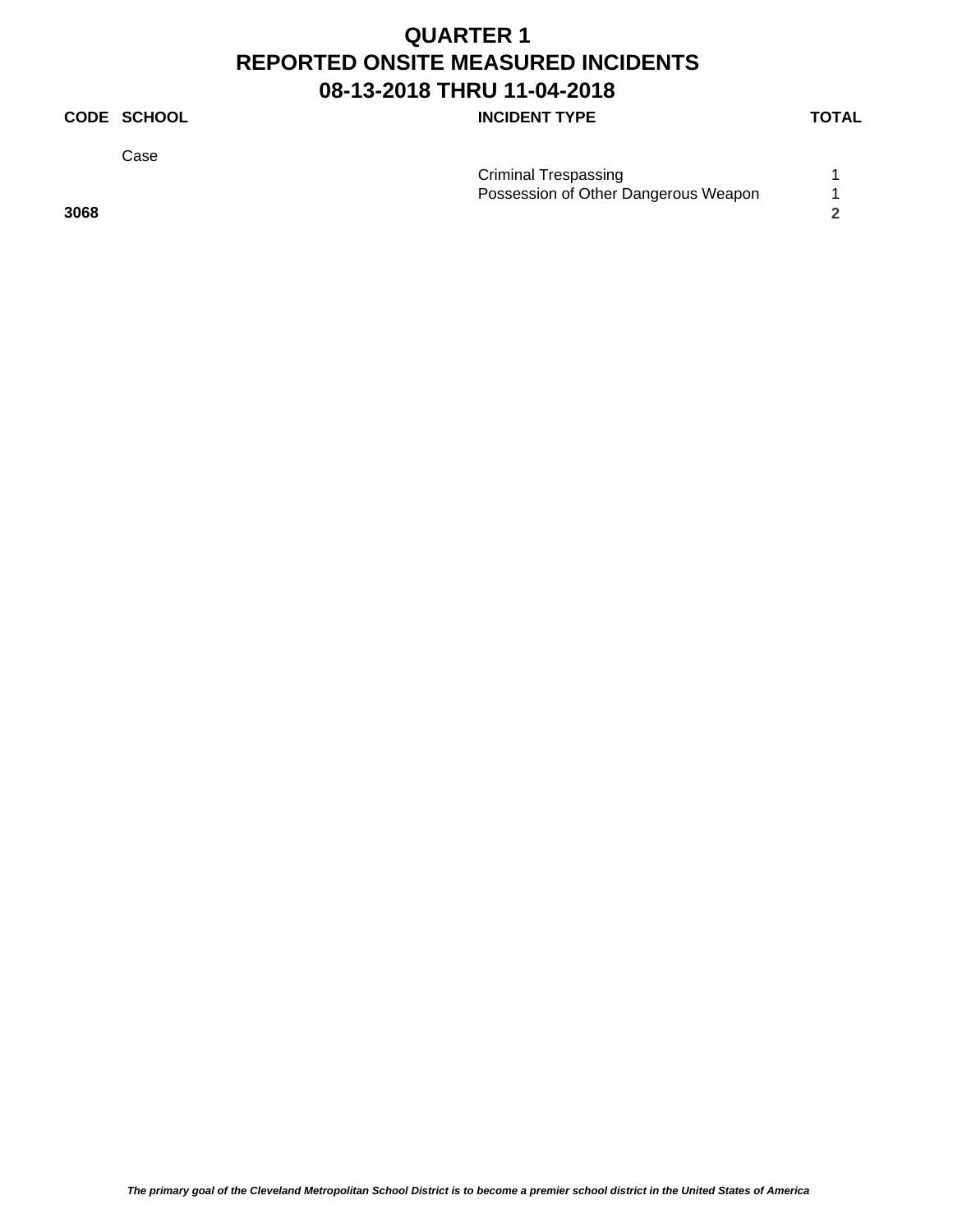### **CODE SCHOOL CODE SCHOOL**

Charles A Mooney

| 4080             |                                       |  |
|------------------|---------------------------------------|--|
|                  | Possession/Use of Scheduled Narcotics |  |
|                  | Possession of Knife                   |  |
|                  | <b>Assault Student</b>                |  |
|                  | Assault Staff (Adult)                 |  |
| Charles A Mooney |                                       |  |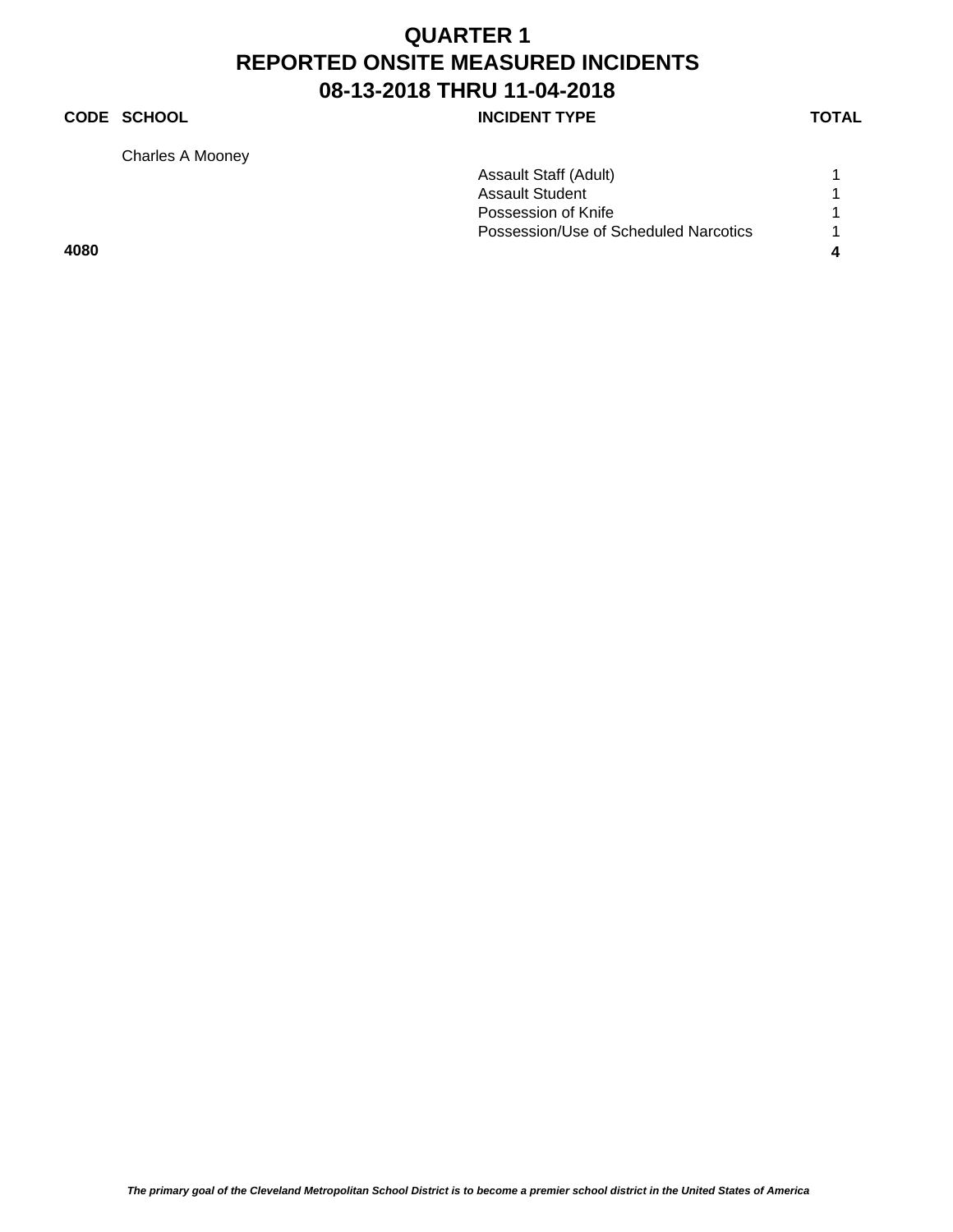### **CODE SCHOOL CODE SCHOOL**

| Charles Dickens |  |
|-----------------|--|
|-----------------|--|

| GHANGS DIGRENS |                                 |    |
|----------------|---------------------------------|----|
|                | <b>Assault Security Officer</b> |    |
|                | Assault Staff (Adult)           |    |
|                | <b>Assault Student</b>          | 4  |
|                | <b>Assault Teacher</b>          |    |
|                | Harassment                      |    |
|                | Menacing                        |    |
|                | Public Indecency                |    |
|                | Sexual Harassment               |    |
|                | Sexual Imposition               |    |
|                | Theft of CMSD Property          |    |
| 3077           |                                 | 13 |
|                |                                 |    |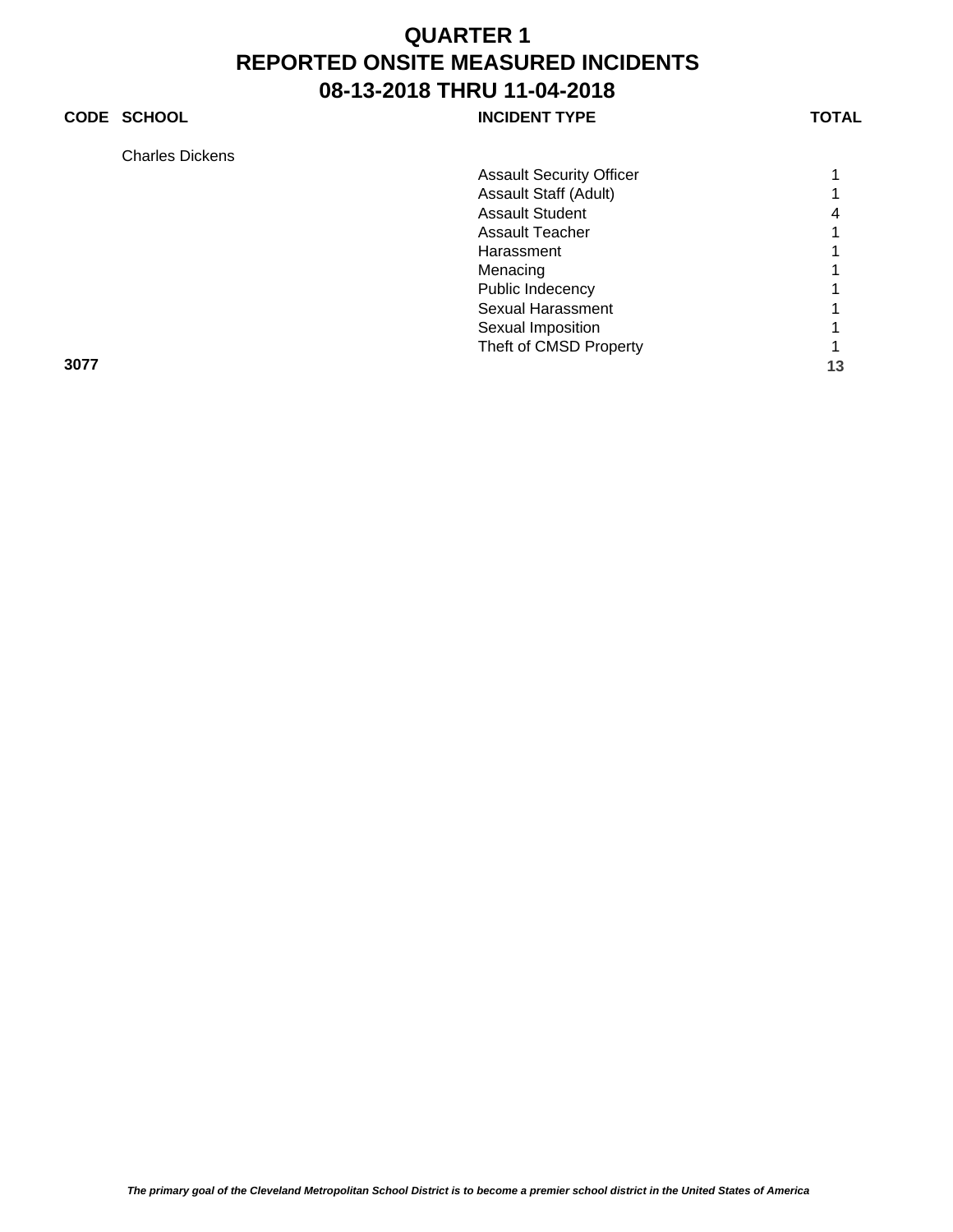### **CODE SCHOOL CODE SCHOOL**

Charles W Eliot

**4078 1**

Other Serious Incident 1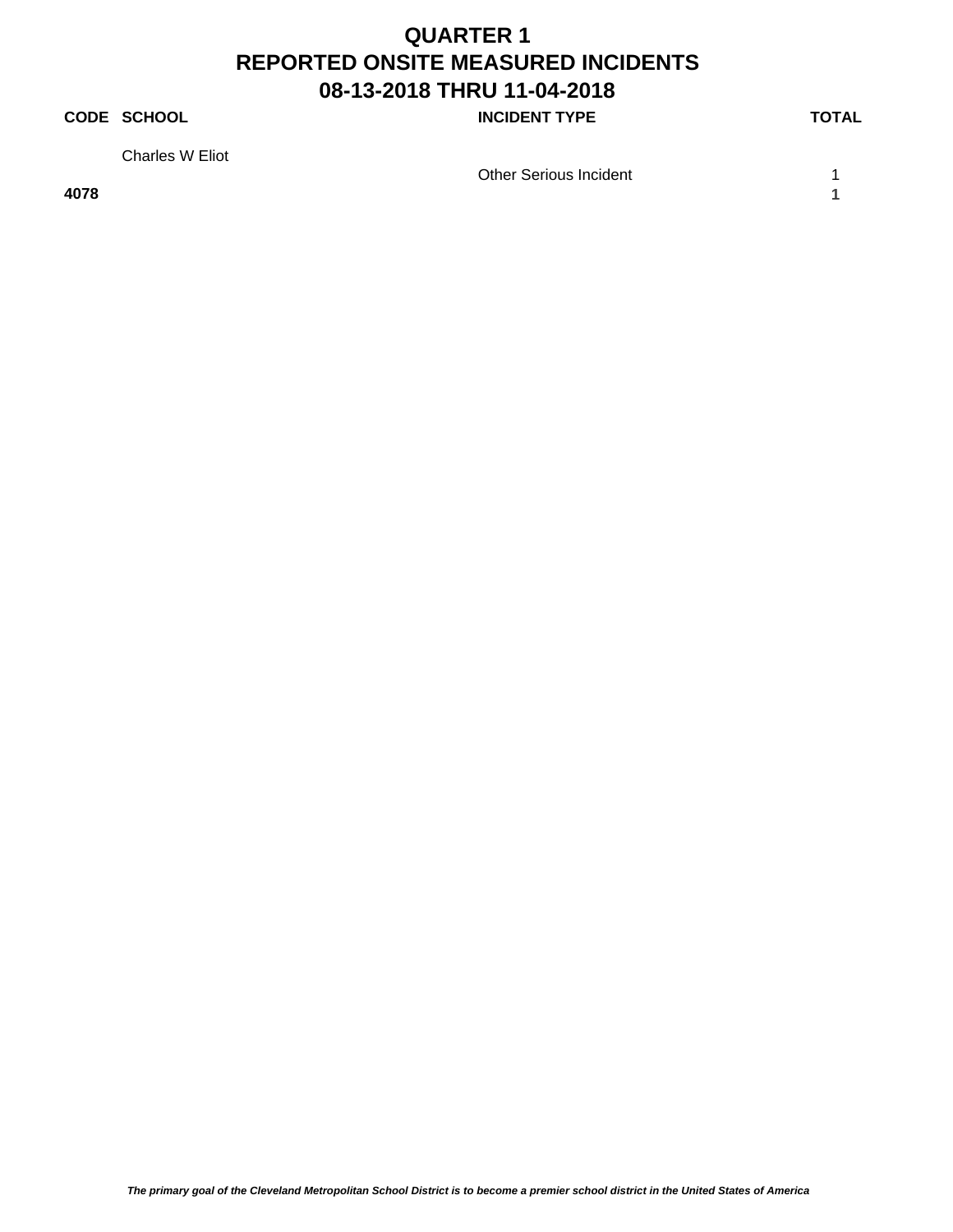### **CODE SCHOOL CODE SCHOOL**

Clara E Westropp

| Assault Student           | 3 |
|---------------------------|---|
| Assault Teacher           |   |
| Vandalism School Property |   |
|                           | 5 |
|                           |   |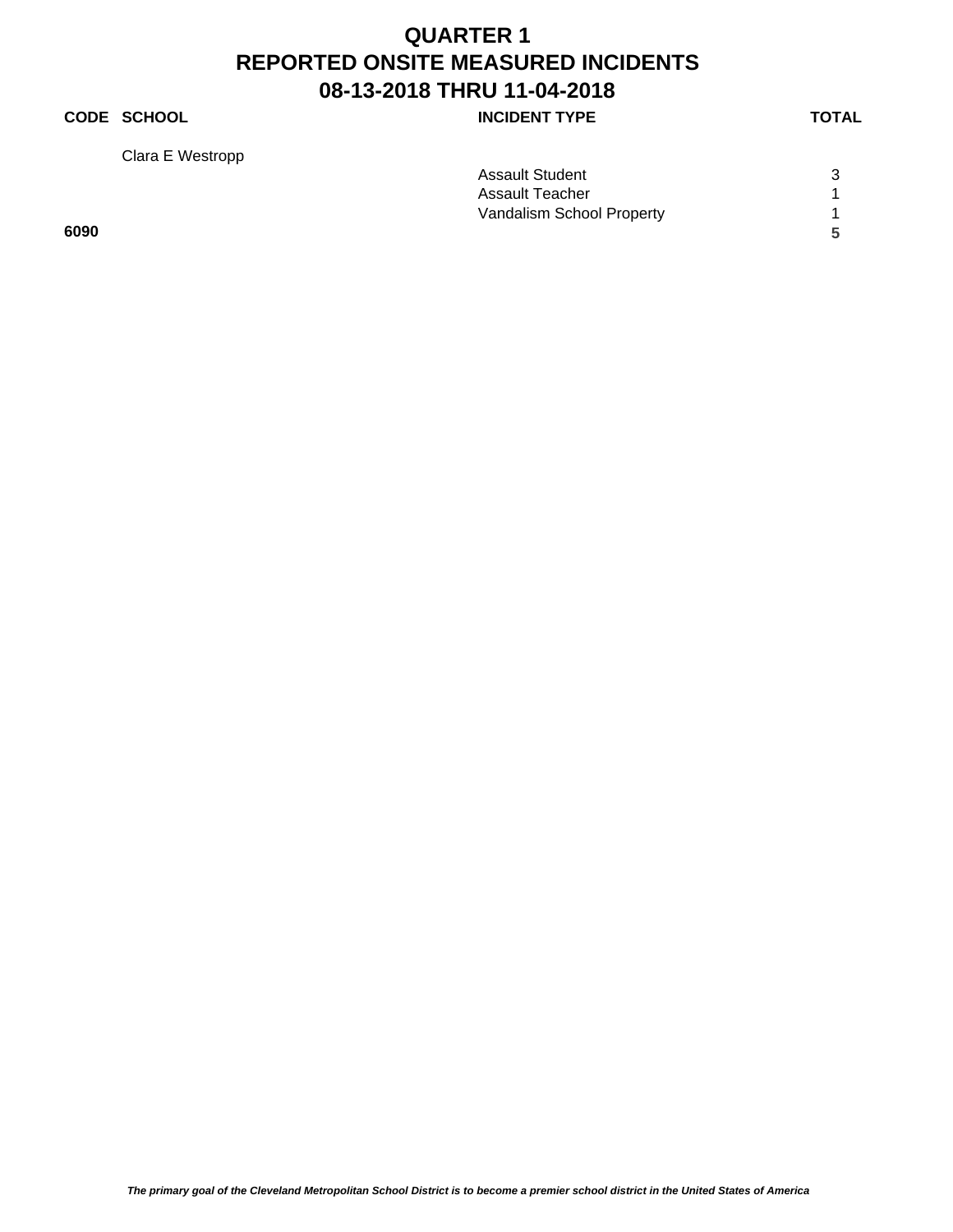### **CODE SCHOOL CODE SCHOOL**

Clark

| Clark |                                       |   |
|-------|---------------------------------------|---|
|       | <b>Assault Student</b>                |   |
|       | Assault Teacher                       |   |
|       | Harassment                            |   |
|       | Possession of Knife                   |   |
|       | Possession/Use of Scheduled Narcotics |   |
| 3088  |                                       | 5 |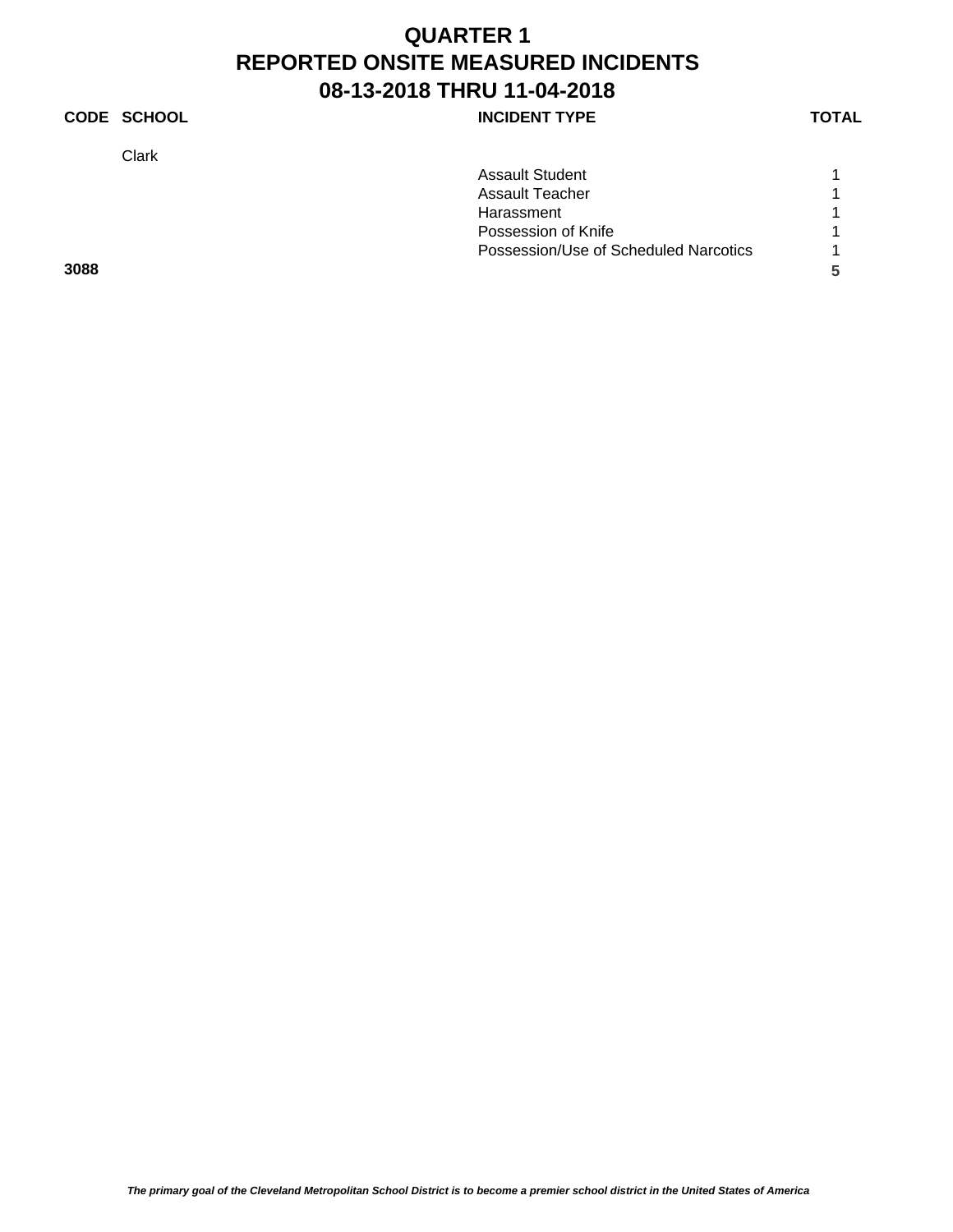### **CODE SCHOOL CODE SCHOOL**

Cleveland Early College

| Clevelation Early College |                                      |   |
|---------------------------|--------------------------------------|---|
|                           | <b>Assault Teacher</b>               |   |
|                           | <b>Other Criminal Activity</b>       |   |
|                           | Possession of Knife                  |   |
|                           | Possession of Other Dangerous Weapon |   |
| 5159                      |                                      | 5 |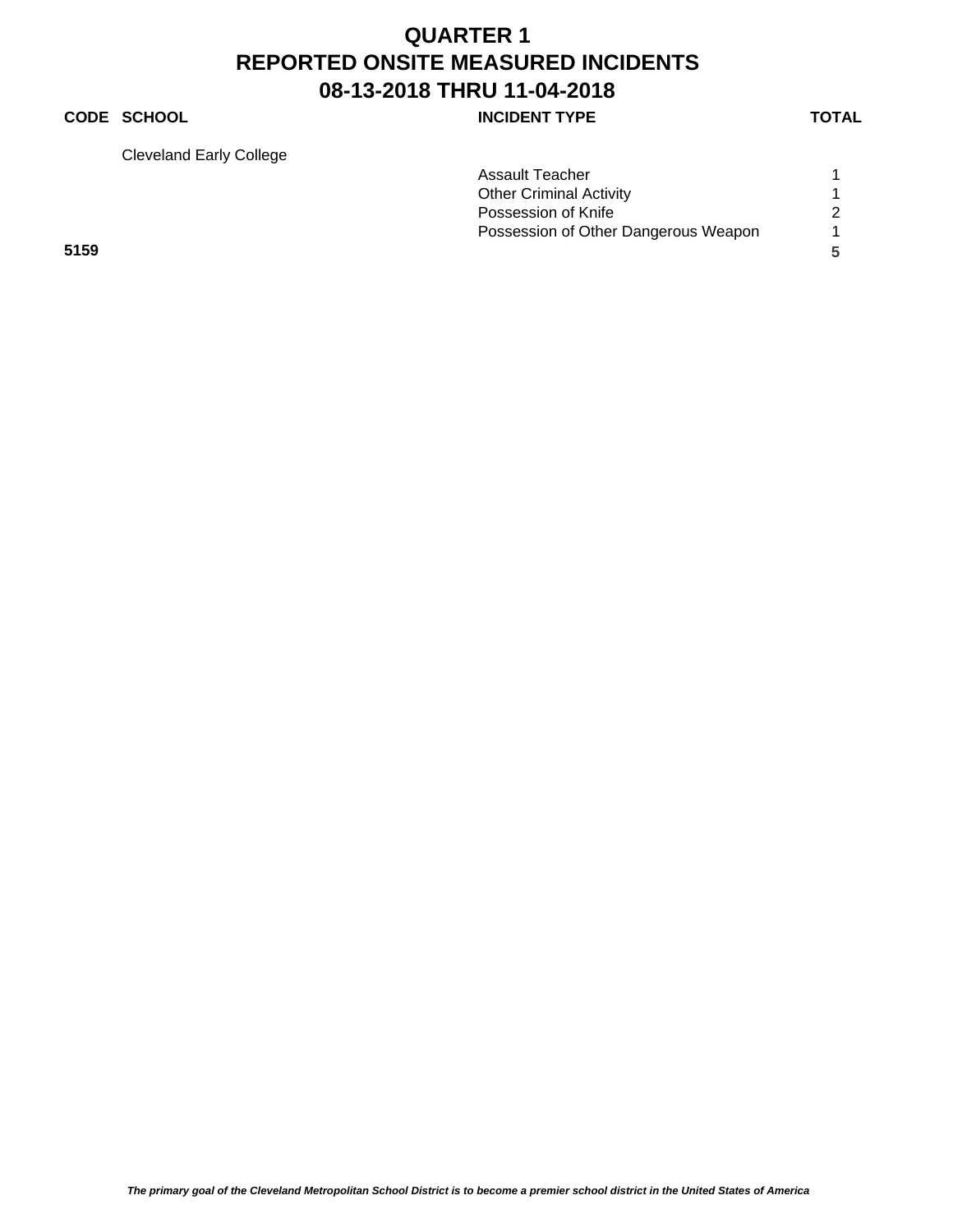#### **CODE SCHOOL CODE SCHOOL**

Cleveland HS for Digital Arts

|      | Possession of Other Dangerous Weapon  |  |
|------|---------------------------------------|--|
|      | Possession/Use of Scheduled Narcotics |  |
| 5208 |                                       |  |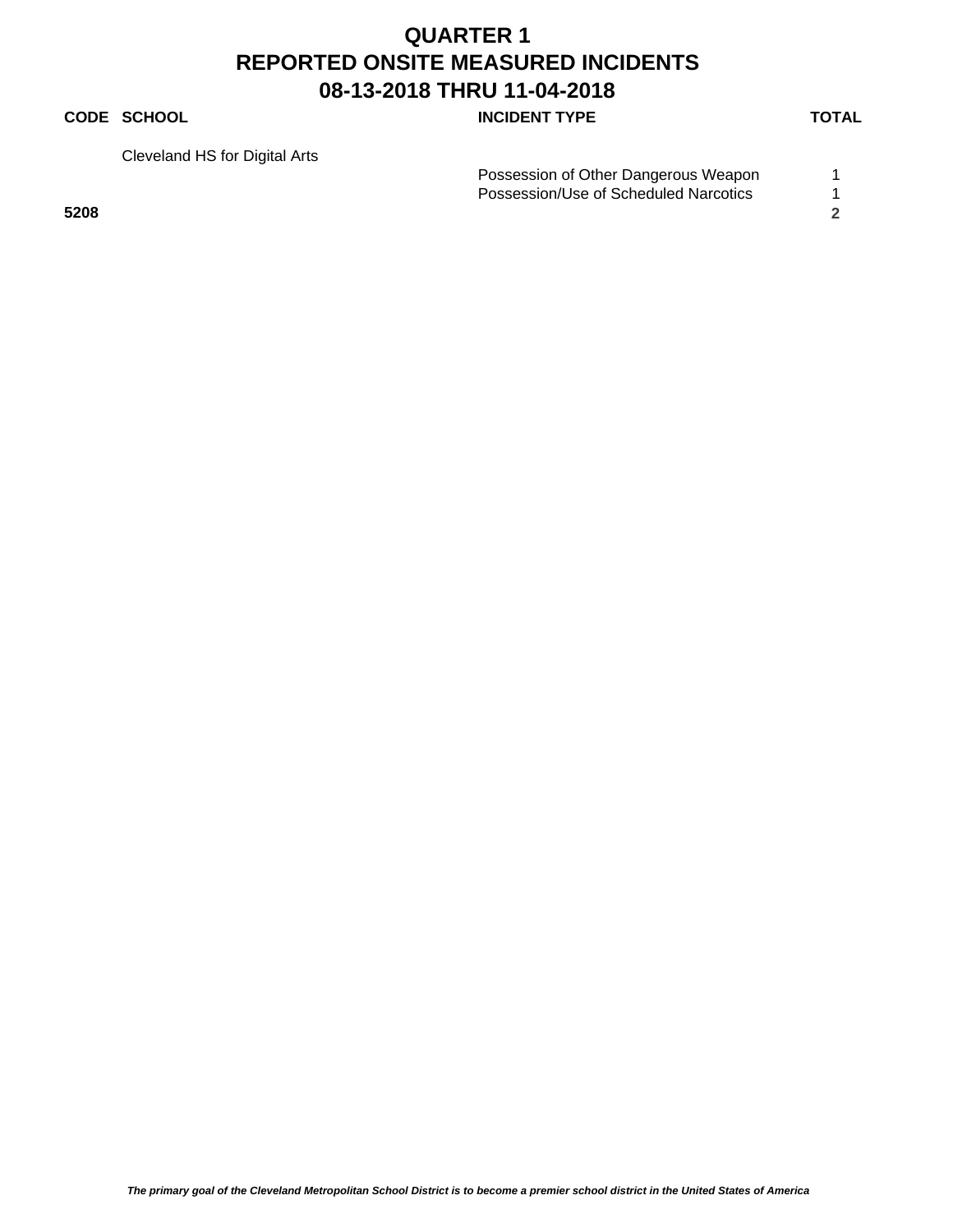#### **CODE SCHOOL CODE SCHOOL**

Cleveland School of the Arts

**6801 2**

Possession/Use of Scheduled Narcotics 2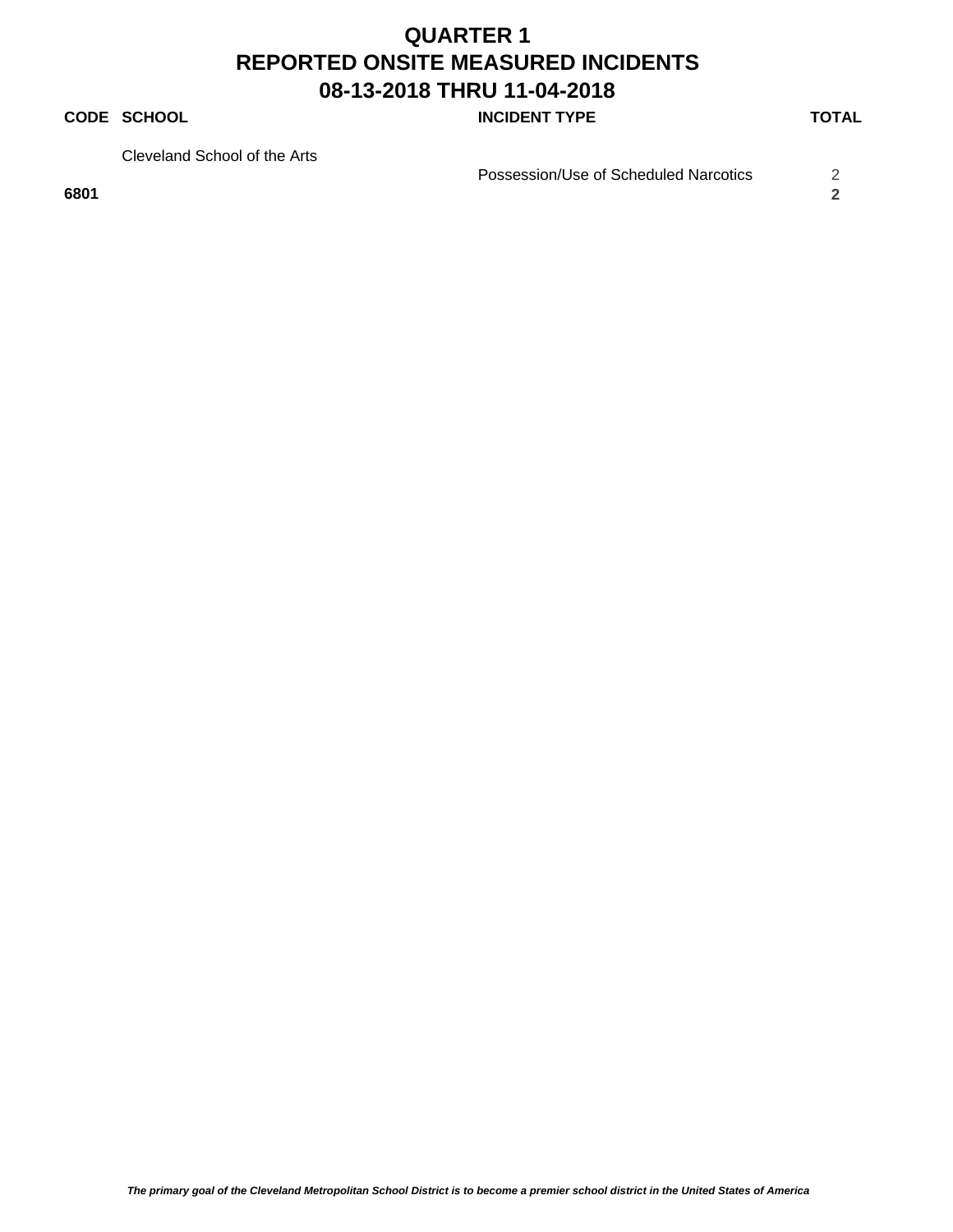### **CODE SCHOOL CODE SCHOOL**

Daniel E Morgan

**3109 1**

Assault Student 1 1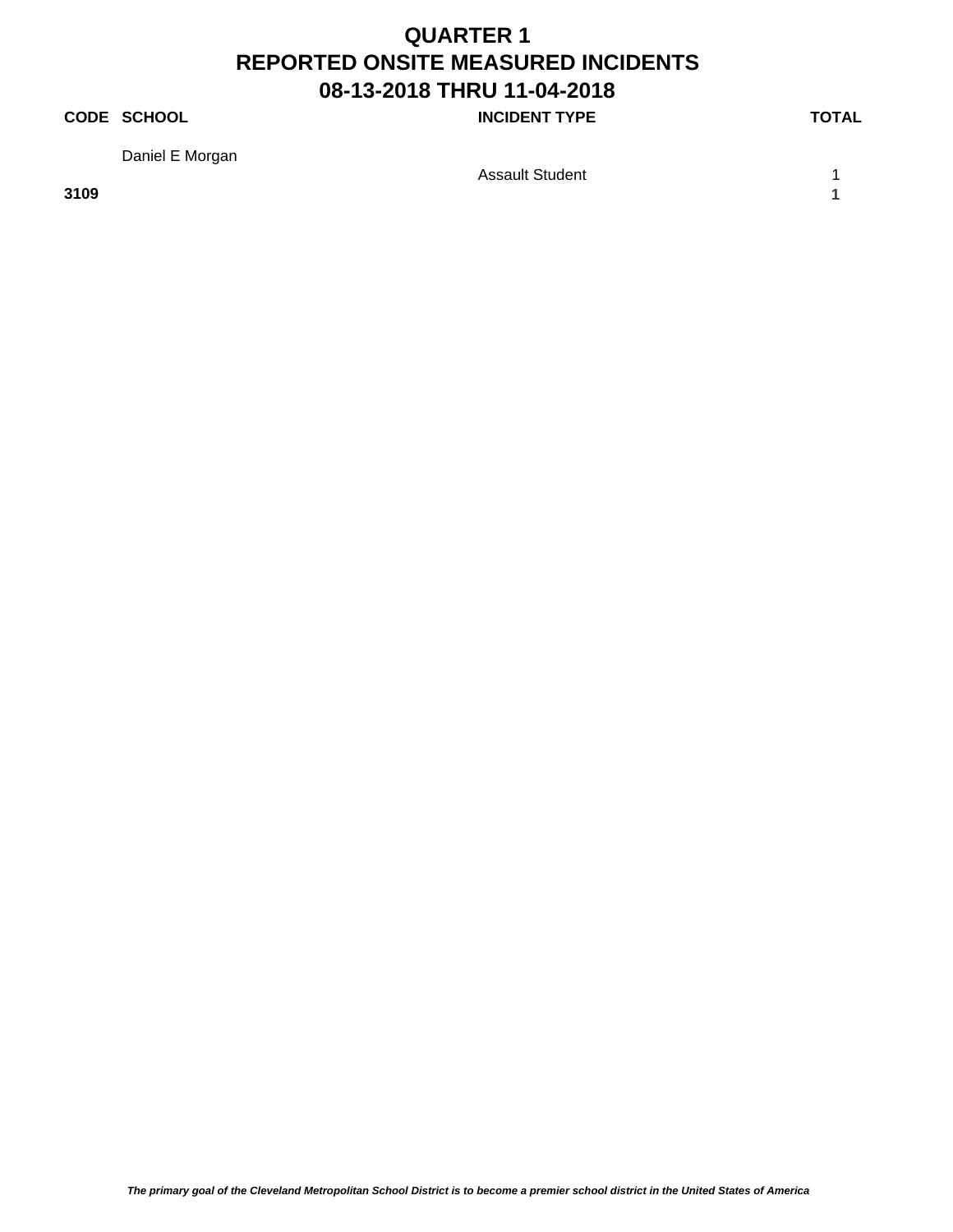### **CODE SCHOOL CODE SCHOOL**

Denison

**3112 1**

Possession of Knife 1 and 1 and 1 and 1 and 1 and 1 and 1 and 1 and 1 and 1 and 1 and 1 and 1 and 1 and 1 and 1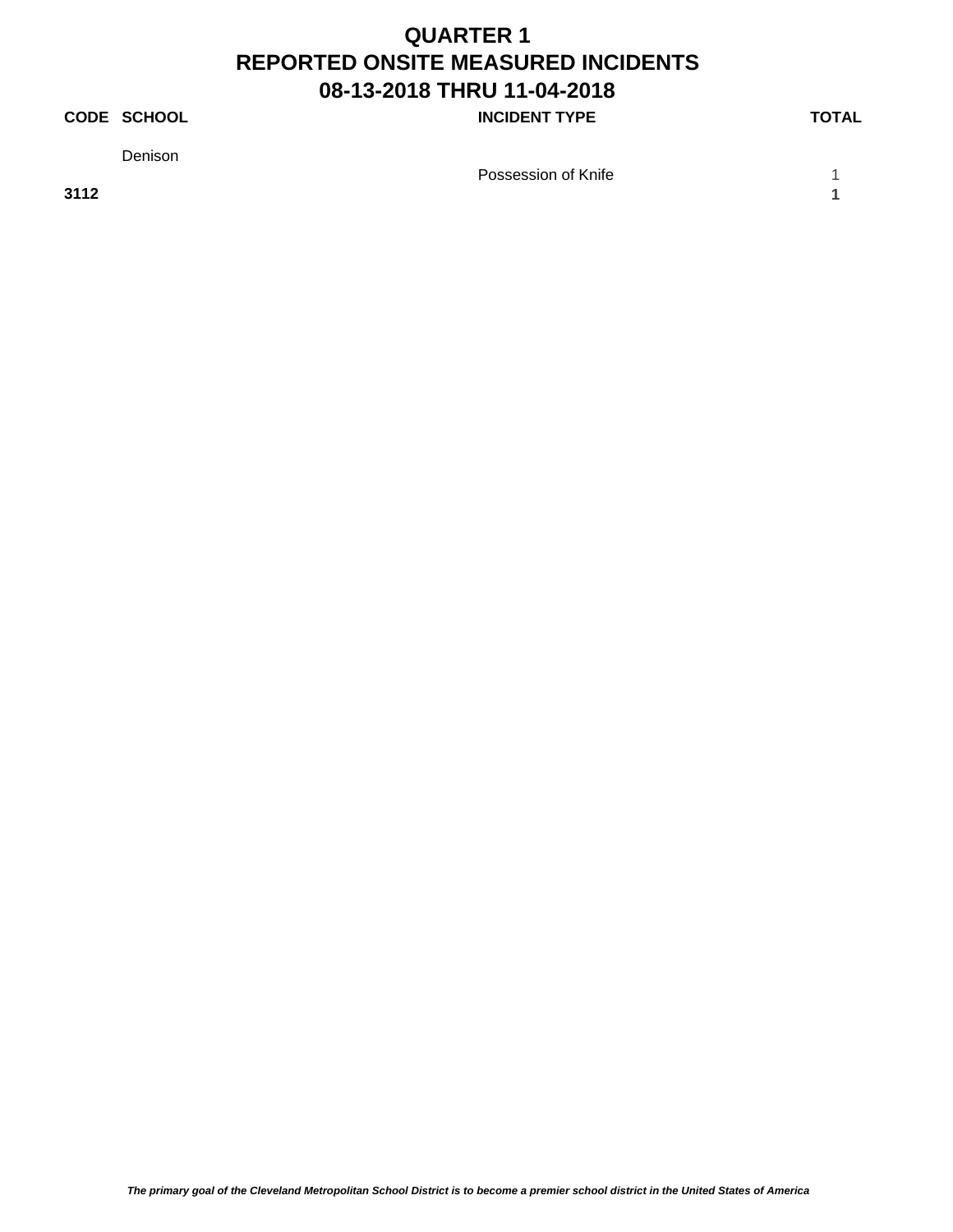### **CODE SCHOOL CODE SCHOOL**

Design Lab Early College

| Design Lab Early College |                                       |    |
|--------------------------|---------------------------------------|----|
|                          | Arson                                 |    |
|                          | Fighting                              | 3  |
|                          | <b>Other Serious Incident</b>         |    |
|                          | Possession of Other Dangerous Weapon  | 6  |
|                          | Possession/Use of Scheduled Narcotics |    |
|                          | Theft of Private Property             |    |
| 5032                     |                                       | 13 |
|                          |                                       |    |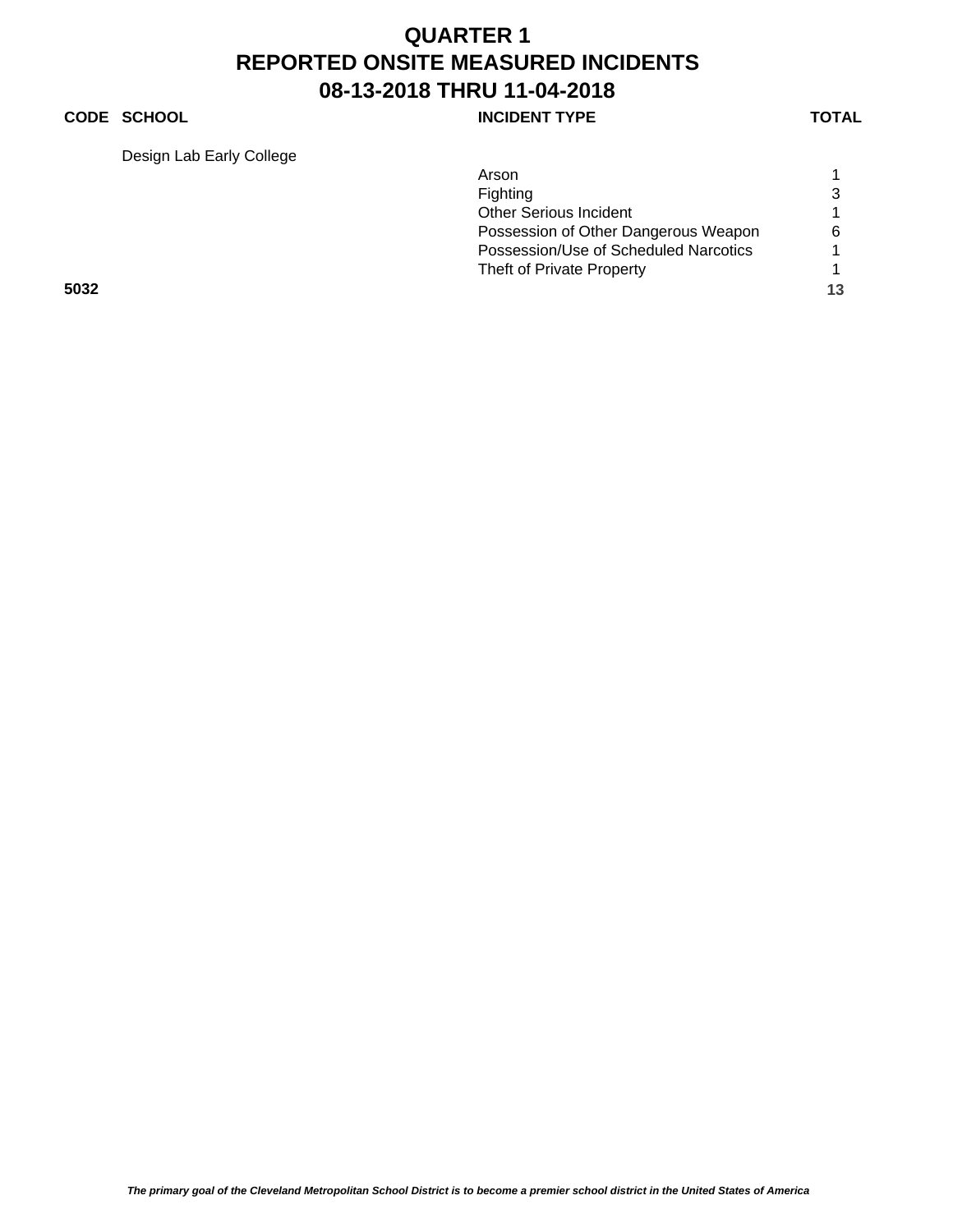#### **CODE SCHOOL CODE SCHOOL**

Dike School of the Arts

**6124 1**

Assault Student 1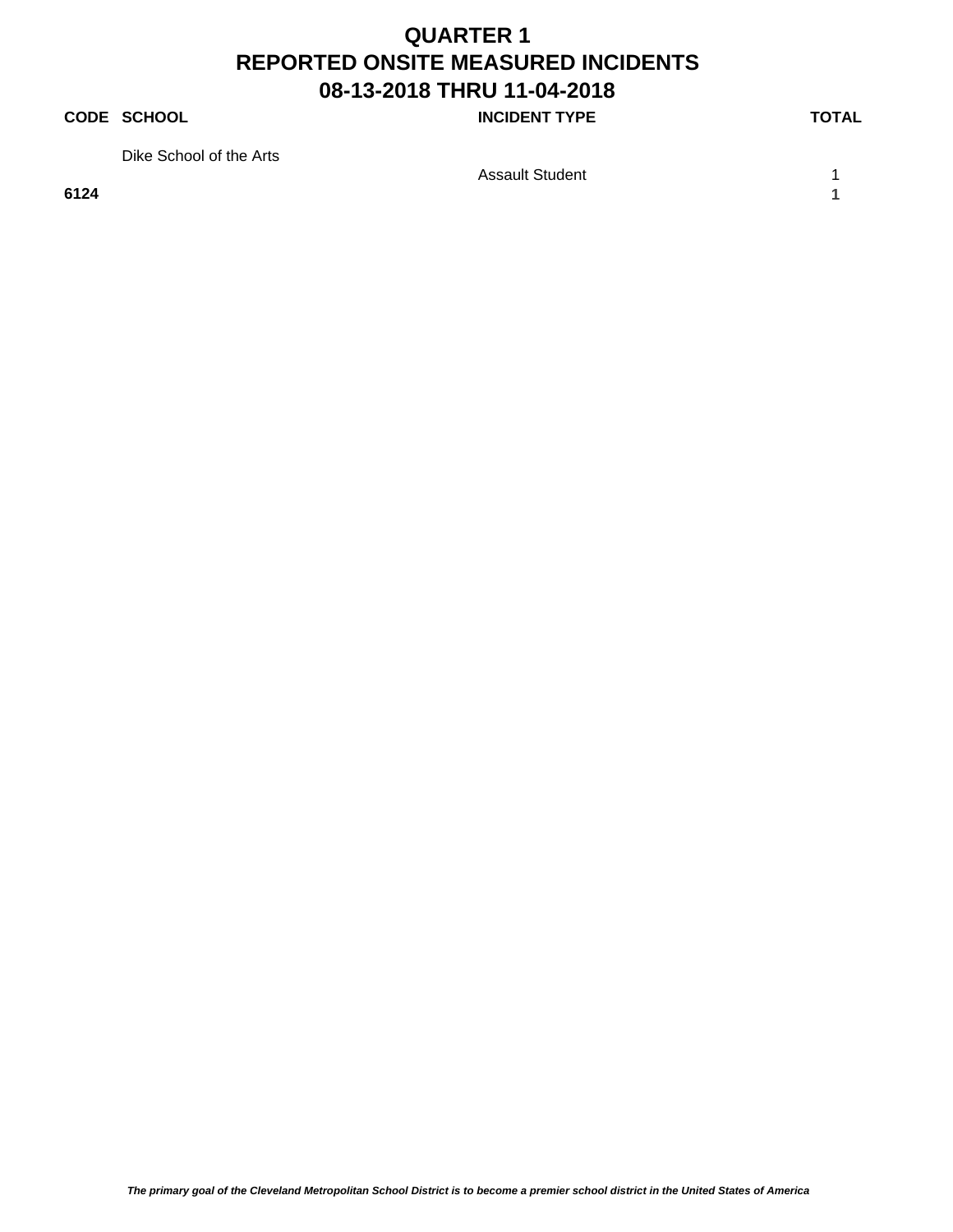#### **CODE SCHOOL CODE SCHOOL**

Douglas MacArthur

**6130 1**

Other Serious Incident 1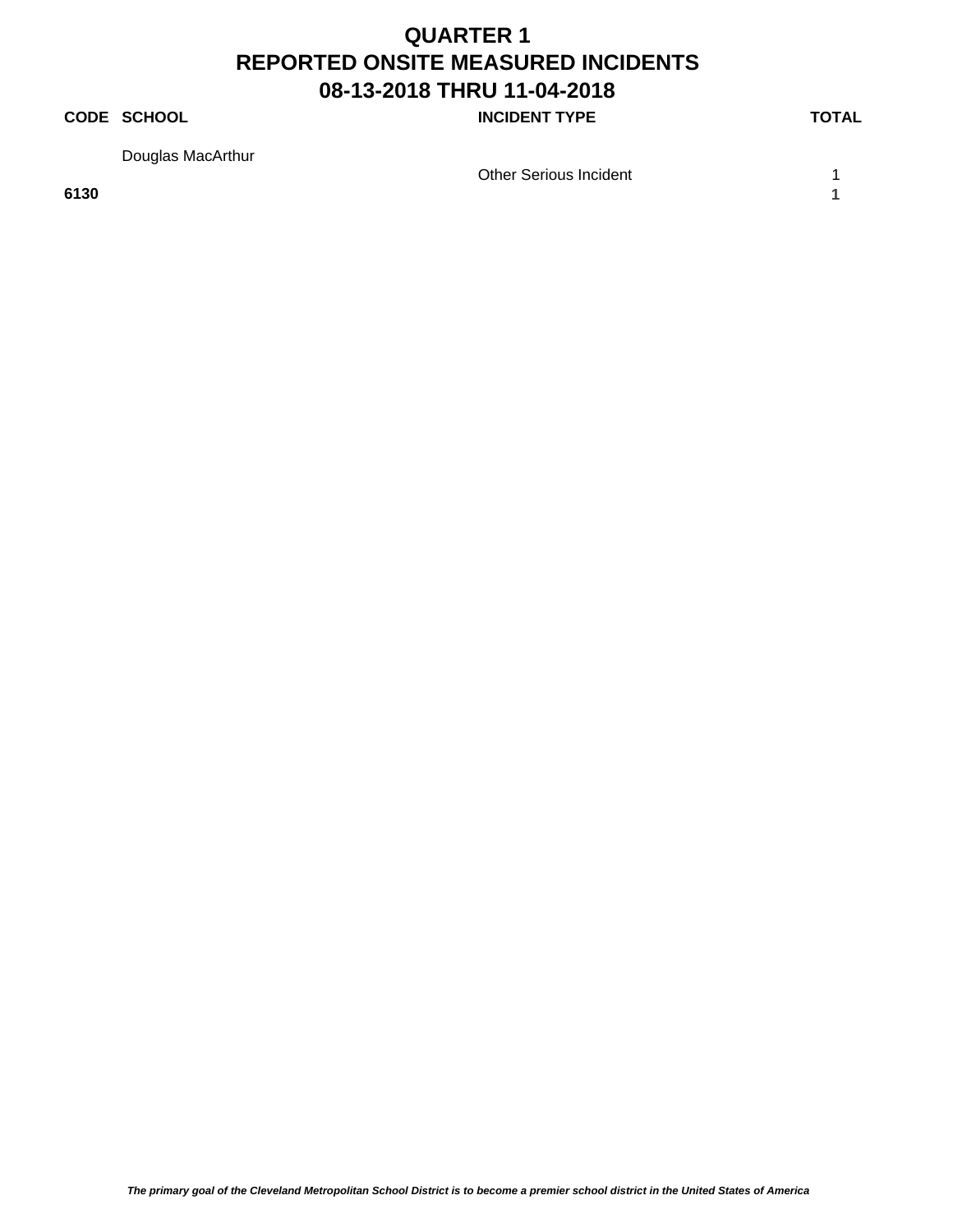### **CODE SCHOOL CODE SCHOOL**

East Clark

| Assault Teacher                       | 1 |
|---------------------------------------|---|
| Other Serious Incident                | 1 |
| Possession of Other Dangerous Weapon  | 1 |
| Possession/Use of Scheduled Narcotics | 1 |

**3148 4**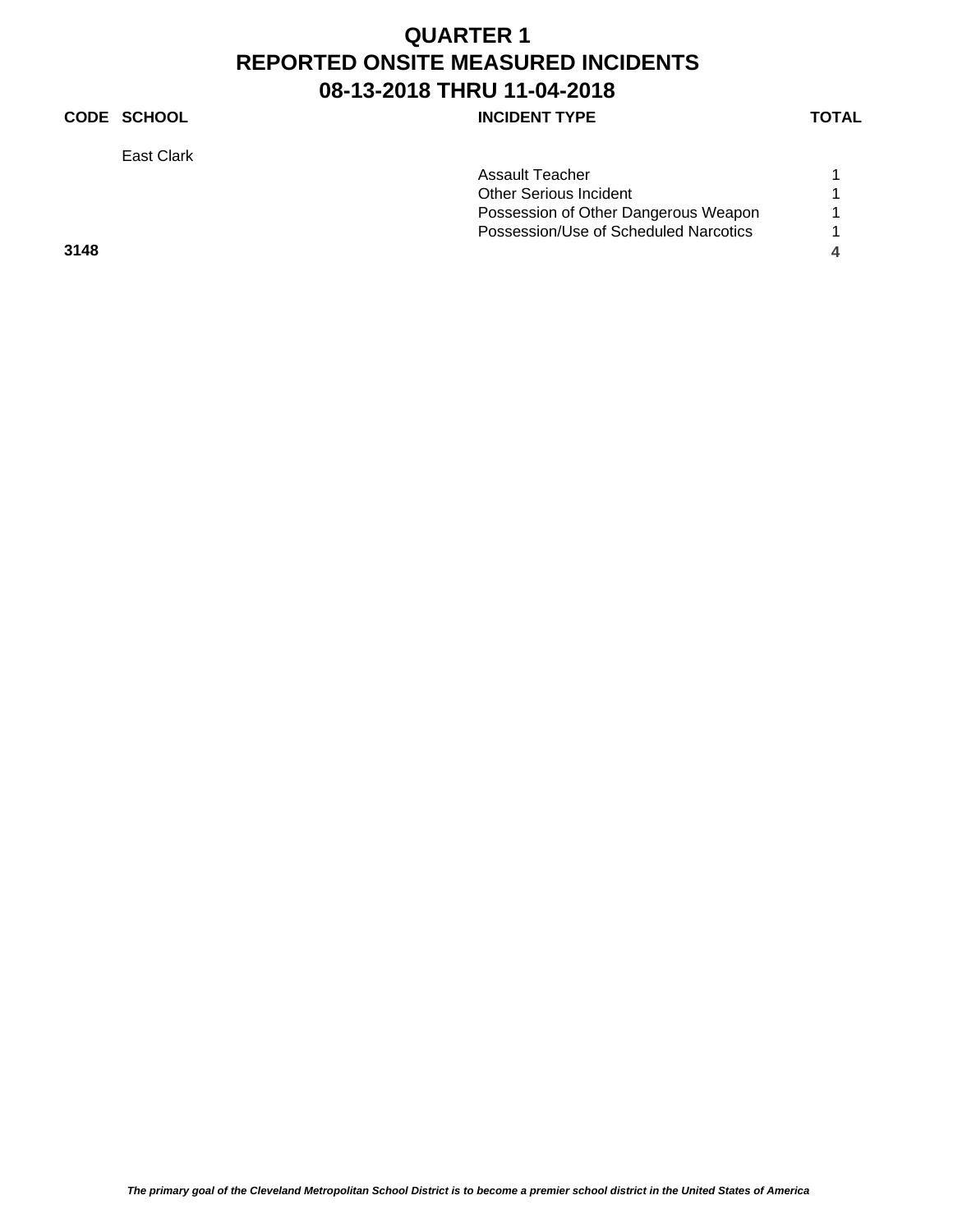### **CODE SCHOOL CODE SCHOOL**

East Technical

| -------------- |                       |  |
|----------------|-----------------------|--|
|                | Menacing              |  |
|                | Possession of Firearm |  |
| 5161           |                       |  |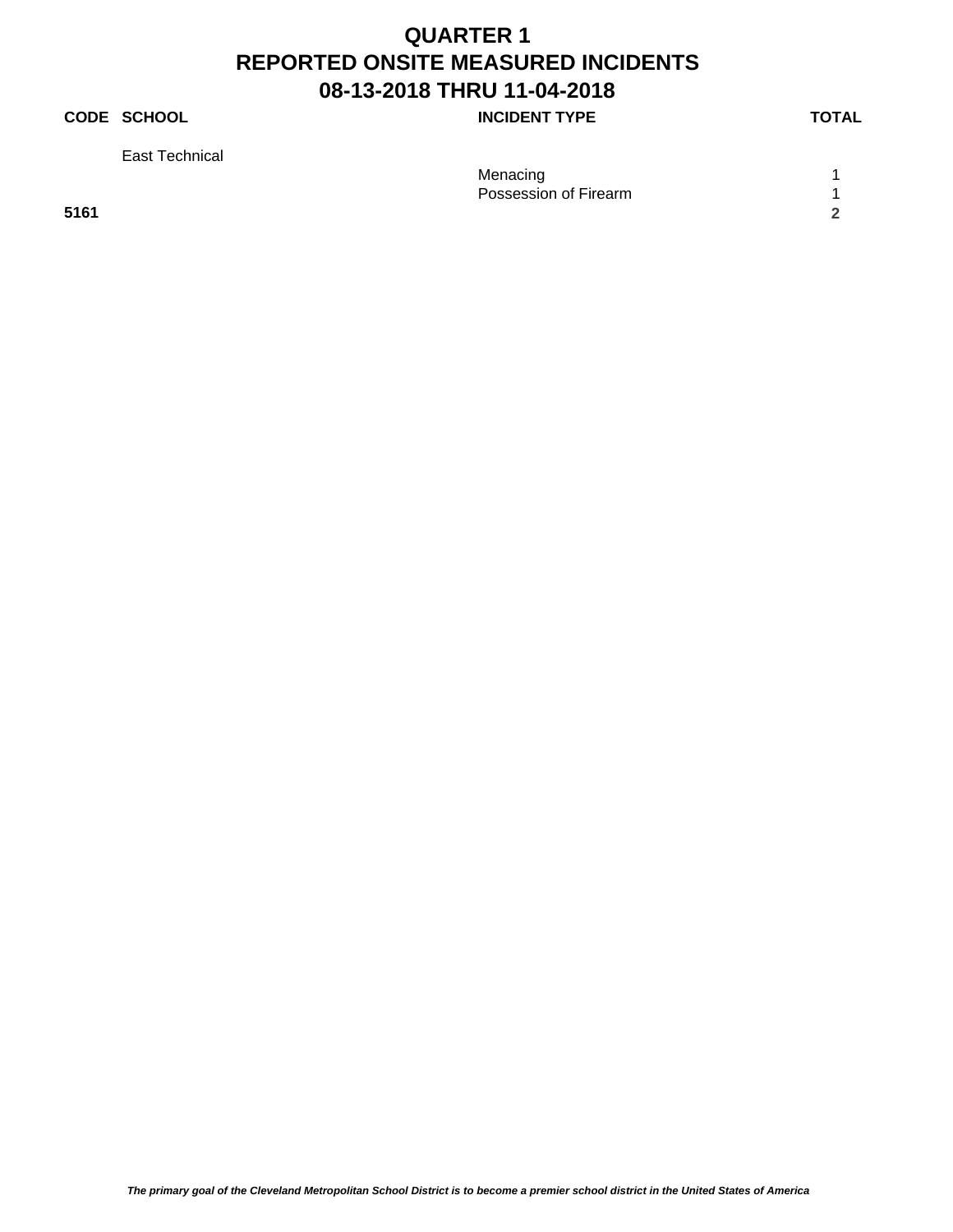### **CODE SCHOOL CODE SCHOOL**

Euclid Park

| Euclid Park |                                      |    |
|-------------|--------------------------------------|----|
|             | <b>Assault Security Officer</b>      |    |
|             | Assault Staff (Adult)                |    |
|             | <b>Assault Teacher</b>               | 3  |
|             | Fighting                             |    |
|             | Menacing                             |    |
|             | Possession of Drug Paraphernalia     |    |
|             | Possession of Other Dangerous Weapon |    |
|             | Theft of Private Property            |    |
| 3168        |                                      | 10 |
|             |                                      |    |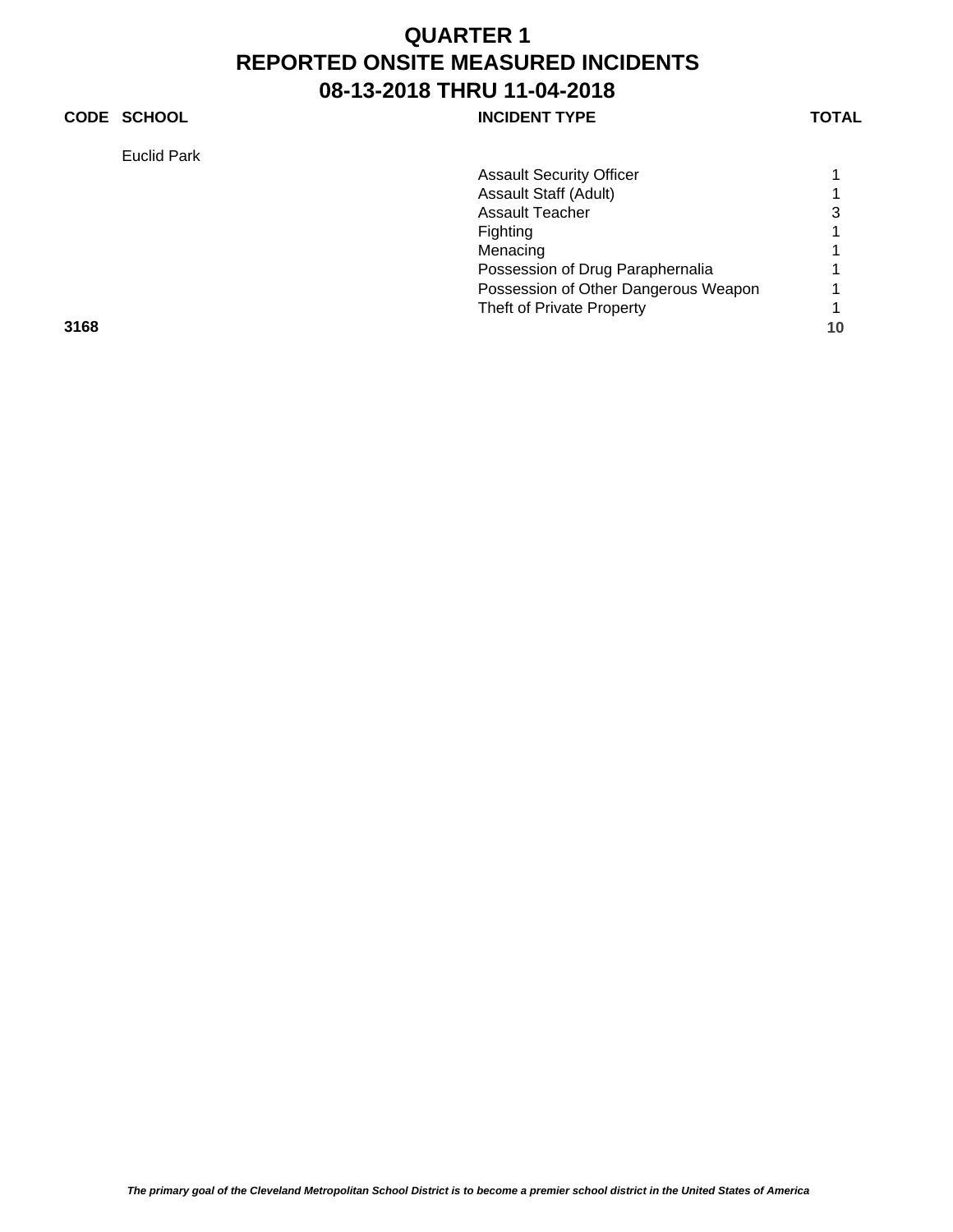#### **CODE SCHOOL CODE SCHOOL**

Facing History New Tech @ Mooney

|      | <b>Assault Security Officer</b>       |  |
|------|---------------------------------------|--|
|      | Possession of Other Dangerous Weapon  |  |
|      | Possession/Use of Scheduled Narcotics |  |
| 2174 |                                       |  |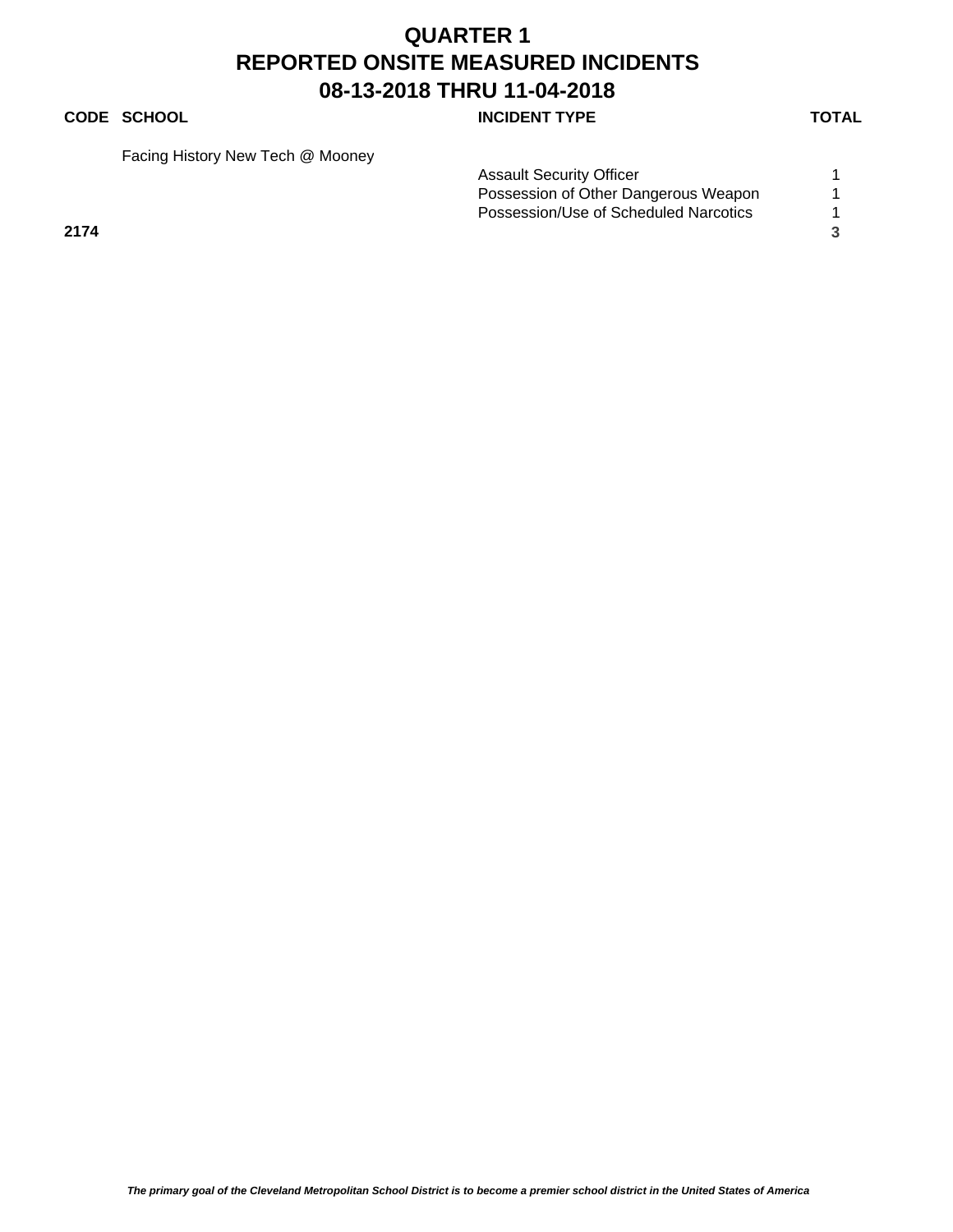### **CODE SCHOOL CODE SCHOOL**

Franklin D Roosevelt

| Franklin D Roosevelt |                                 |   |
|----------------------|---------------------------------|---|
|                      | <b>Assault Security Officer</b> |   |
|                      | <b>Assault Staff (Adult)</b>    |   |
|                      | <b>Other Serious Incident</b>   | റ |
|                      | Vandalism School Property       | ົ |
| 4172                 |                                 |   |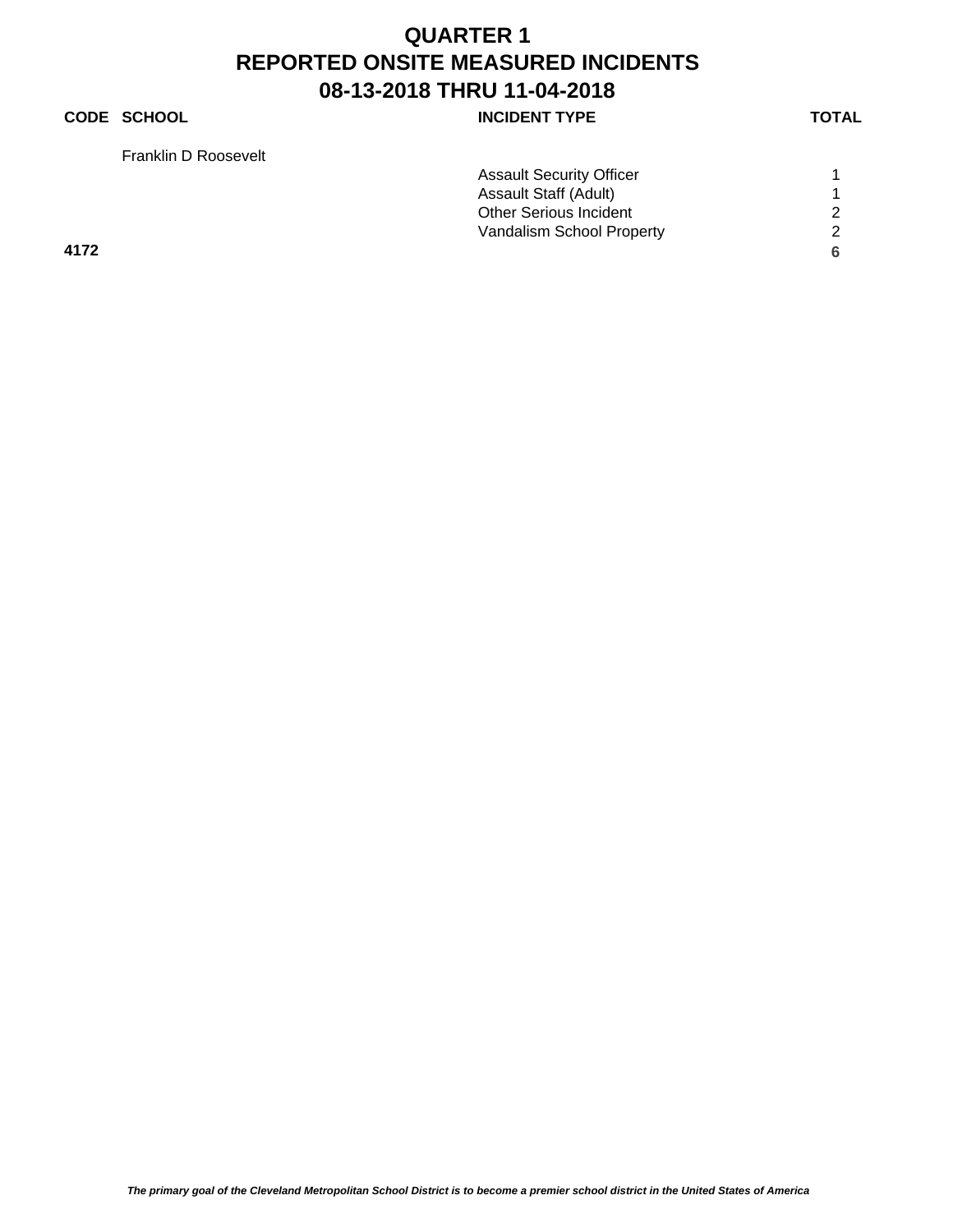### **CODE SCHOOL INCIDENT TYPE**

Garfield

| ۰. |
|----|
|----|

|      | <b>Assault Student</b>        | 5  |
|------|-------------------------------|----|
|      | <b>Bullying</b>               |    |
|      | Fighting                      |    |
|      | <b>Other Serious Incident</b> | 3  |
| 3188 |                               | 10 |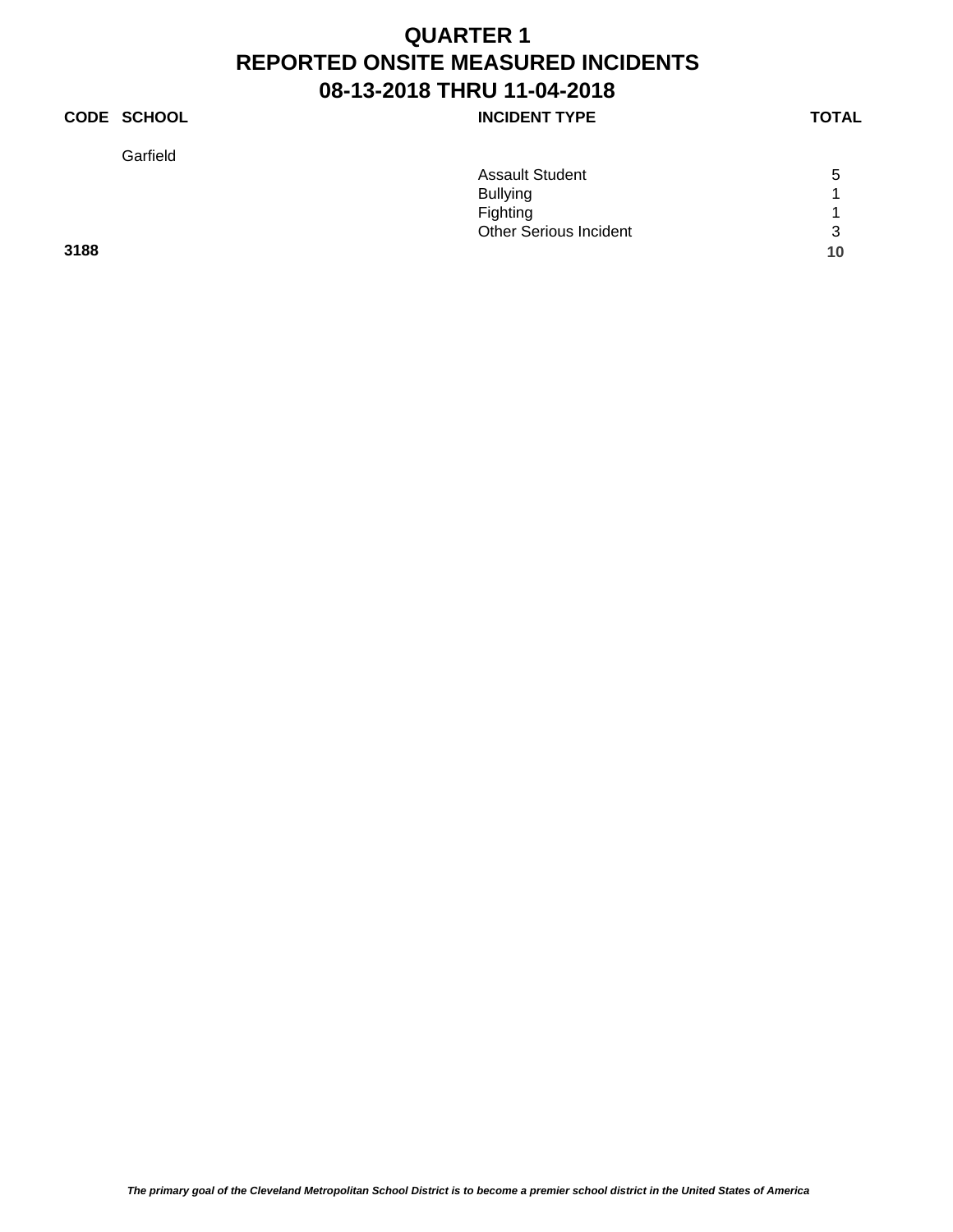#### **CODE SCHOOL CODE SCHOOL**

George Washington Carver

| George Washington Carver |                                 |  |
|--------------------------|---------------------------------|--|
|                          | <b>Assault Security Officer</b> |  |
|                          | <b>Breaking and Entering</b>    |  |
|                          | <b>Other Serious Incident</b>   |  |
| 3198                     |                                 |  |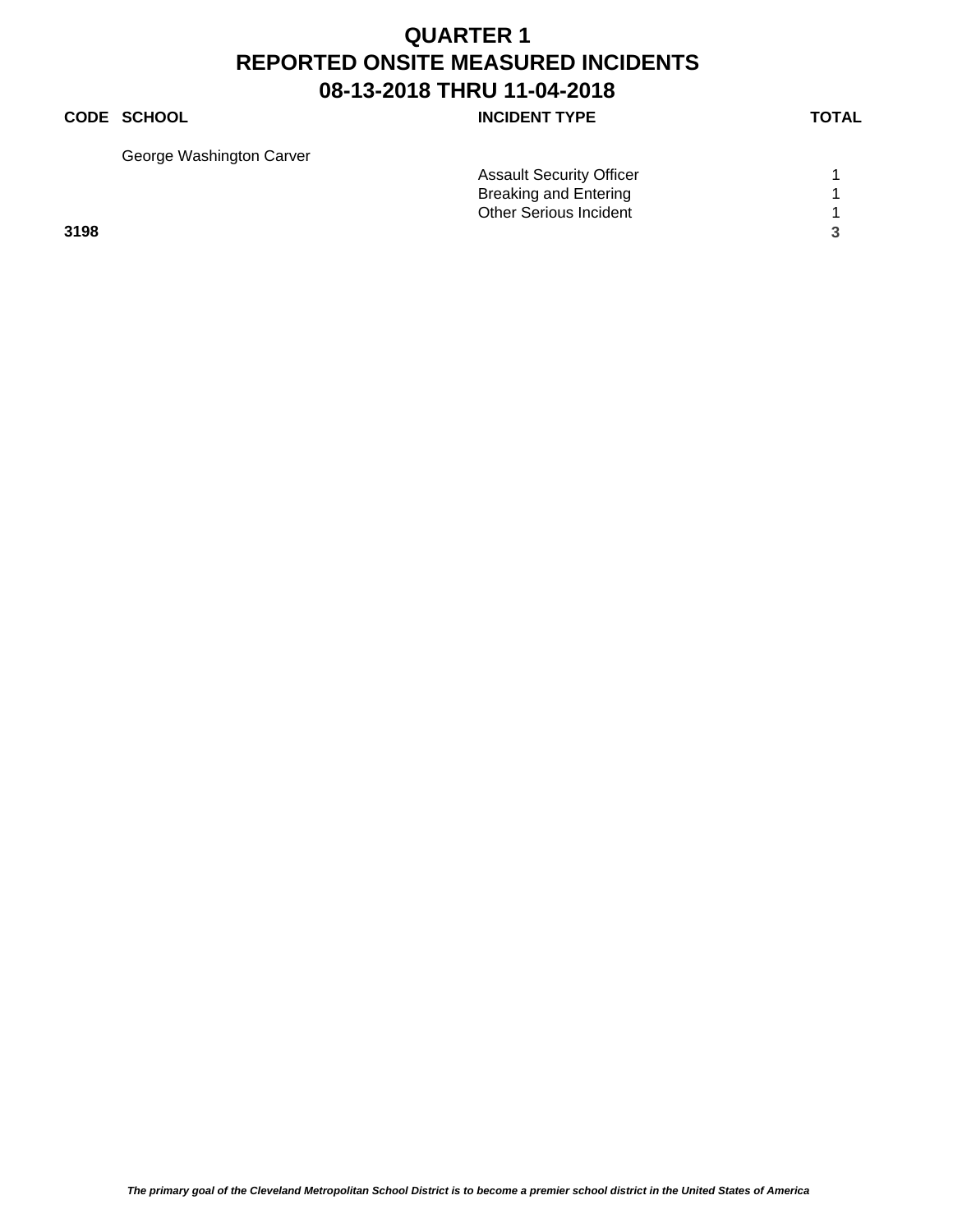### **CODE SCHOOL CODE SCHOOL**

Ginn Academy

| Ginn Academy |                        |        |
|--------------|------------------------|--------|
|              | <b>Assault Student</b> |        |
|              | Fighting               |        |
| 6805         |                        | $\sim$ |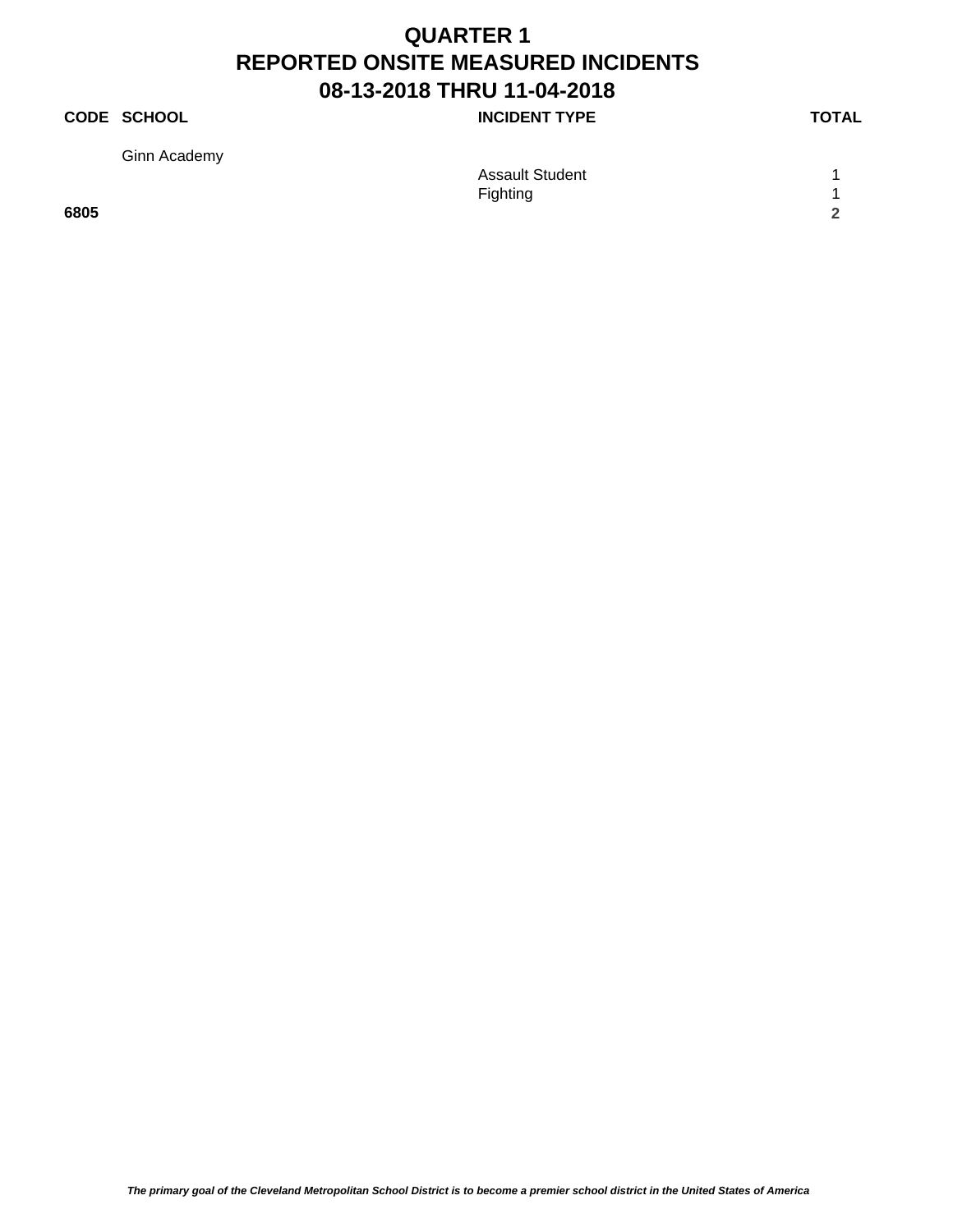### **CODE SCHOOL CODE SCHOOL**

Glenville

| <b>Assault Student</b>                | 3 |
|---------------------------------------|---|
| Fighting                              | 3 |
| Menacing                              |   |
| Possession of Knife                   |   |
| Possession of Other Dangerous Weapon  | ี |
| Possession/Use of Scheduled Narcotics |   |

**5220 15**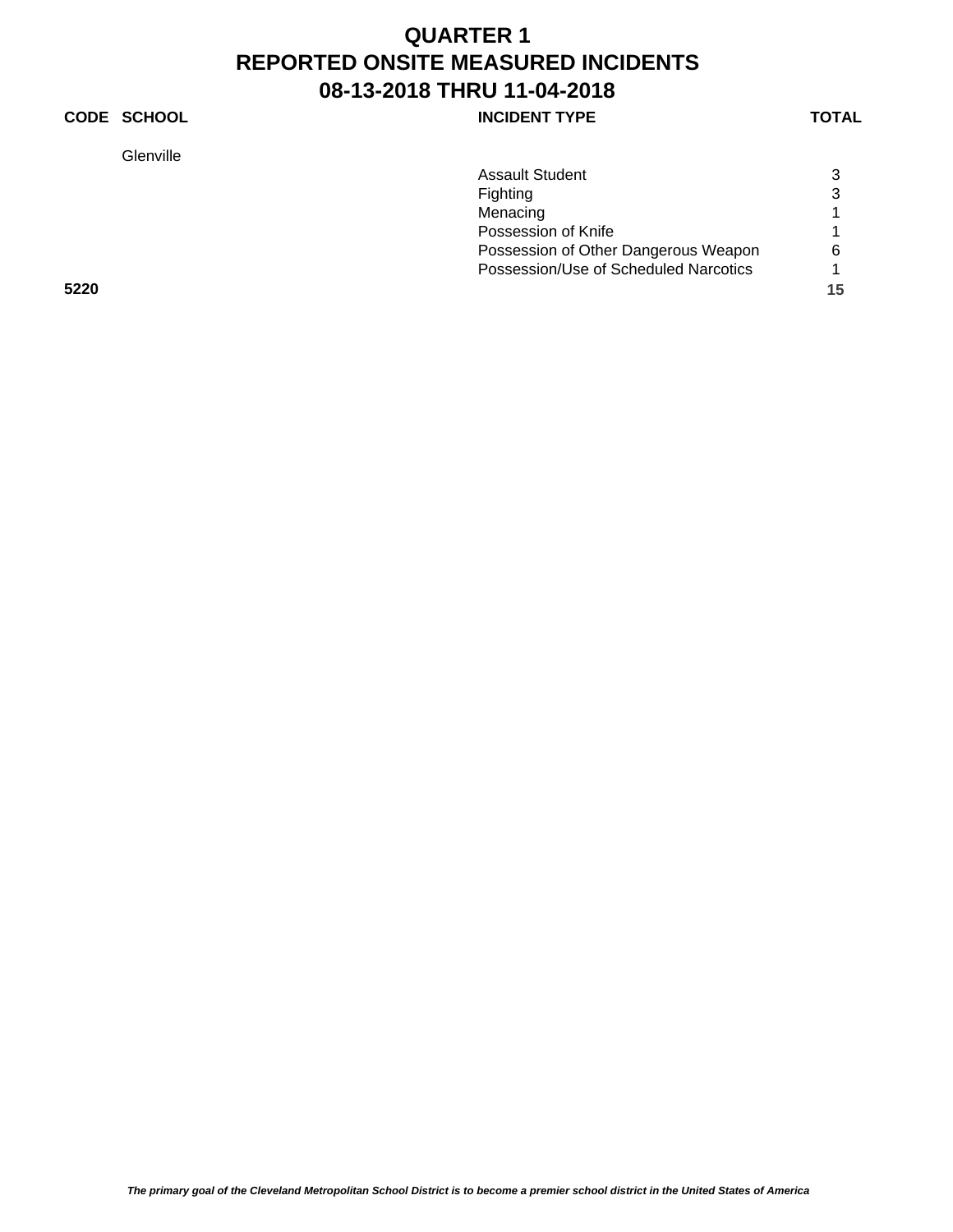### **CODE SCHOOL CODE SCHOOL**

H Barbara Booker

|      | H Barbara Booker |                                      |   |
|------|------------------|--------------------------------------|---|
|      |                  | Assault Staff (Adult)                |   |
|      |                  | <b>Assault Student</b>               | 2 |
|      |                  | <b>Assault Teacher</b>               |   |
|      |                  | Fighting                             |   |
|      |                  | Menacing                             |   |
|      |                  | Possession of Other Dangerous Weapon |   |
| 6224 |                  |                                      |   |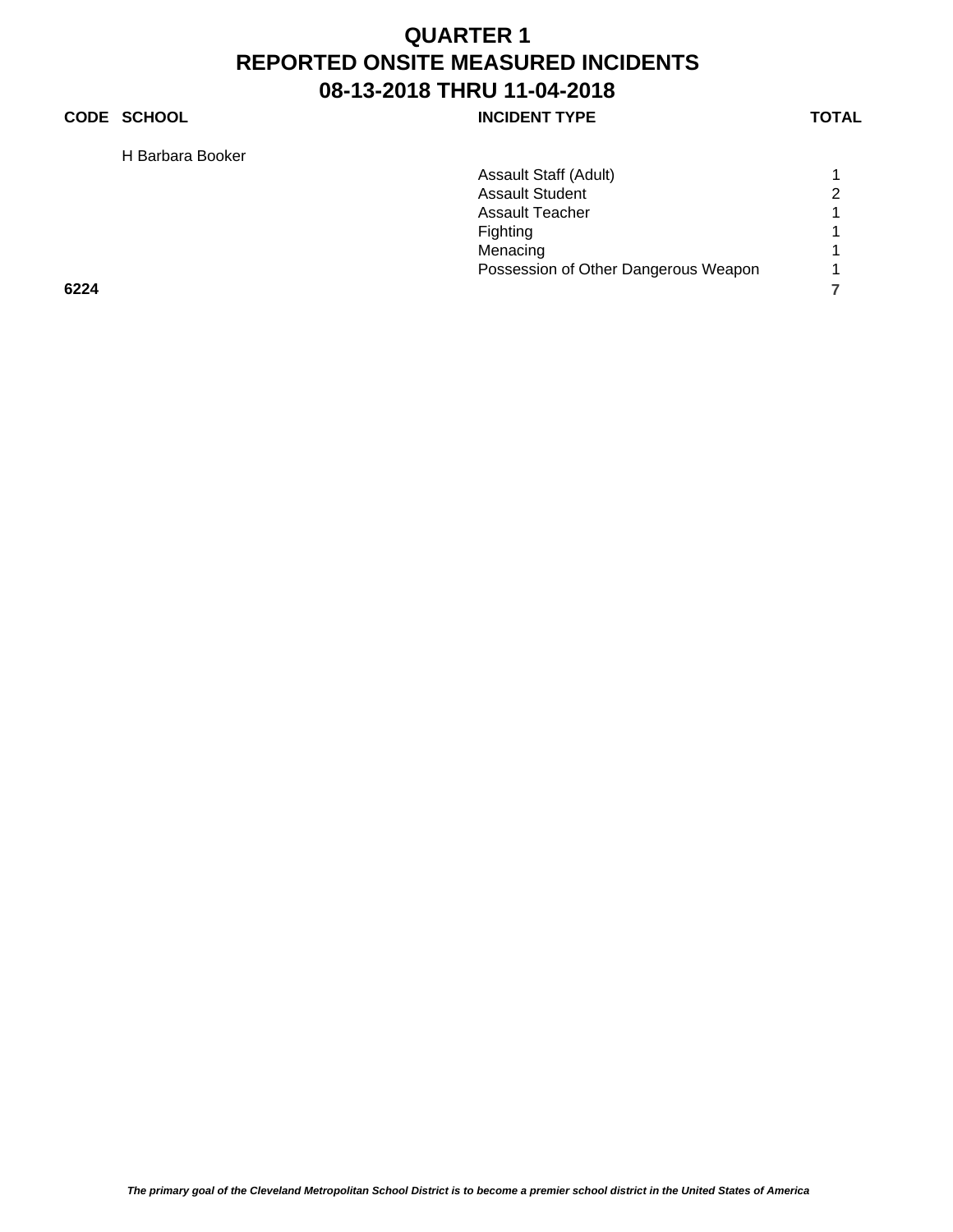### **CODE SCHOOL CODE SCHOOL**

Hannah Gibbons

**3229 2**

Sexual Harassment 2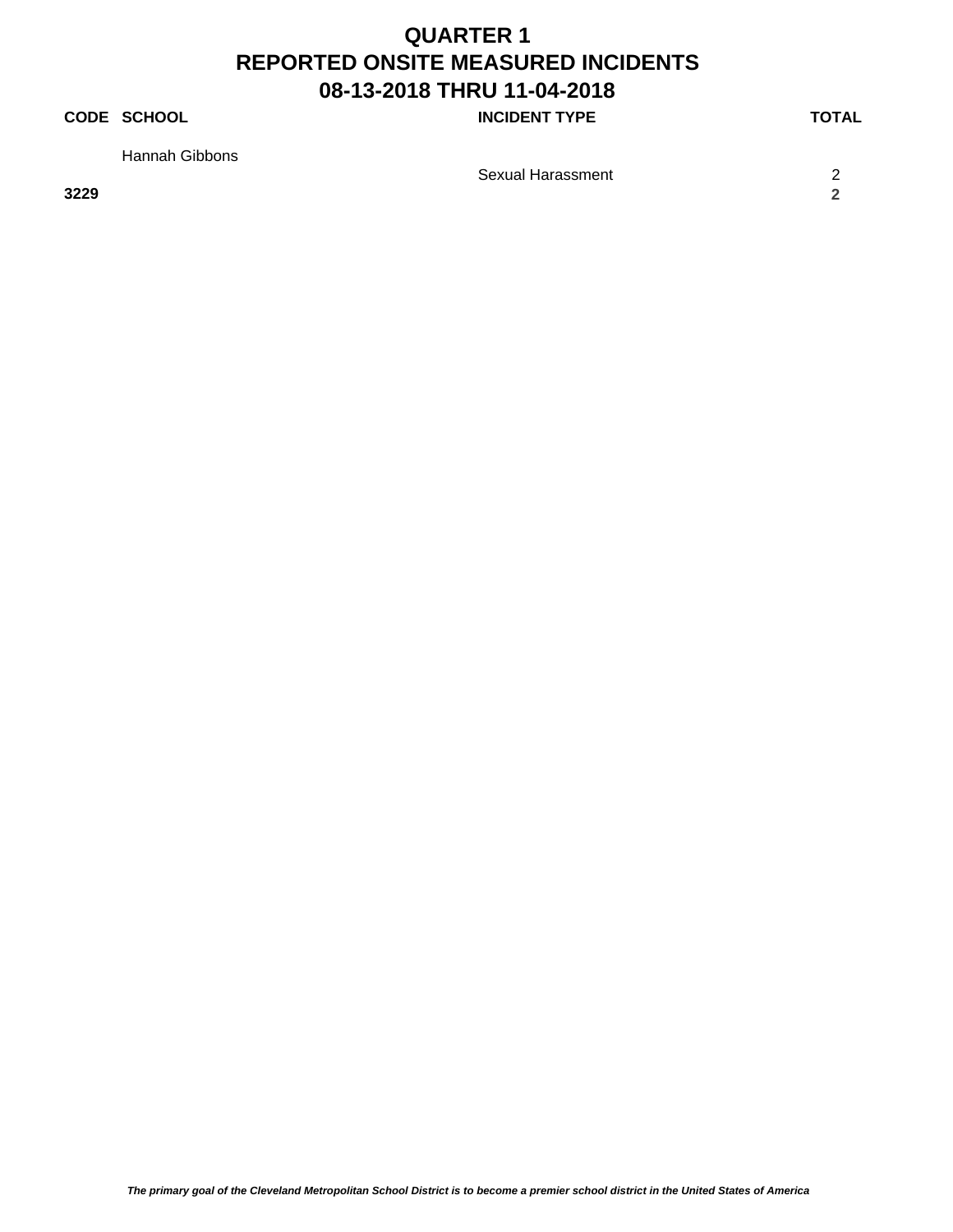### **CODE SCHOOL CODE SCHOOL**

Harvey Rice

| <b>Assault Security Officer</b> |   |
|---------------------------------|---|
| <b>Assault Staff (Adult)</b>    |   |
| Sexual Imposition               | 3 |
|                                 |   |
|                                 |   |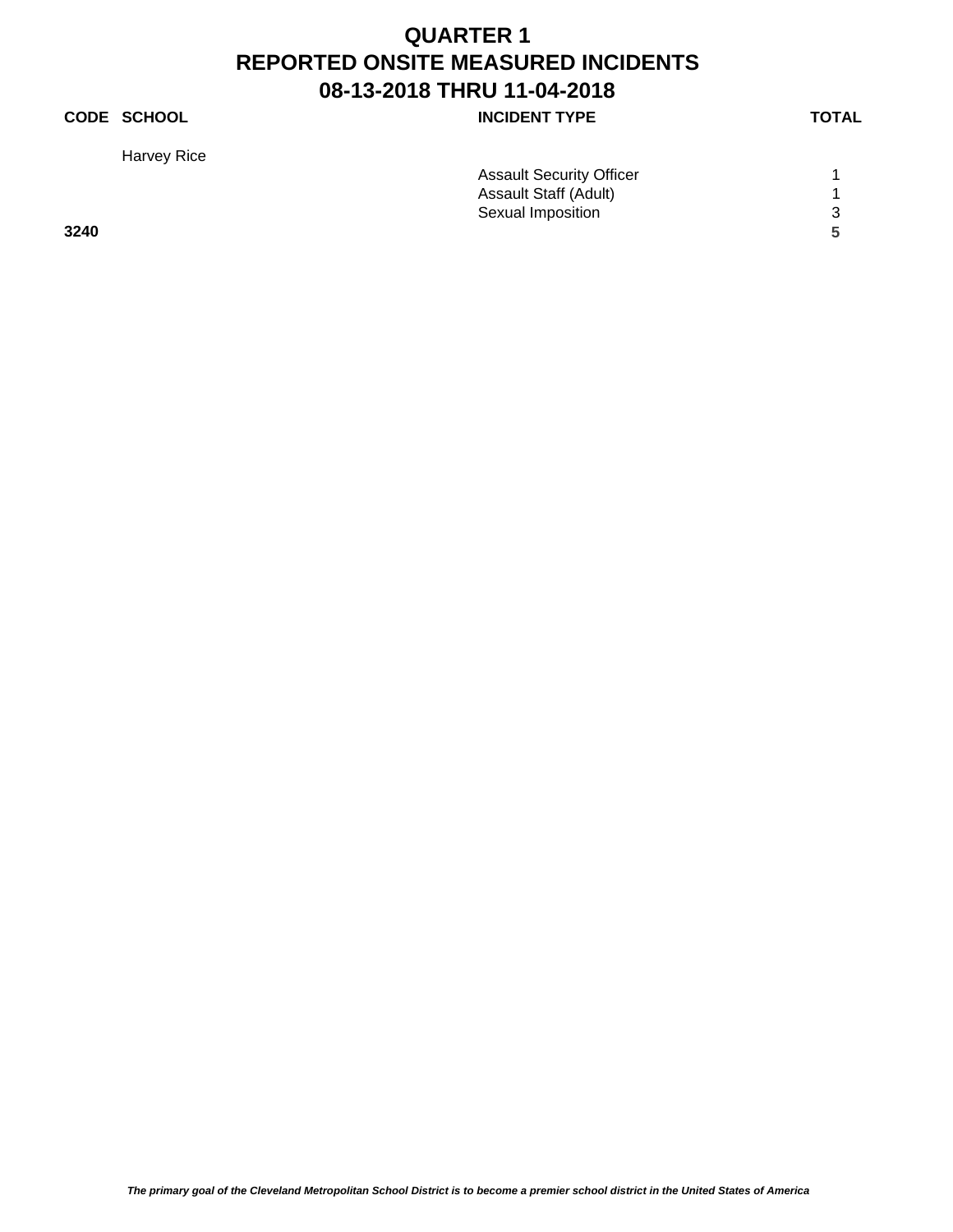### **CODE SCHOOL CODE SCHOOL**

Iowa-Maple

**3270 2**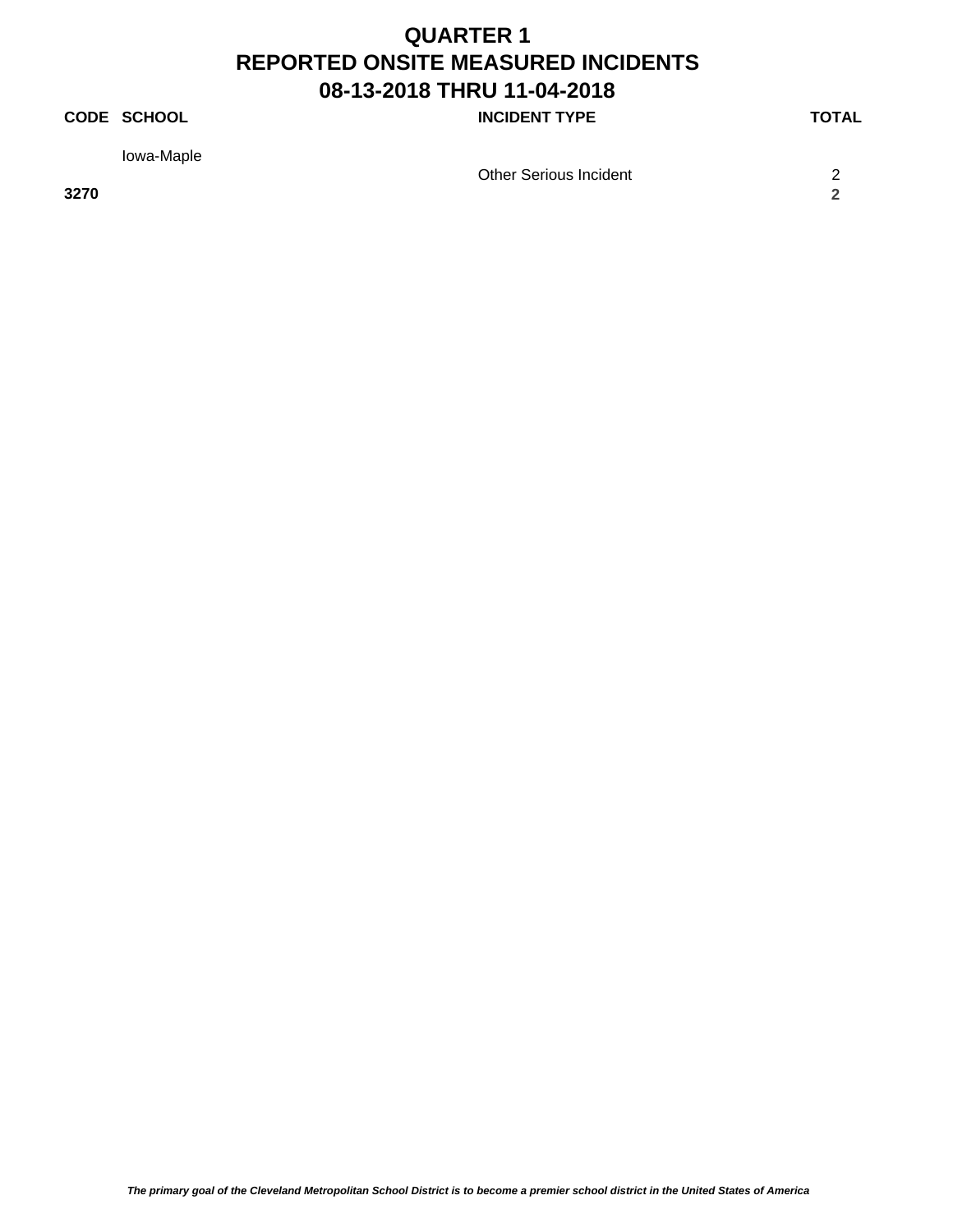## **CODE SCHOOL CODE SCHOOL**

James Ford Rhodes

| James Ford Rhodes |                                       |    |
|-------------------|---------------------------------------|----|
|                   | <b>Assault CMSD Police Officer</b>    |    |
|                   | <b>Assault Student</b>                |    |
|                   | Fighting                              | 4  |
|                   | Possession of Knife                   |    |
|                   | Possession/Use of Scheduled Narcotics | 2  |
|                   | Theft of Private Property             |    |
|                   | Vandalism School Property             |    |
| 5273              |                                       | 12 |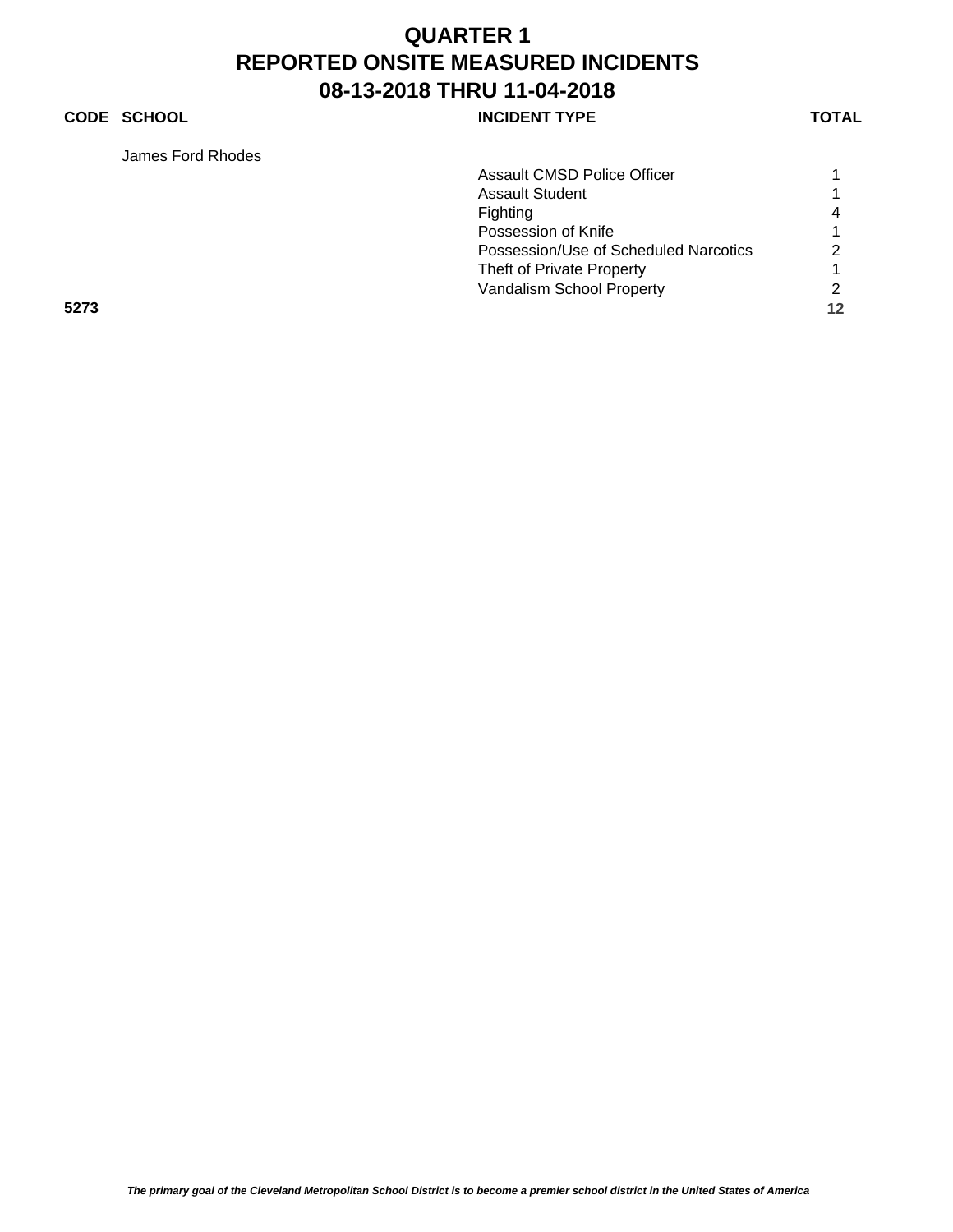## **CODE SCHOOL CODE SCHOOL**

Jane Addams

| Jane Addams |                                       |   |
|-------------|---------------------------------------|---|
|             | Assault Staff (Adult)                 |   |
|             | <b>Assault Teacher</b>                | 2 |
|             | Fighting                              |   |
|             | <b>Other Criminal Activity</b>        |   |
|             | Possession of Knife                   |   |
|             | Possession of Other Dangerous Weapon  |   |
|             | Possession/Use of Scheduled Narcotics |   |
| 6275        |                                       | 8 |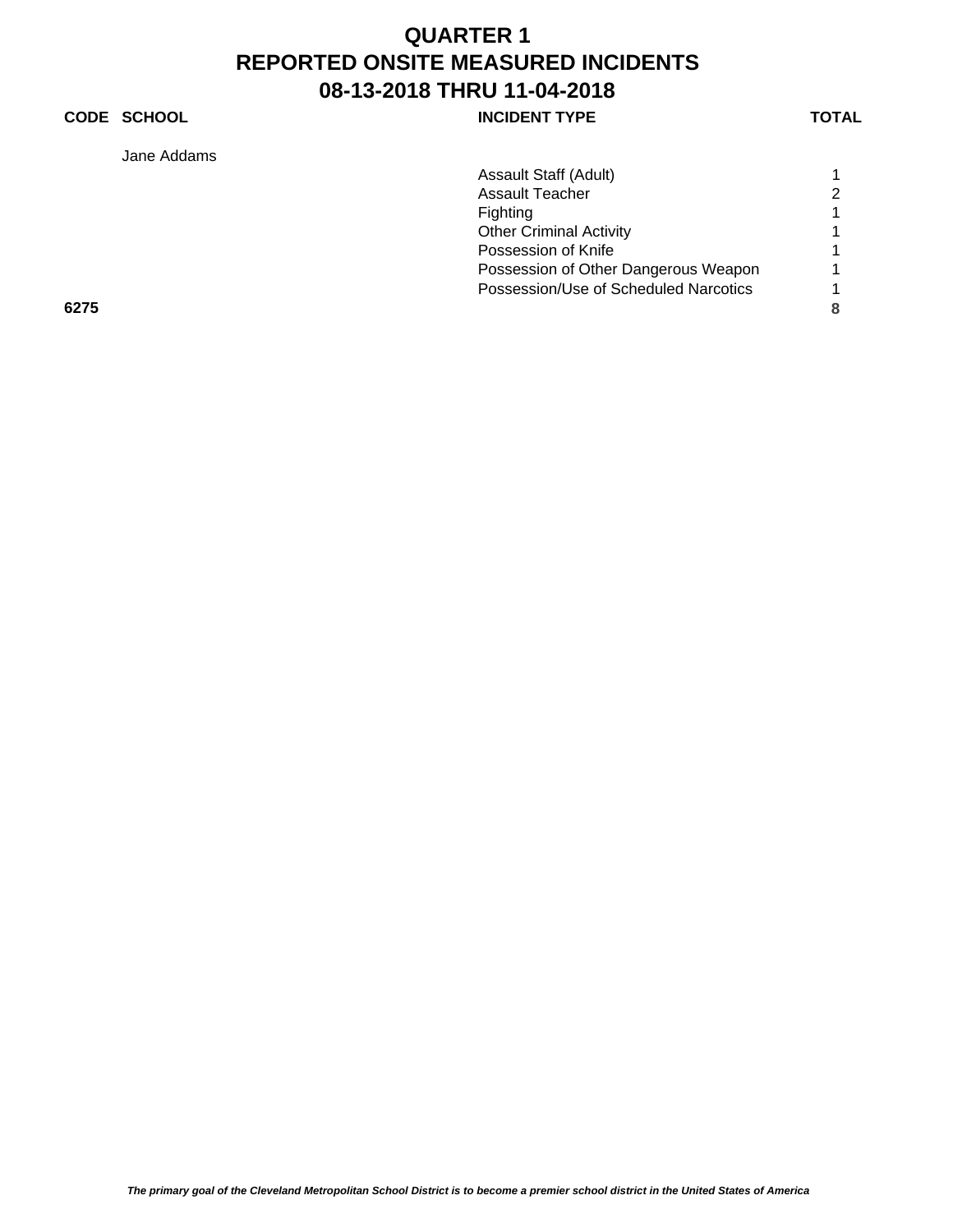## **CODE SCHOOL INCIDENT TYPE**

JFK E3agle Academy

| <u>.</u> | <b>Assault Student</b> |   |
|----------|------------------------|---|
|          | Fighting               |   |
|          | Possession of Knife    |   |
|          | Robbery                |   |
| 5211     |                        | Λ |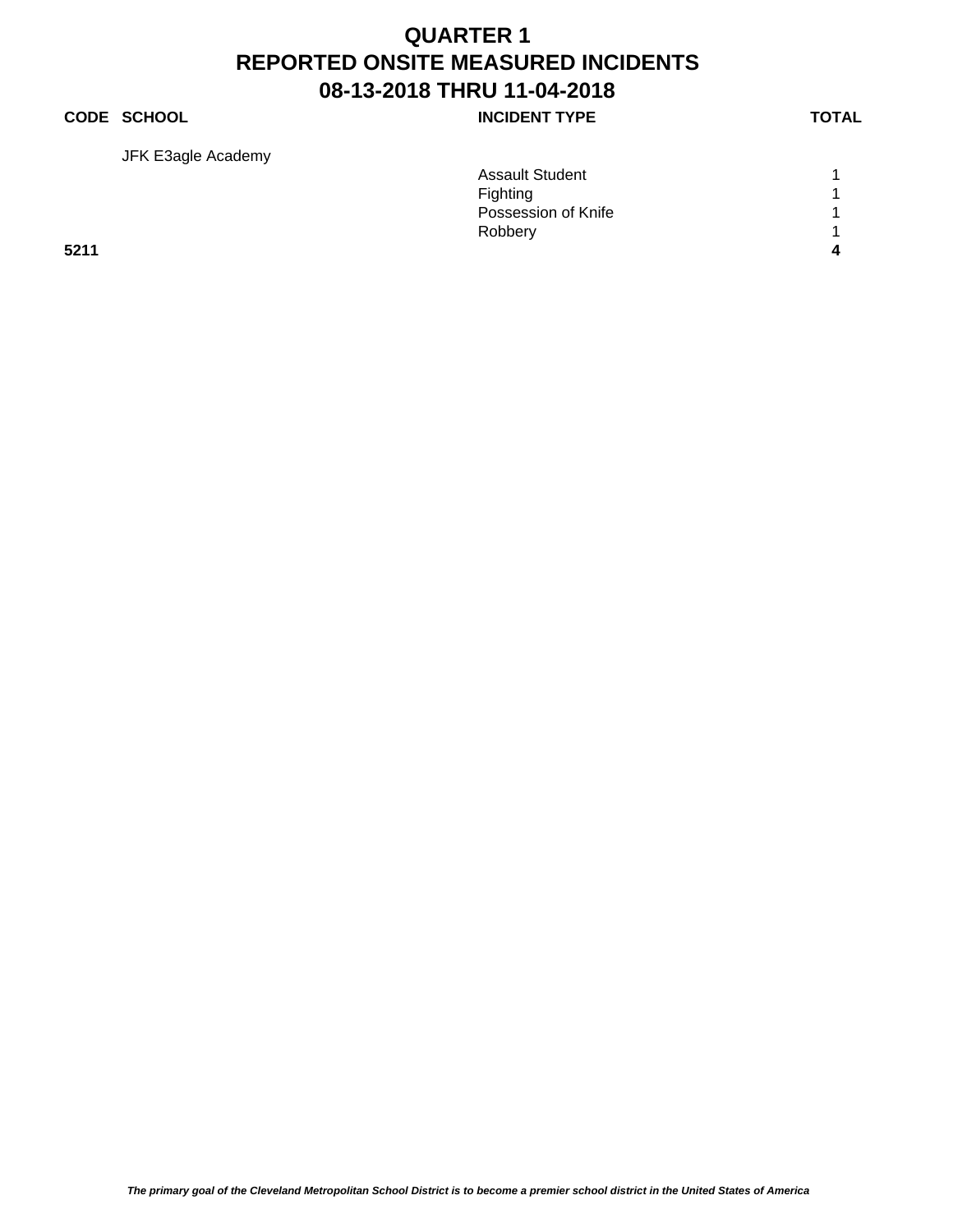## **CODE SCHOOL CODE SCHOOL** JFK PACT Assault Staff (Adult) 1 Assault Student 1 Possession of Knife 1 1 Theft of CMSD Property 1 **5210 4**

*The primary goal of the Cleveland Metropolitan School District is to become a premier school district in the United States of America*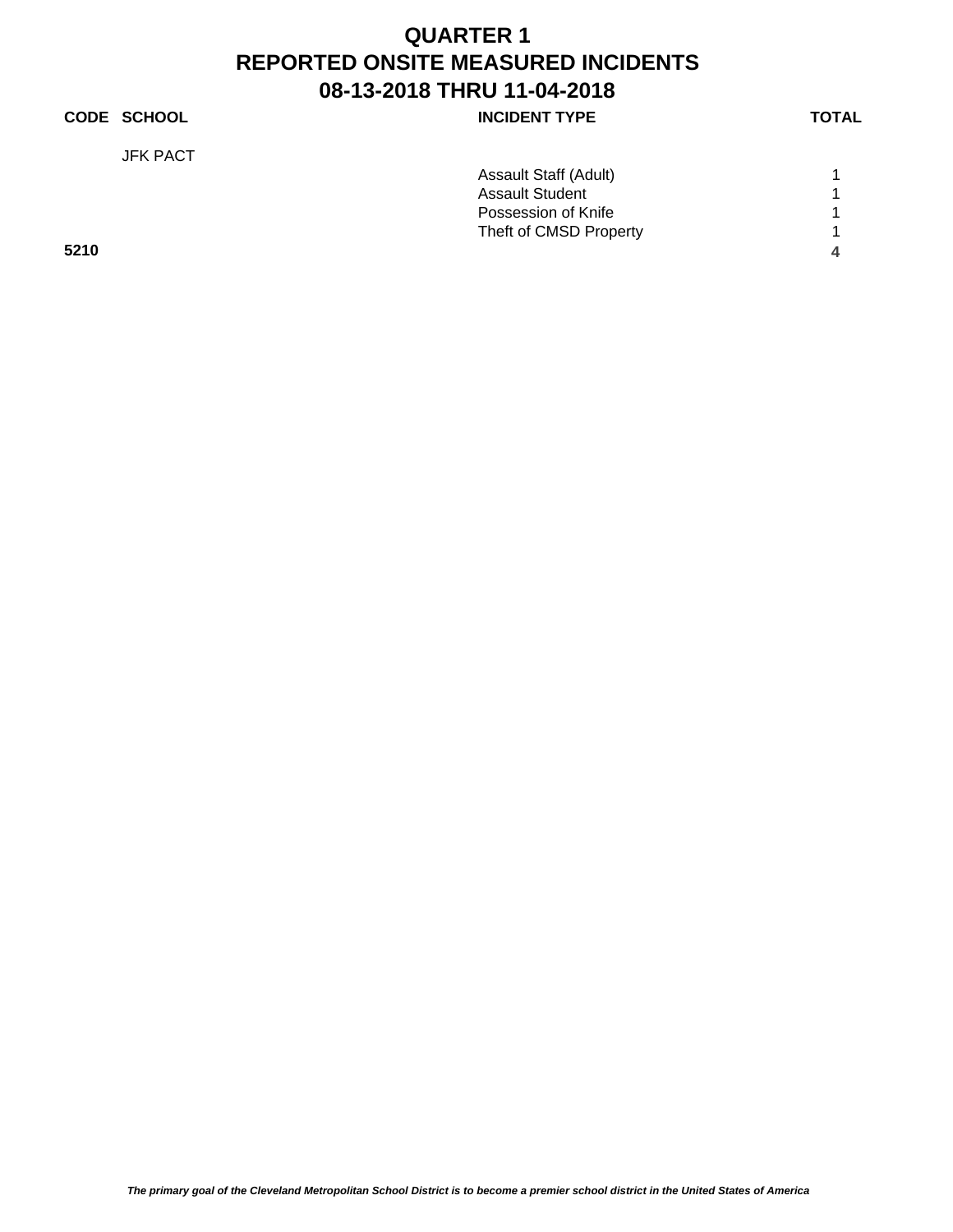## **CODE SCHOOL CODE SCHOOL**

John Adams

| Assault Student                  |   |
|----------------------------------|---|
| Assault Teacher                  |   |
| Fighting                         | 2 |
| Possession of Drug Paraphernalia |   |
| Vandalism School Property        |   |

**5276 6**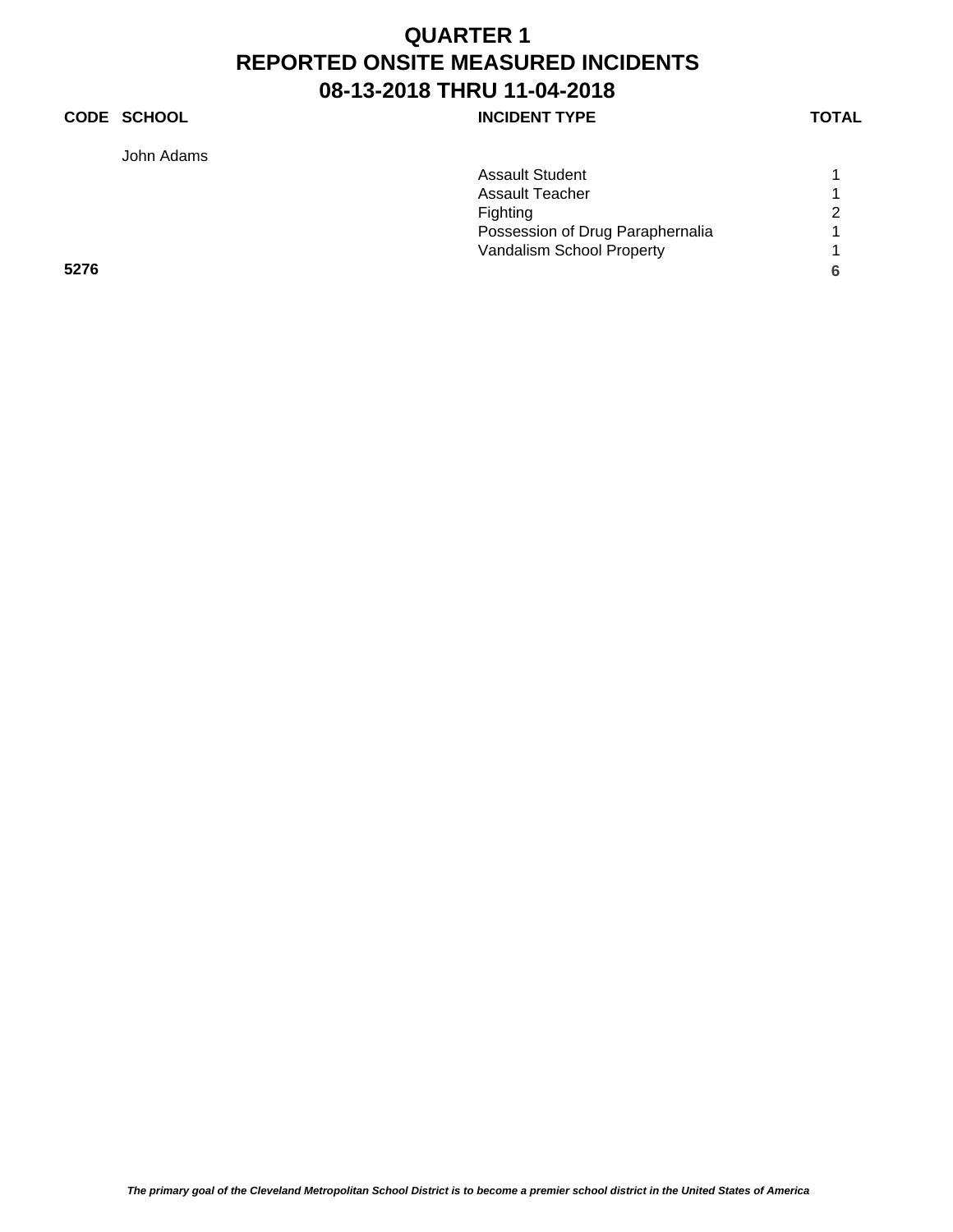## **CODE SCHOOL CODE SCHOOL**

John Adams College & Career Academy

|      | Assault Staff (Adult)     |   |
|------|---------------------------|---|
|      | Fighting                  |   |
|      | Theft of Private Property |   |
|      | Vandalism School Property |   |
| 5268 |                           | 5 |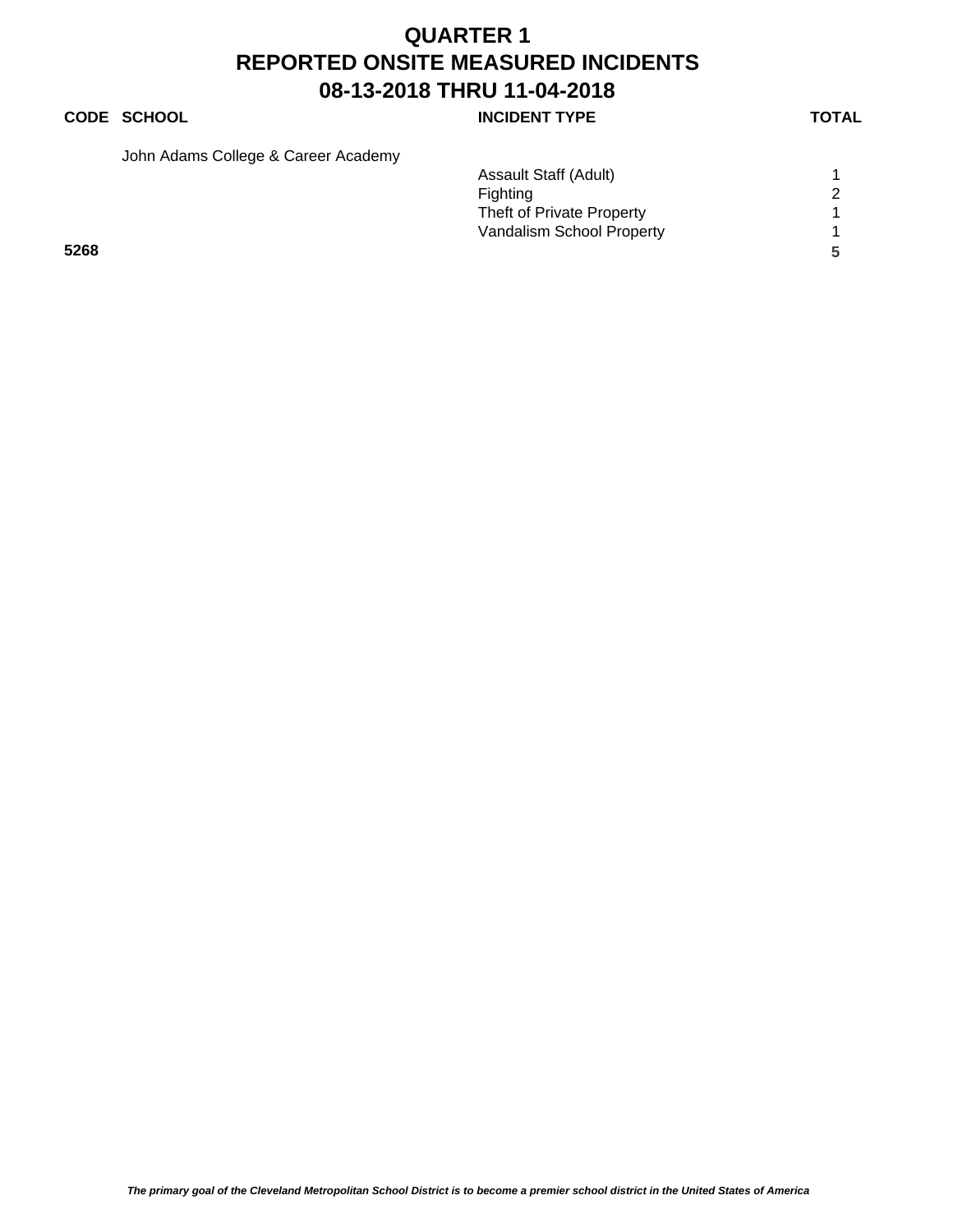## **CODE SCHOOL CODE SCHOOL**

John F Kennedy

Breaking and Entering 1 Theft of CMSD Property 1 **5285 2**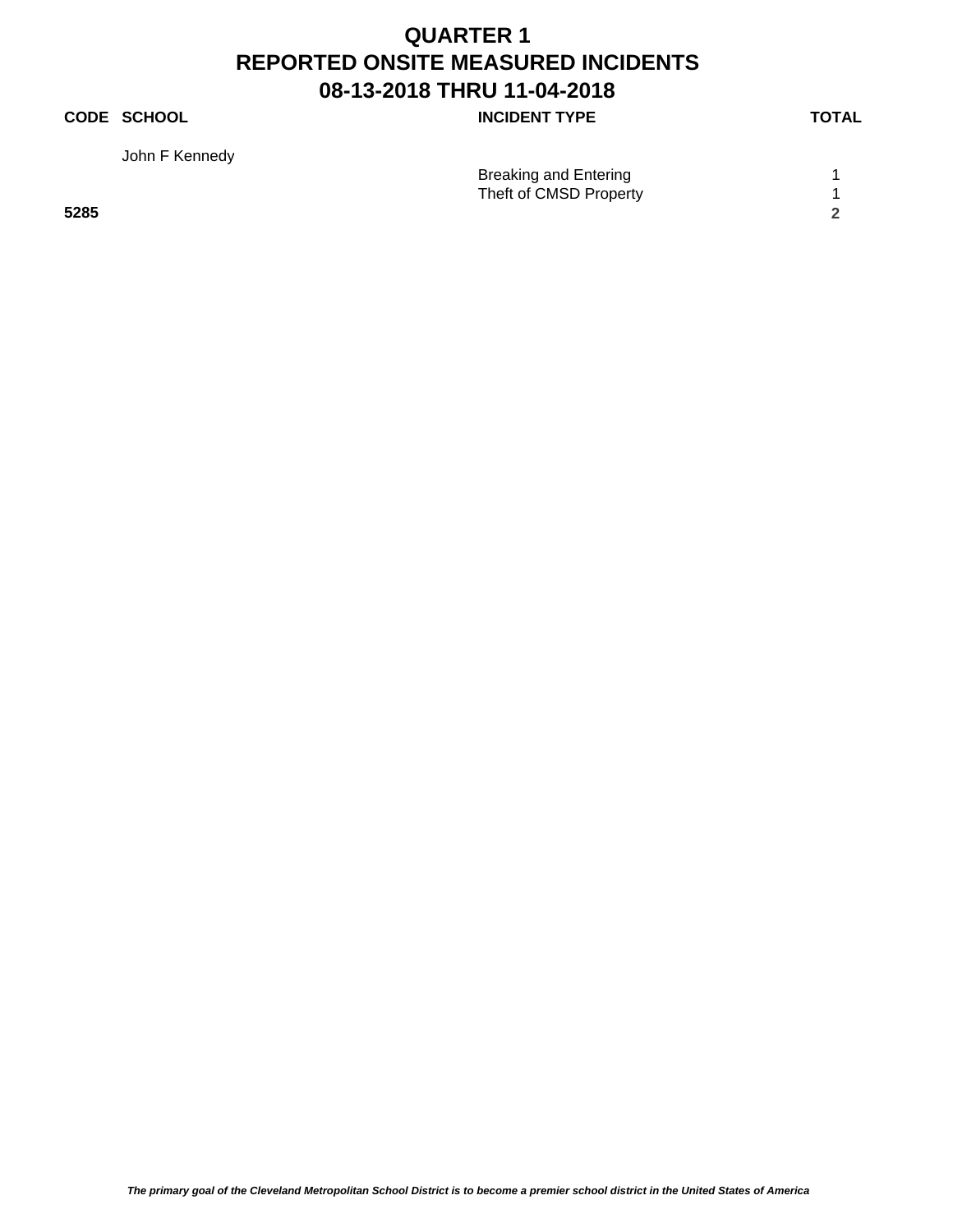## **CODE SCHOOL CODE SCHOOL**

John Hay School of Architecture & Design

| <b>Assault Student</b>               |  |
|--------------------------------------|--|
| Possession of Other Dangerous Weapon |  |
| 5692                                 |  |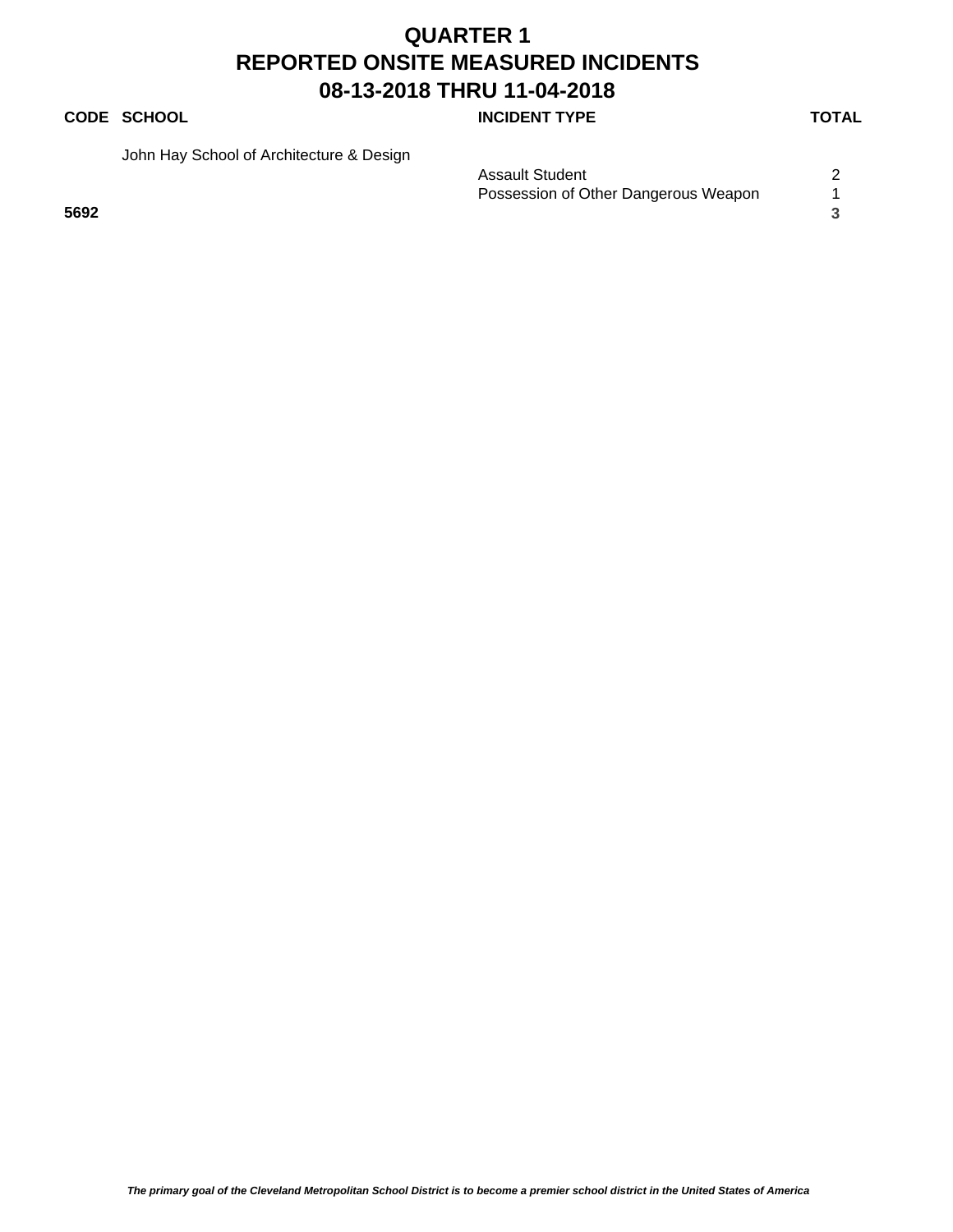## **CODE SCHOOL CODE SCHOOL**

John Hay School of Science & Medicine

|      | <b>Other Serious Incident</b>        |  |
|------|--------------------------------------|--|
|      | Possession of Other Dangerous Weapon |  |
| 5691 |                                      |  |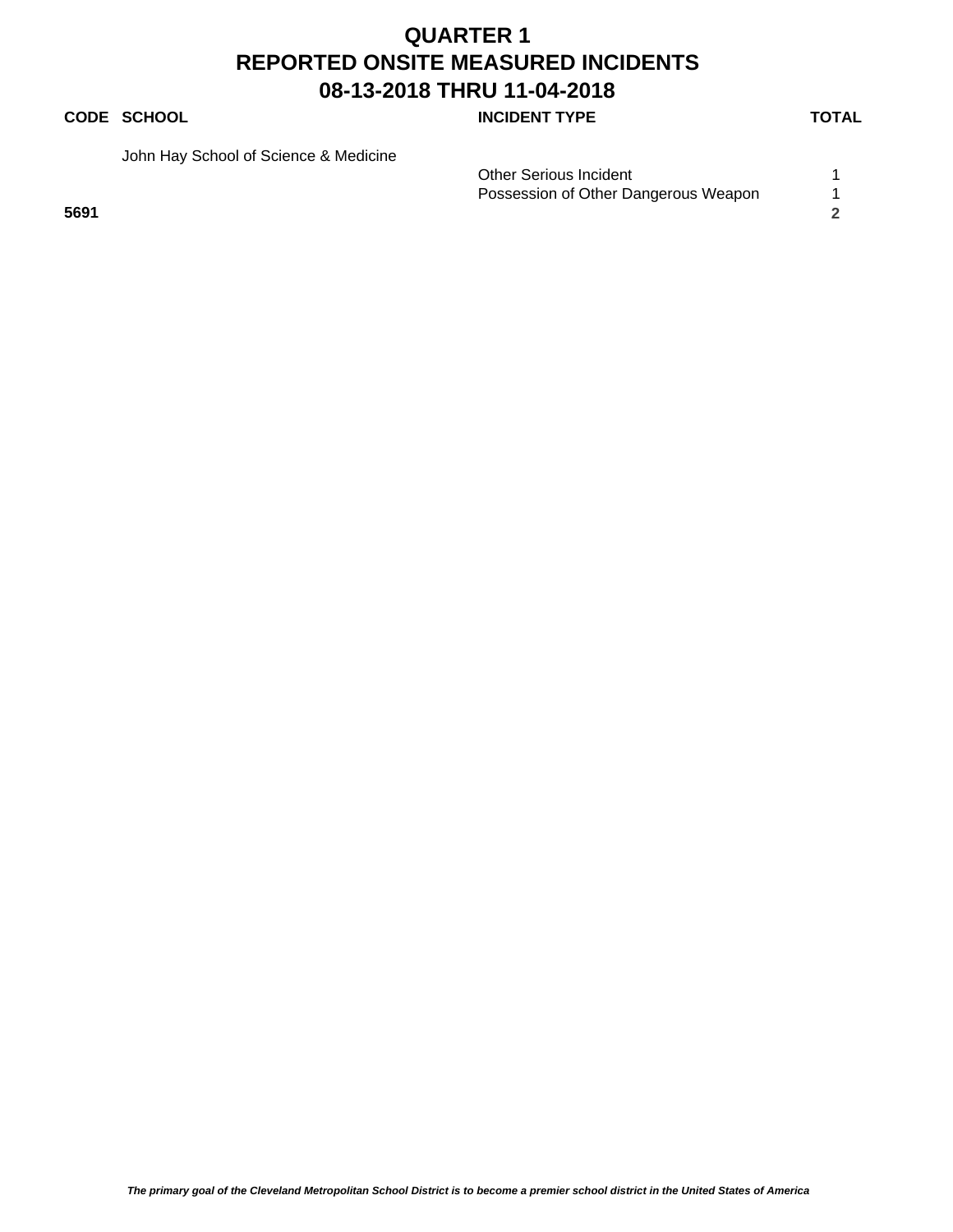## **CODE SCHOOL CODE SCHOOL**

John Marshall School of Business

| Assault Student                       |   |
|---------------------------------------|---|
| Fighting                              |   |
| Possession/Use of Scheduled Narcotics | 2 |

**5213 5**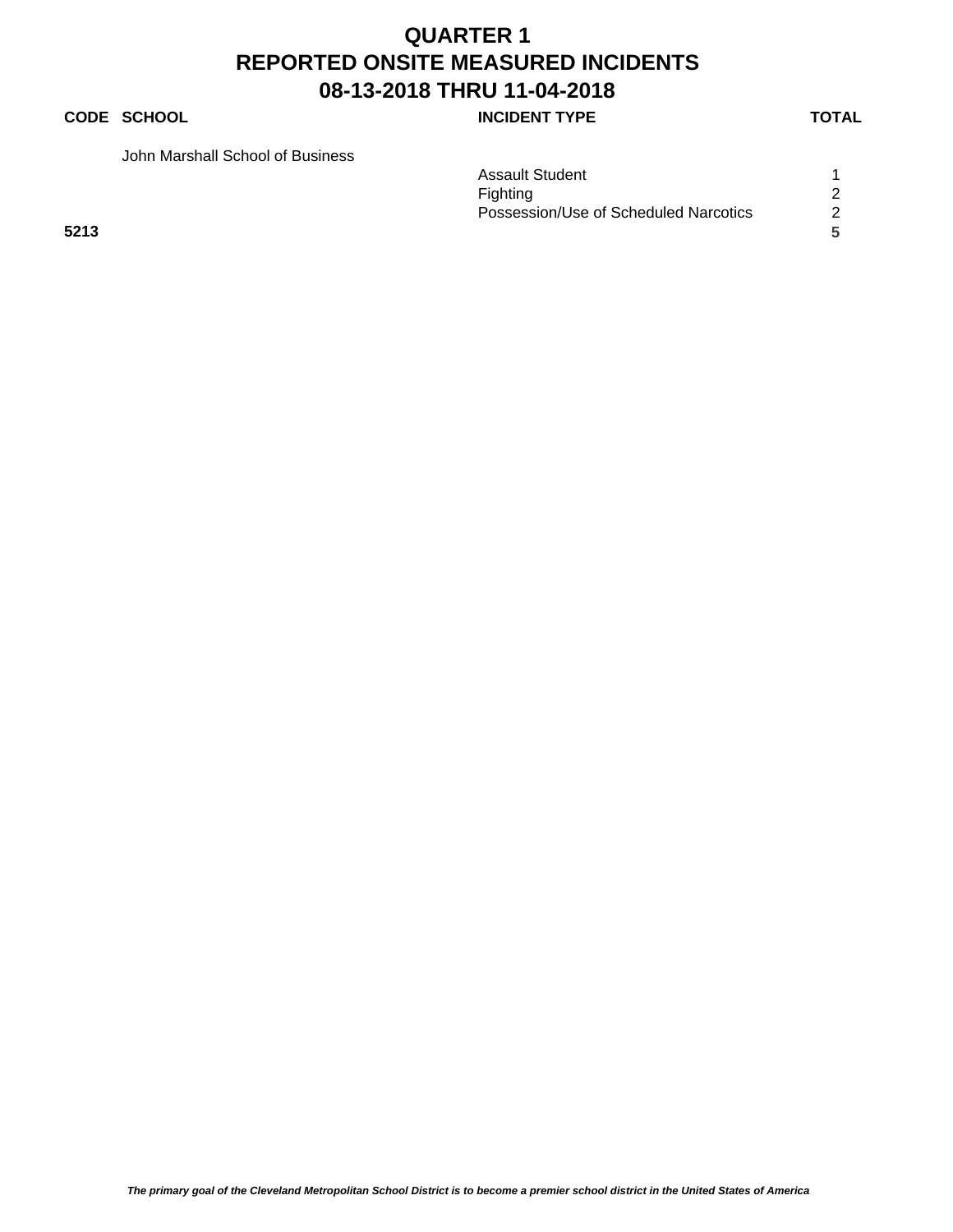## **CODE SCHOOL CODE SCHOOL**

John Marshall School of Engineering

|      | <b>Assault Student</b> | ⌒ |
|------|------------------------|---|
|      | Possession of Knife    |   |
| 5214 |                        |   |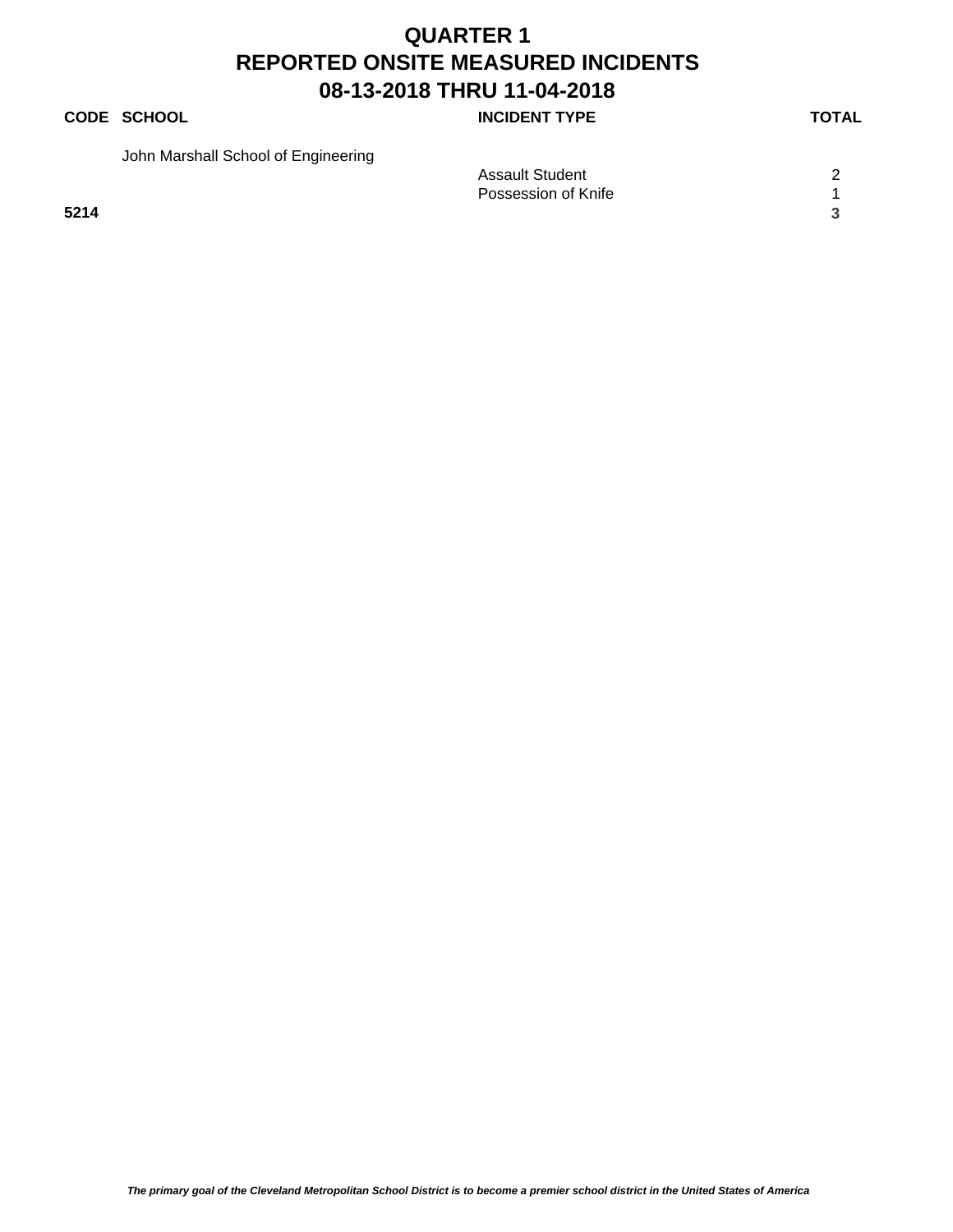## **CODE SCHOOL CODE SCHOOL**

John Marshall School of Information

| <b>Assault Student</b>               |  |
|--------------------------------------|--|
| Possession of Other Dangerous Weapon |  |
| 5299                                 |  |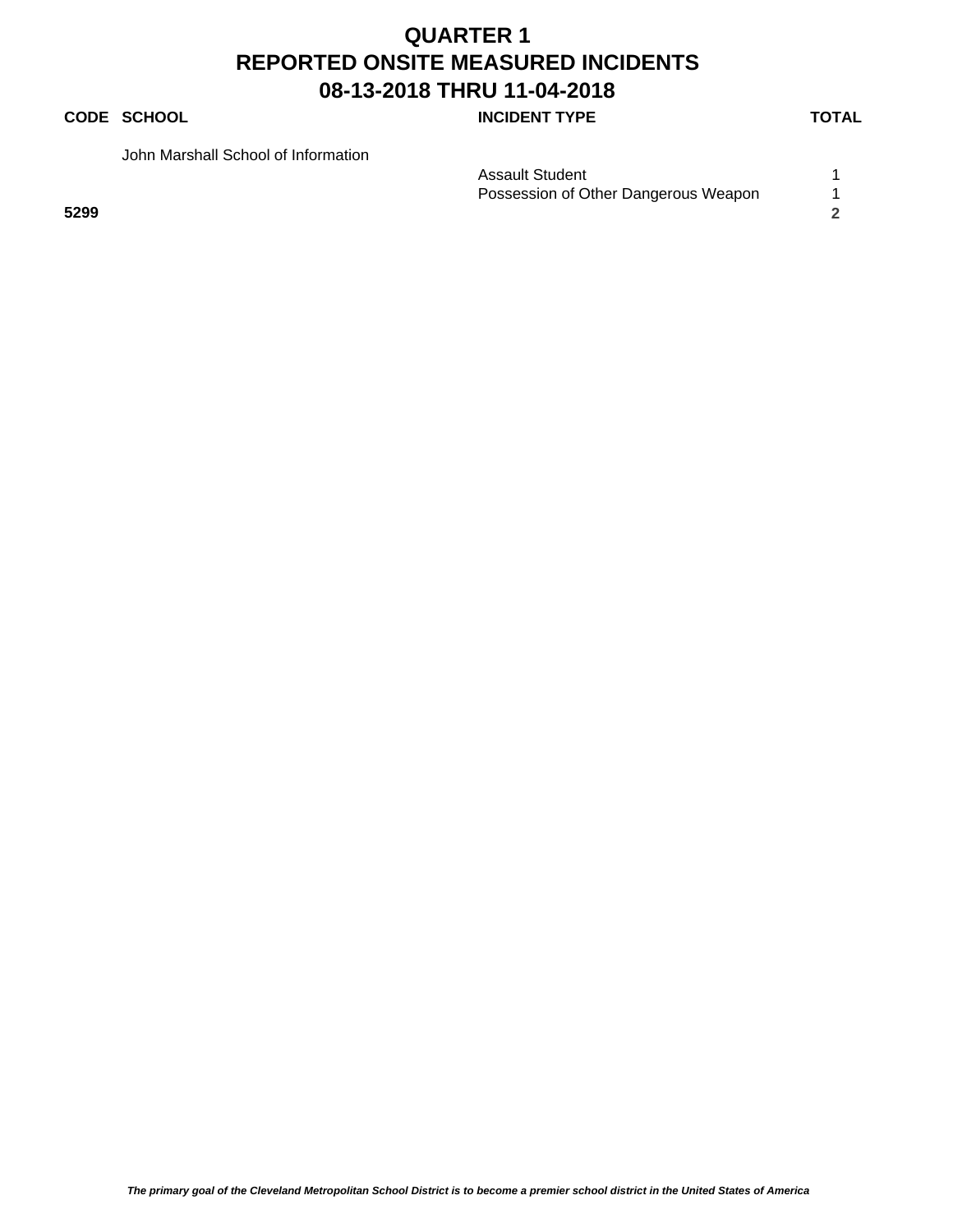## **CODE SCHOOL CODE SCHOOL**

Joseph M Gallagher

| YPE |  |  |  |
|-----|--|--|--|
|     |  |  |  |

|      | Assault Staff (Adult)         |   |
|------|-------------------------------|---|
|      | <b>Assault Student</b>        | 4 |
|      | Assault Teacher               | ົ |
|      | <b>Other Serious Incident</b> |   |
| 4279 |                               |   |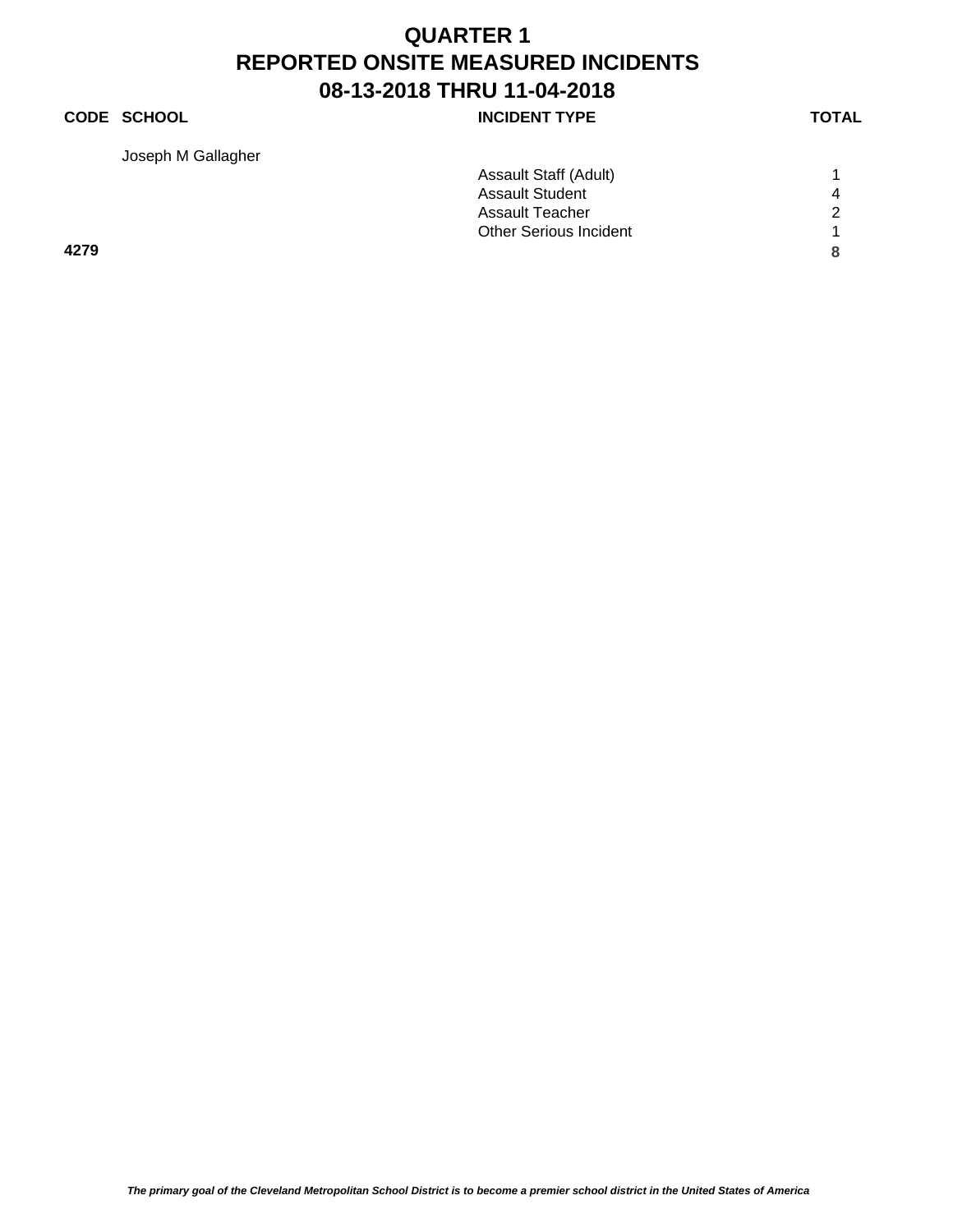## **CODE SCHOOL CODE SCHOOL**

Kenneth W Clement

| Kenneth W Clement |                                 |   |
|-------------------|---------------------------------|---|
|                   | <b>Assault Security Officer</b> | 2 |
|                   | <b>Assault Student</b>          | ົ |
|                   | Menacing                        |   |
|                   | Vandalism Private Property      |   |
| 6297              |                                 |   |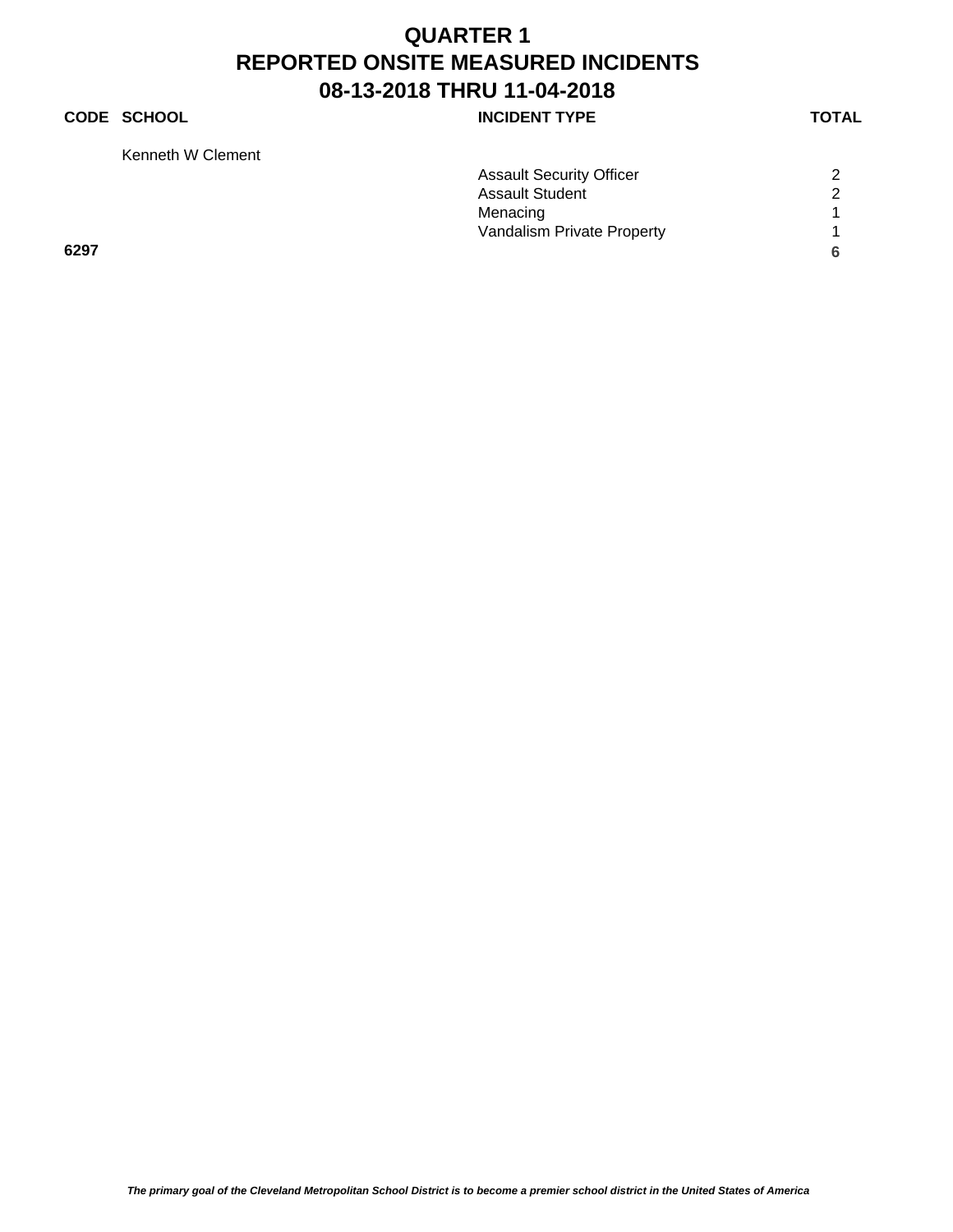## **CODE SCHOOL CODE SCHOOL**

Lincoln-West Global Studies

|      | Lincoin-west Giobal Studies |                           |    |
|------|-----------------------------|---------------------------|----|
|      |                             | Assault Staff (Adult)     | 4  |
|      |                             | <b>Assault Student</b>    | 4  |
|      |                             | <b>Assault Teacher</b>    |    |
|      |                             | Fighting                  |    |
|      |                             | Theft of Private Property |    |
| 6333 |                             |                           | 11 |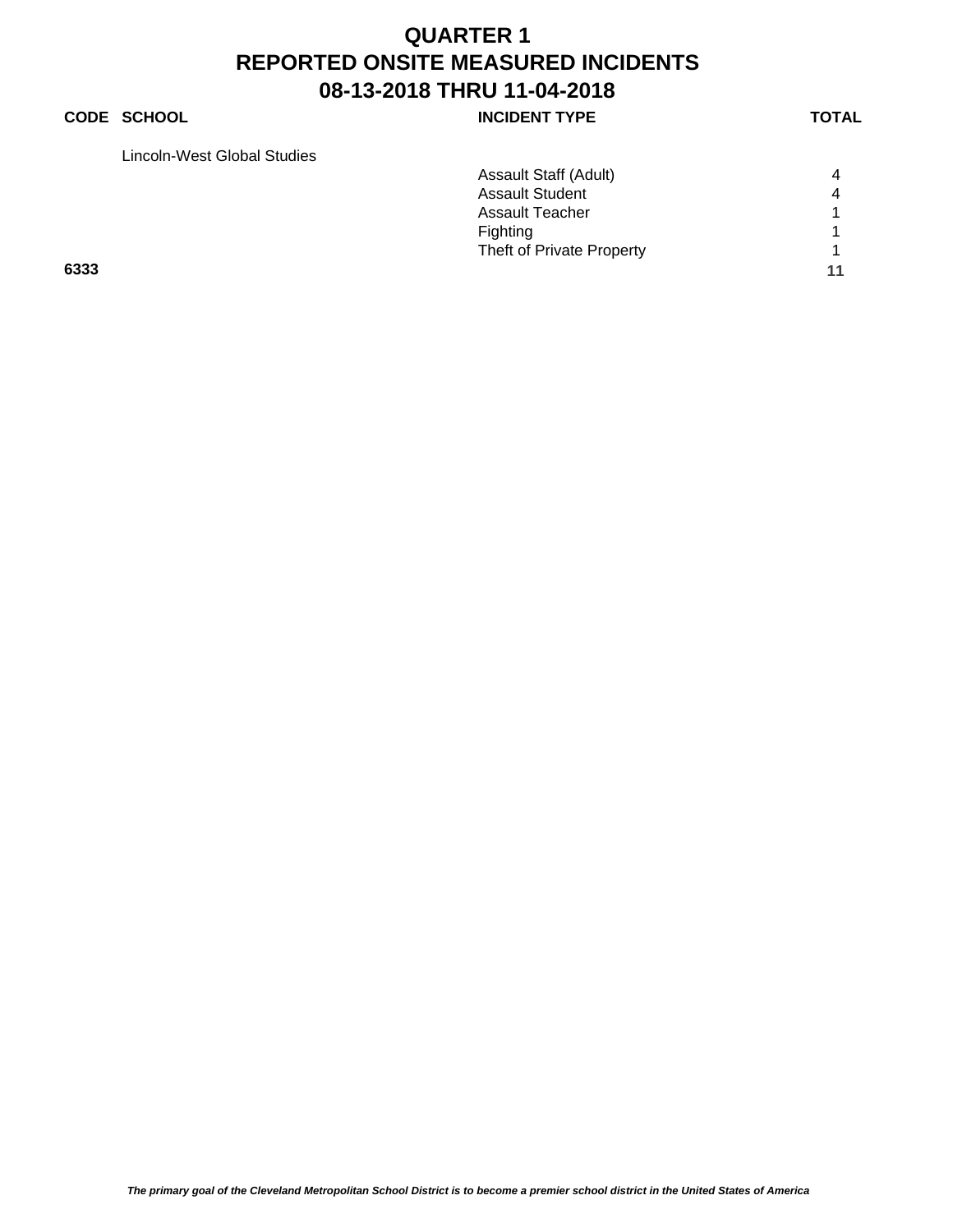## **CODE SCHOOL CODE SCHOOL**

Lincoln-West Science & Health

|      | Lincoln-West Science & Health |                                       |   |
|------|-------------------------------|---------------------------------------|---|
|      |                               | Assault Staff (Adult)                 |   |
|      |                               | <b>Assault Student</b>                | 3 |
|      |                               | Fighting                              |   |
|      |                               | Possession/Use of Scheduled Narcotics |   |
|      |                               | Sexual Imposition                     |   |
| 6334 |                               |                                       |   |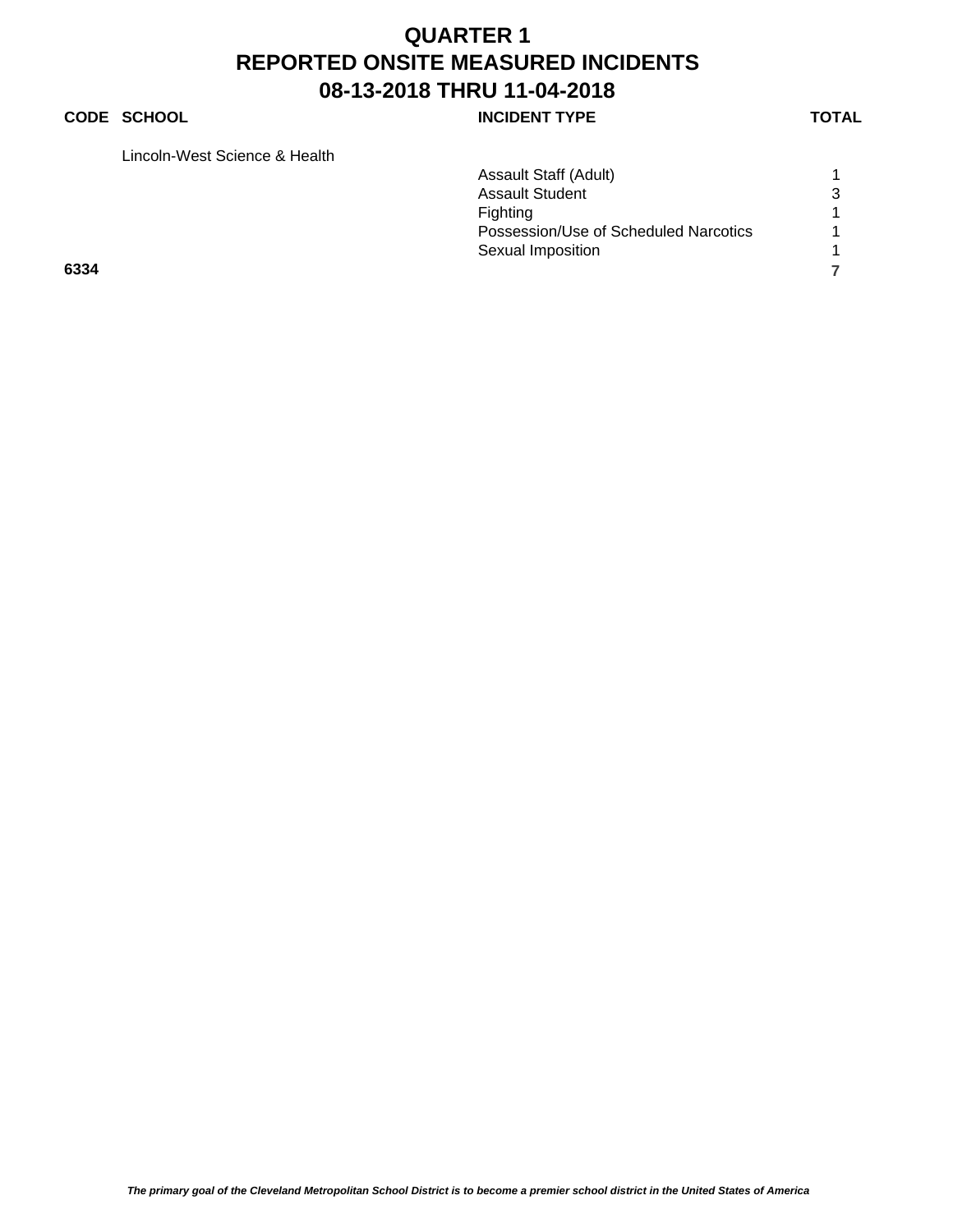## **CODE SCHOOL CODE SCHOOL**

Louis Agassiz

| .    | Assault Student           | $\sqrt{2}$ |
|------|---------------------------|------------|
|      | Theft of Private Property |            |
| 3338 |                           |            |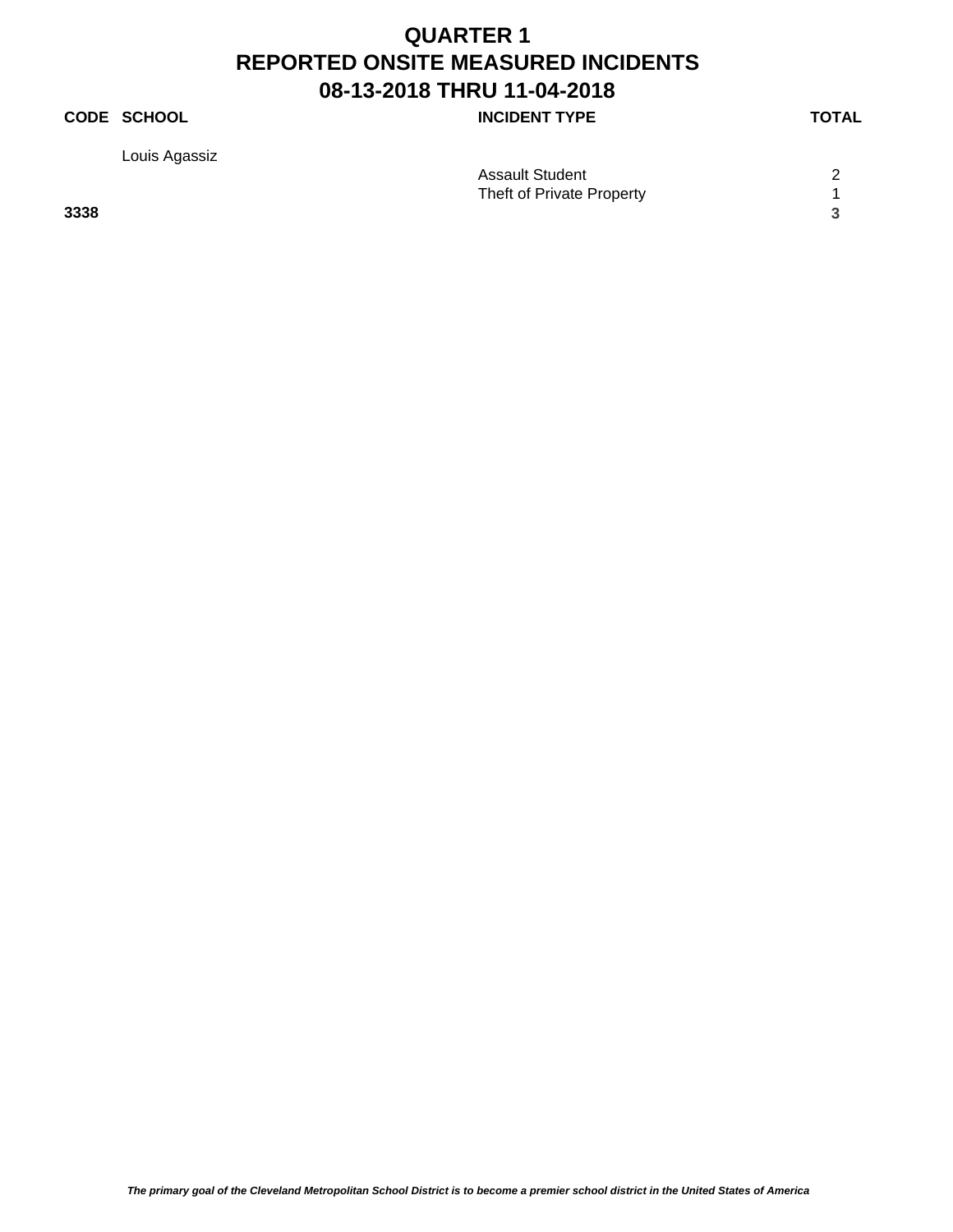## **CODE SCHOOL CODE SCHOOL**

Luis Munoz Marin / Lincoln

| LUIS IVIUITUZ IVIAHITT LIITUUTTI |                                      |                |
|----------------------------------|--------------------------------------|----------------|
|                                  | <b>Assault Student</b>               |                |
|                                  | Assault Teacher                      | $\overline{4}$ |
|                                  | Possession of Other Dangerous Weapon | 3              |
|                                  | Rape                                 |                |
|                                  | Sexual Harassment                    | 2              |
|                                  | Sexual Imposition                    | $\overline{4}$ |
|                                  | Vandalism School Property            | 2              |
| 4328                             |                                      | 17             |
|                                  |                                      |                |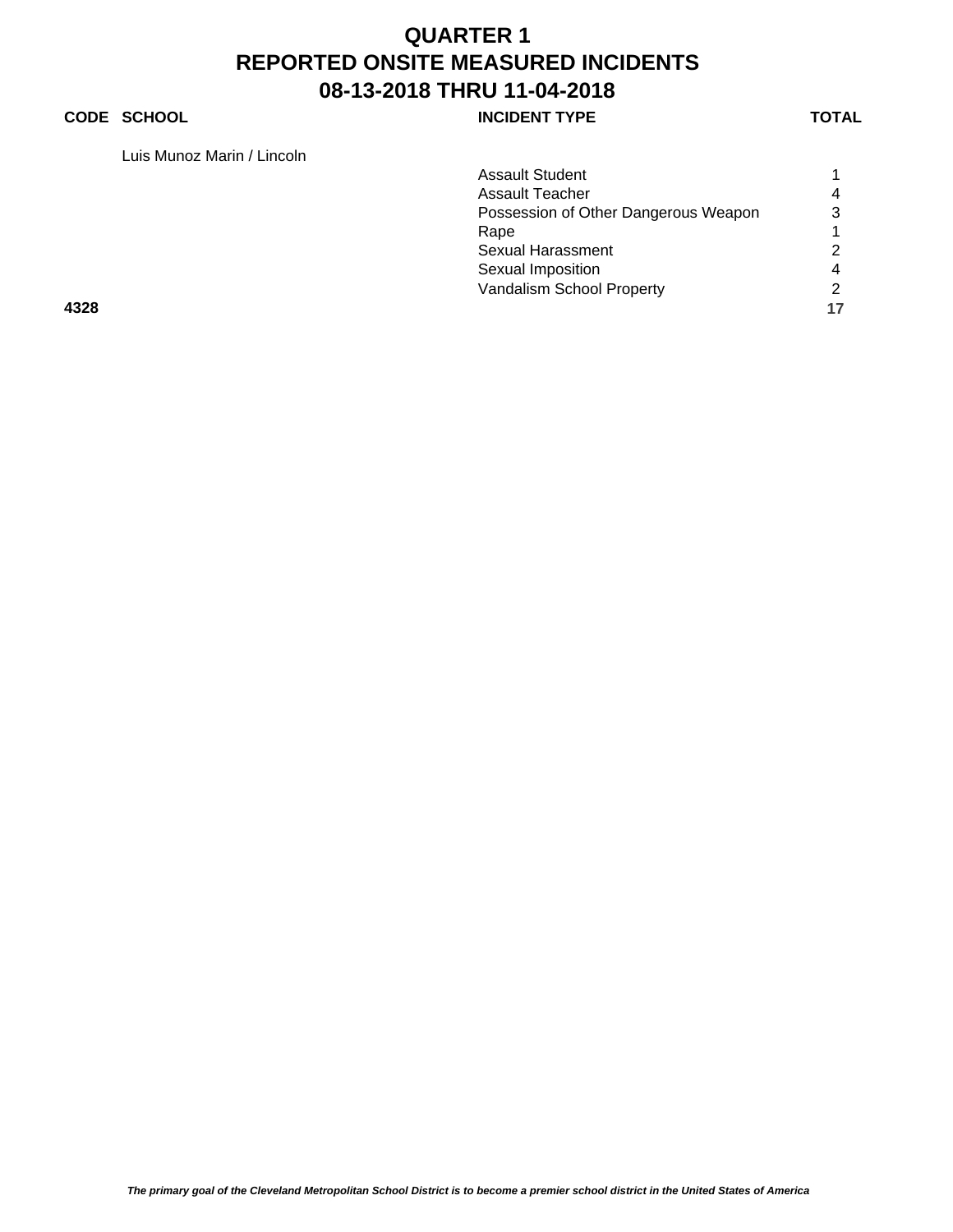## **CODE SCHOOL CODE SCHOOL**

Marion C Seltzer

|  | ITPE |  |  |  |  |  |
|--|------|--|--|--|--|--|
|  |      |  |  |  |  |  |
|  |      |  |  |  |  |  |
|  |      |  |  |  |  |  |

|      | <b>Assault Student</b>   |               |
|------|--------------------------|---------------|
|      | <b>Assault Teacher</b>   |               |
|      | <b>Bullying</b>          | 4             |
|      | Possession of Knife      |               |
|      | <b>Sexual Harassment</b> | $\mathcal{P}$ |
| 3353 |                          | 6             |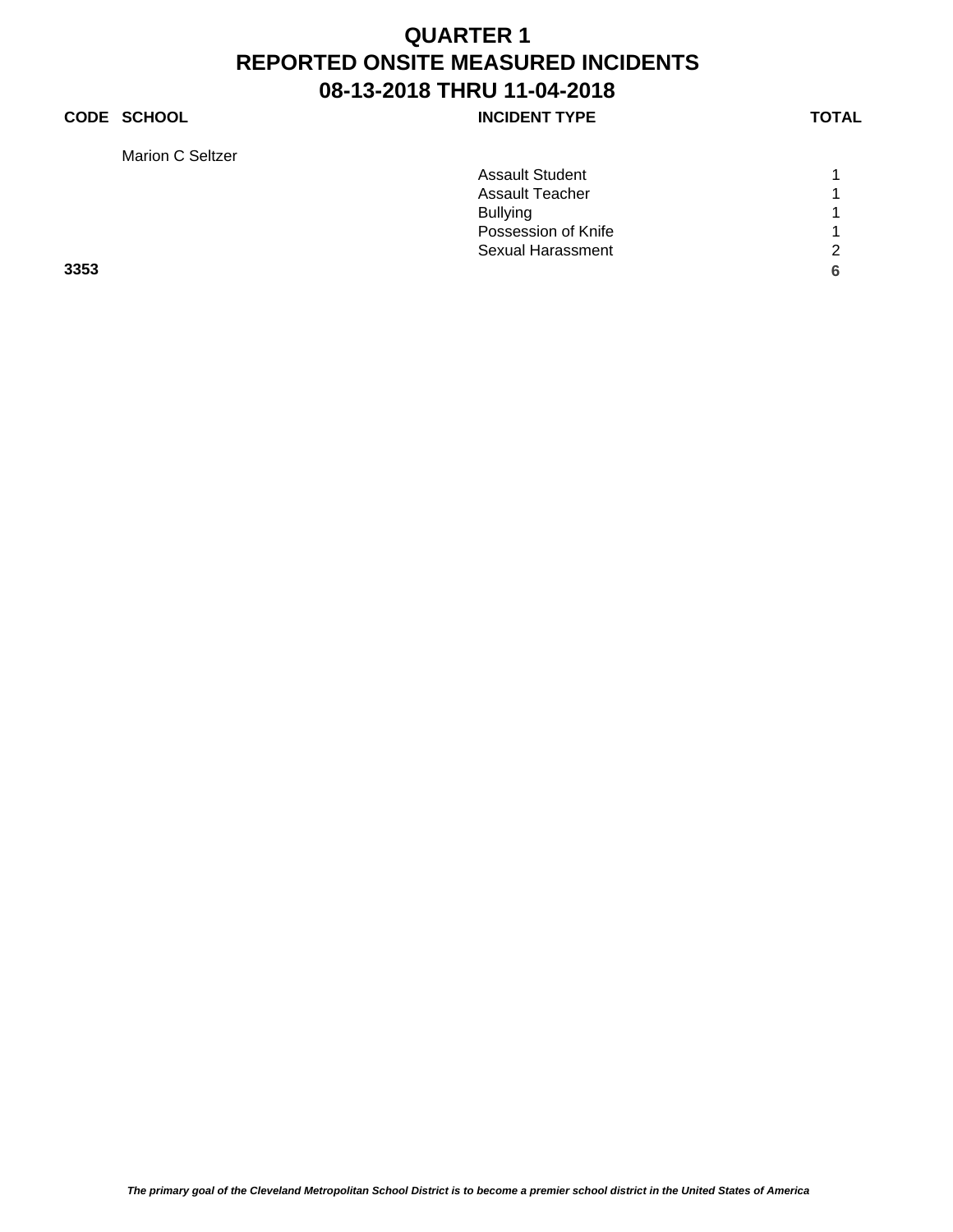## **CODE SCHOOL CODE SCHOOL**

| Marion-Sterling |
|-----------------|
|-----------------|

| Marion-Sterling |                                      |                |
|-----------------|--------------------------------------|----------------|
|                 | <b>Assault Security Officer</b>      | 2              |
|                 | Assault Staff (Adult)                |                |
|                 | <b>Assault Student</b>               |                |
|                 | Assault Teacher                      | 2              |
|                 | Menacing                             | $\overline{2}$ |
|                 | <b>Other Serious Incident</b>        | 3              |
|                 | Possession of Other Dangerous Weapon |                |
|                 | Sexual Imposition                    |                |
|                 | Theft of Private Property            |                |
| 3354            |                                      | 14             |
|                 |                                      |                |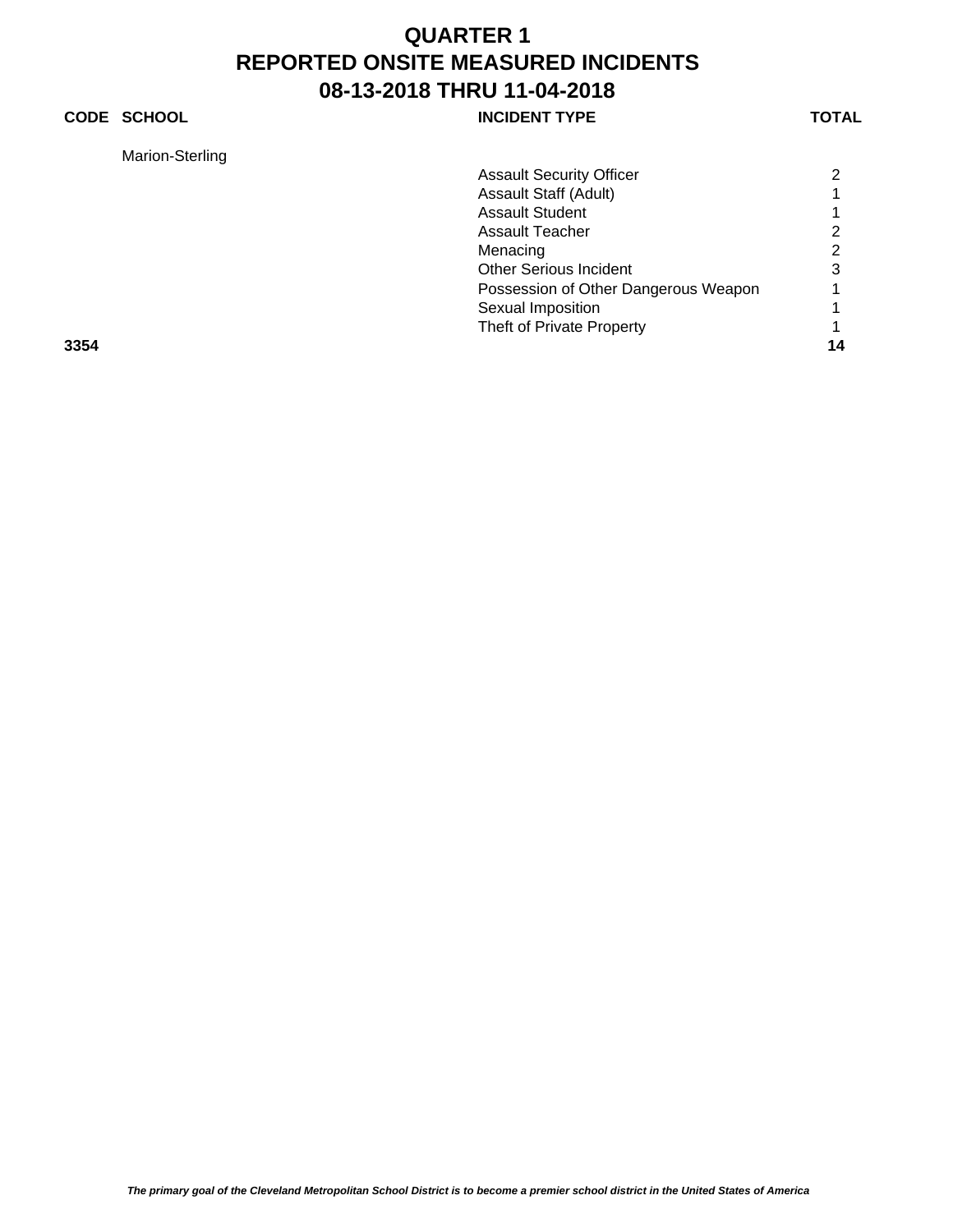## **CODE SCHOOL CODE SCHOOL**

Martin Luther King Jr-High

| Martin Luther King Jr-High |                                       |               |
|----------------------------|---------------------------------------|---------------|
|                            | Assault Staff (Adult)                 |               |
|                            | <b>Criminal Trespassing</b>           |               |
|                            | Fighting                              |               |
|                            | <b>Other Serious Incident</b>         |               |
|                            | Possession of Knife                   |               |
|                            | Possession of Other Dangerous Weapon  | $\mathcal{P}$ |
|                            | Possession/Use of Scheduled Narcotics |               |
| 6804                       |                                       | 8             |
|                            |                                       |               |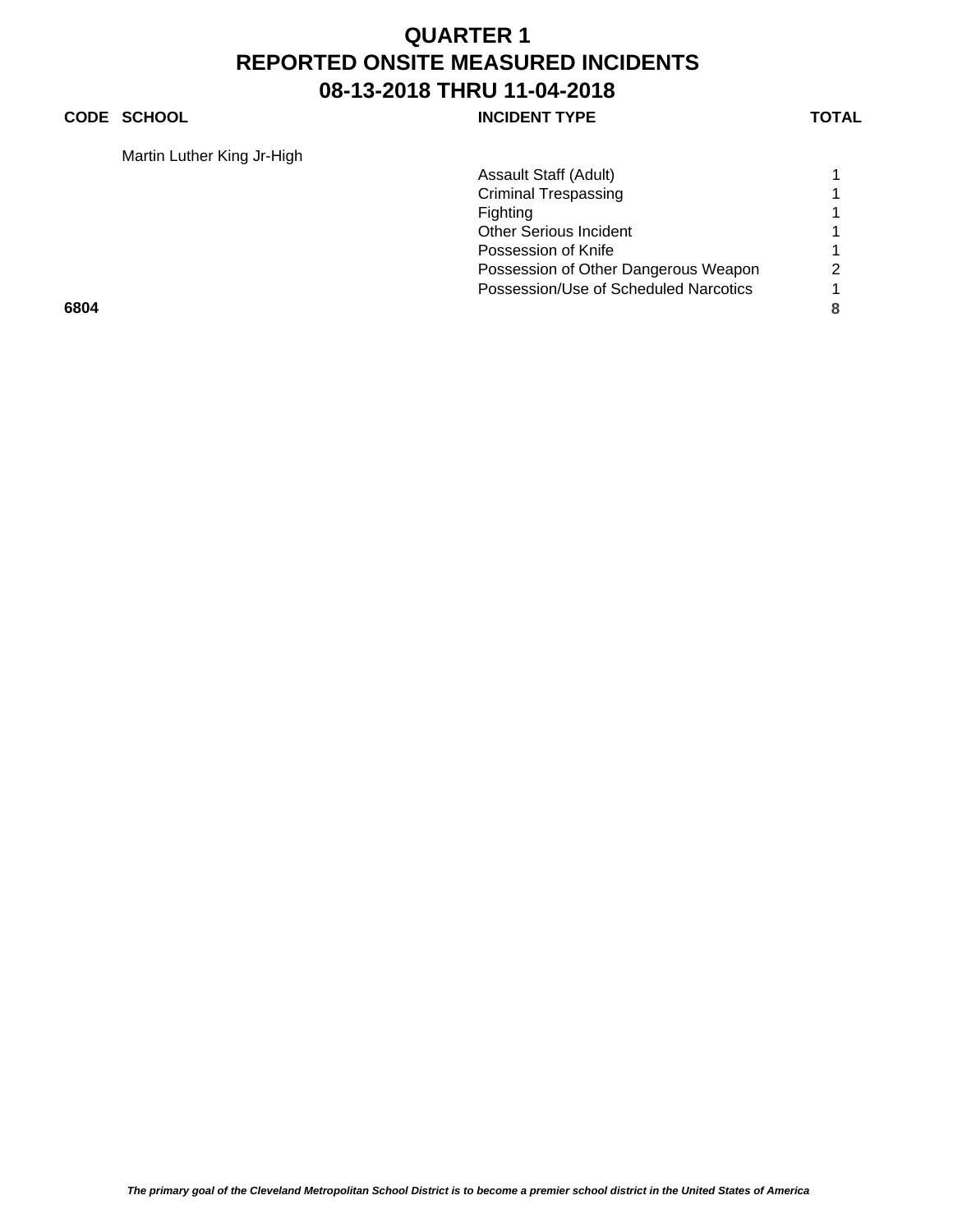## **CODE SCHOOL CODE SCHOOL**

Mary B Martin

| $\mathbf{r}$ |                        |   |
|--------------|------------------------|---|
|              | Assault Staff (Adult)  |   |
|              | <b>Assault Teacher</b> | 3 |
|              | Public Indecency       |   |
| 4347         |                        | 5 |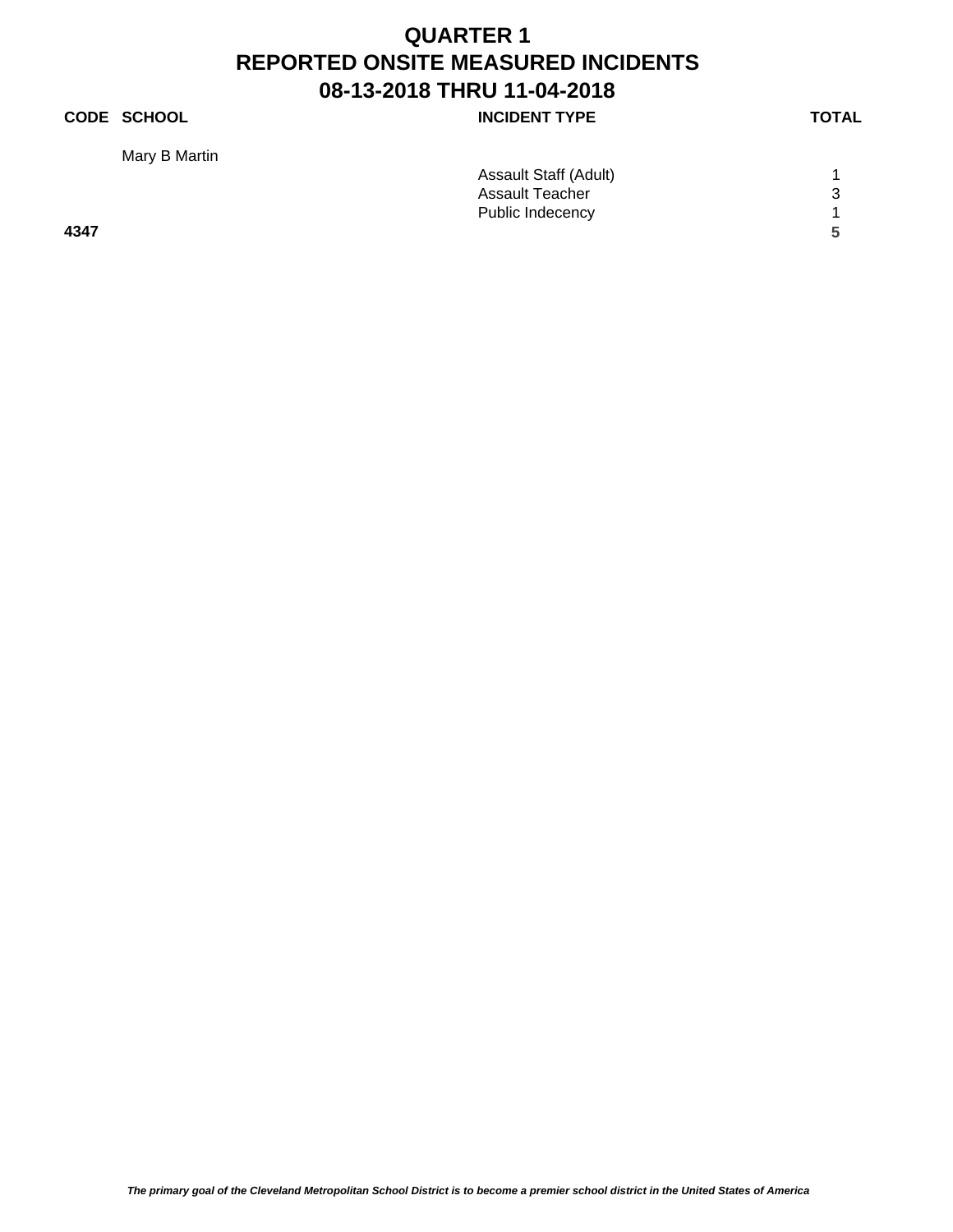## **CODE SCHOOL INCIDENT TYPE**

Mary M Bethune

|      | <b>Assault Student</b>    | 2 |
|------|---------------------------|---|
|      | <b>Fighting</b>           |   |
|      | Possession of Knife       |   |
|      | Theft of Private Property |   |
| 3350 |                           | 5 |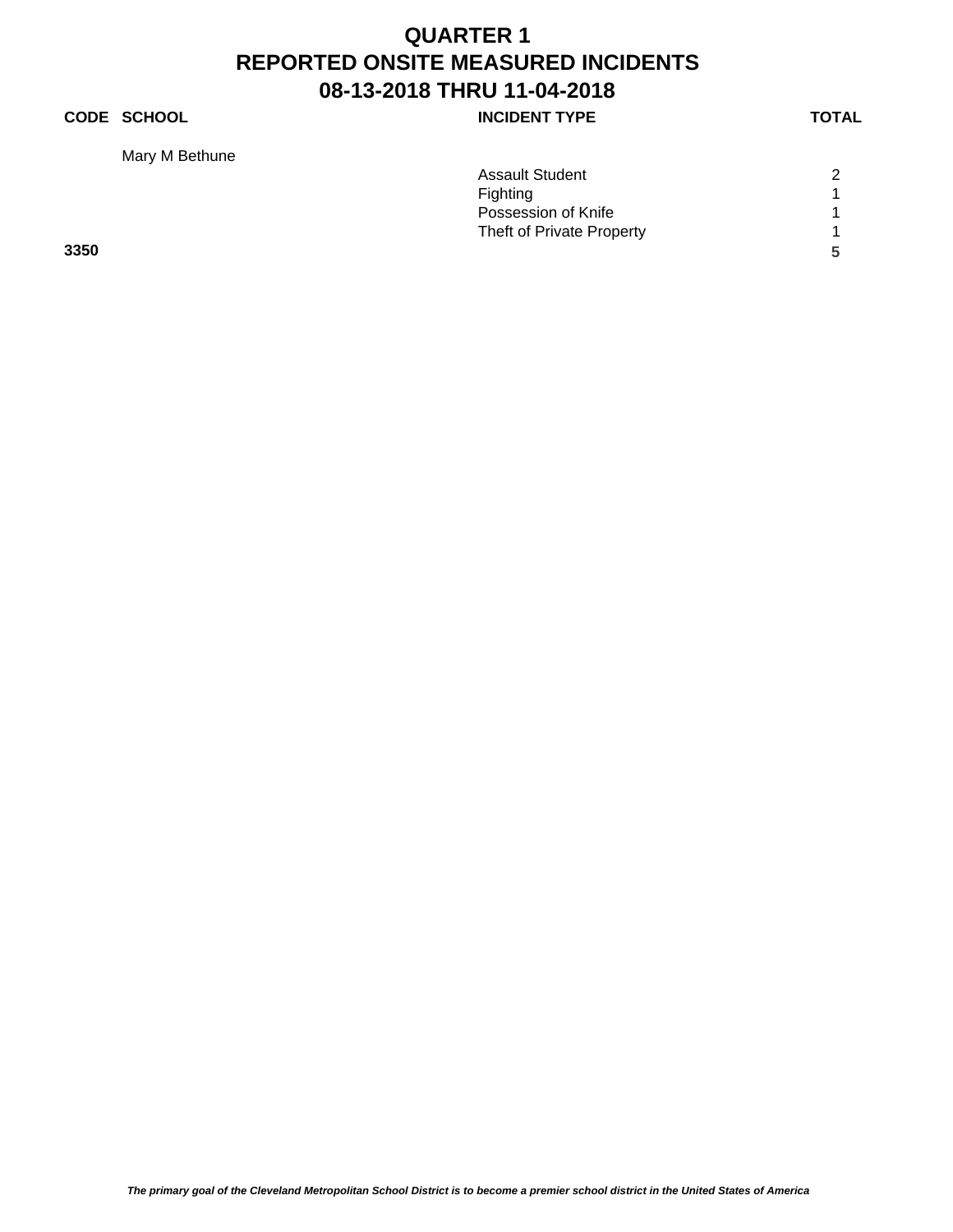## **CODE SCHOOL CODE SCHOOL**

Max S Hayes Vocational

| Max S Hayes Vocational |                               |   |
|------------------------|-------------------------------|---|
|                        | <b>Assault Student</b>        | 3 |
|                        | <b>Assault Teacher</b>        |   |
|                        | Menacing                      |   |
|                        | <b>Other Serious Incident</b> |   |
| 6349                   |                               |   |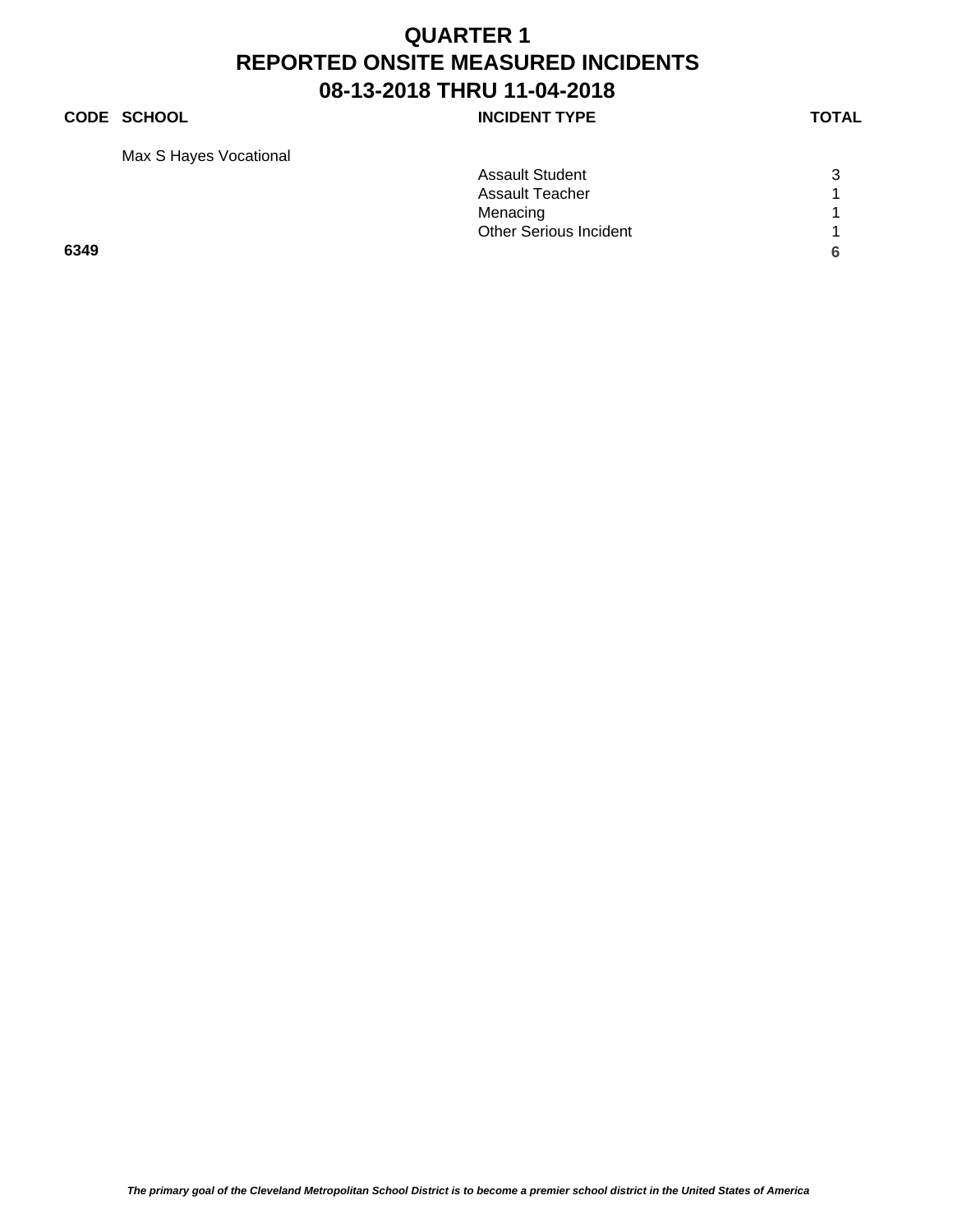## **CODE SCHOOL INCIDENT TYPE**

Memorial

|      | <b>Assault Student</b>        | 3 |
|------|-------------------------------|---|
|      | Fighting                      |   |
|      | <b>Other Serious Incident</b> | 2 |
|      | Sexual Imposition             |   |
| 3027 |                               |   |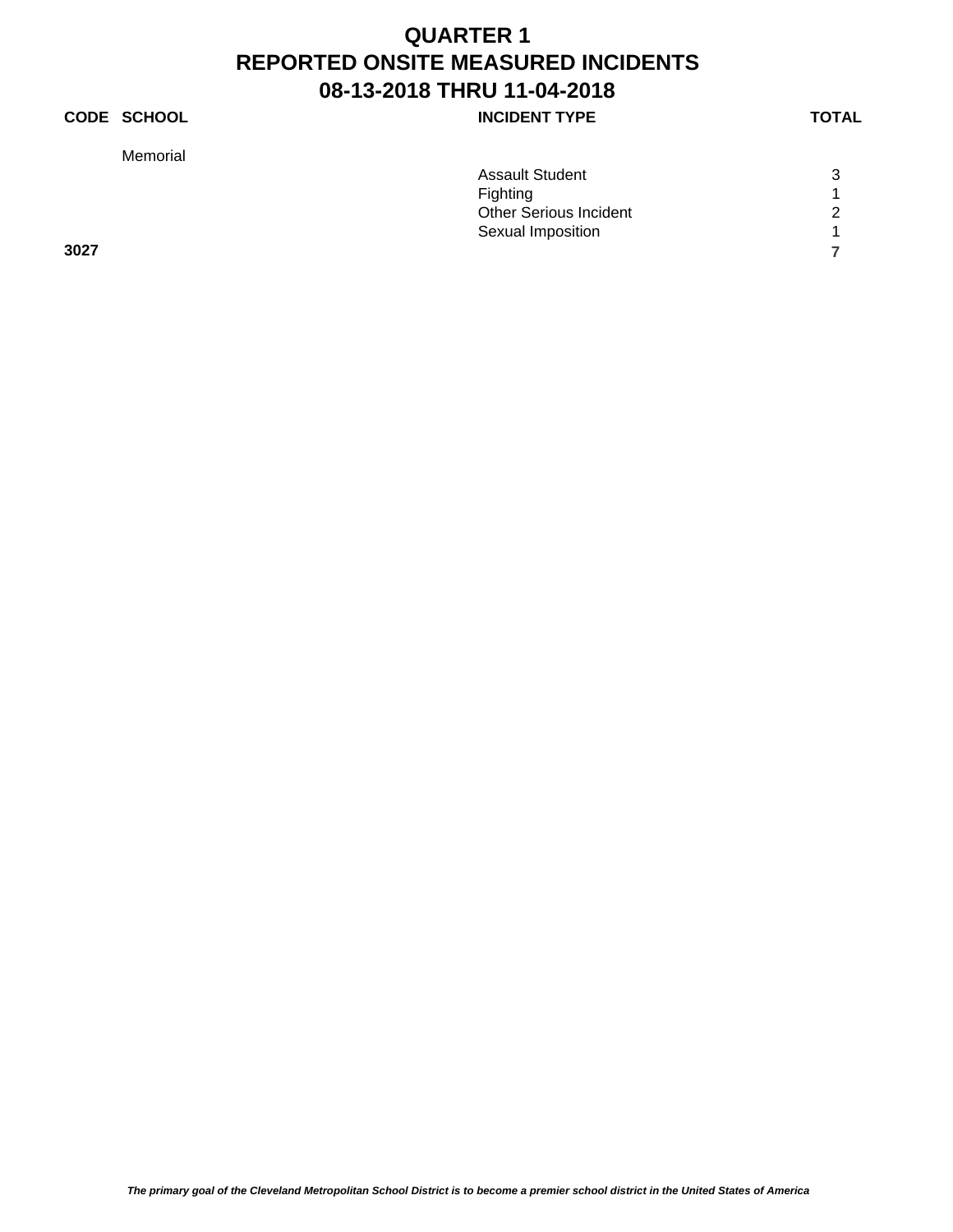## **CODE SCHOOL CODE SCHOOL**

Metro Cleveland Consortium-MC2 STEM @ Great Lakes Science Center

|      | <b>Assault Student</b>               |  |
|------|--------------------------------------|--|
|      | Fighting                             |  |
|      | Possession of Other Dangerous Weapon |  |
|      | Sexual Imposition                    |  |
| 5035 |                                      |  |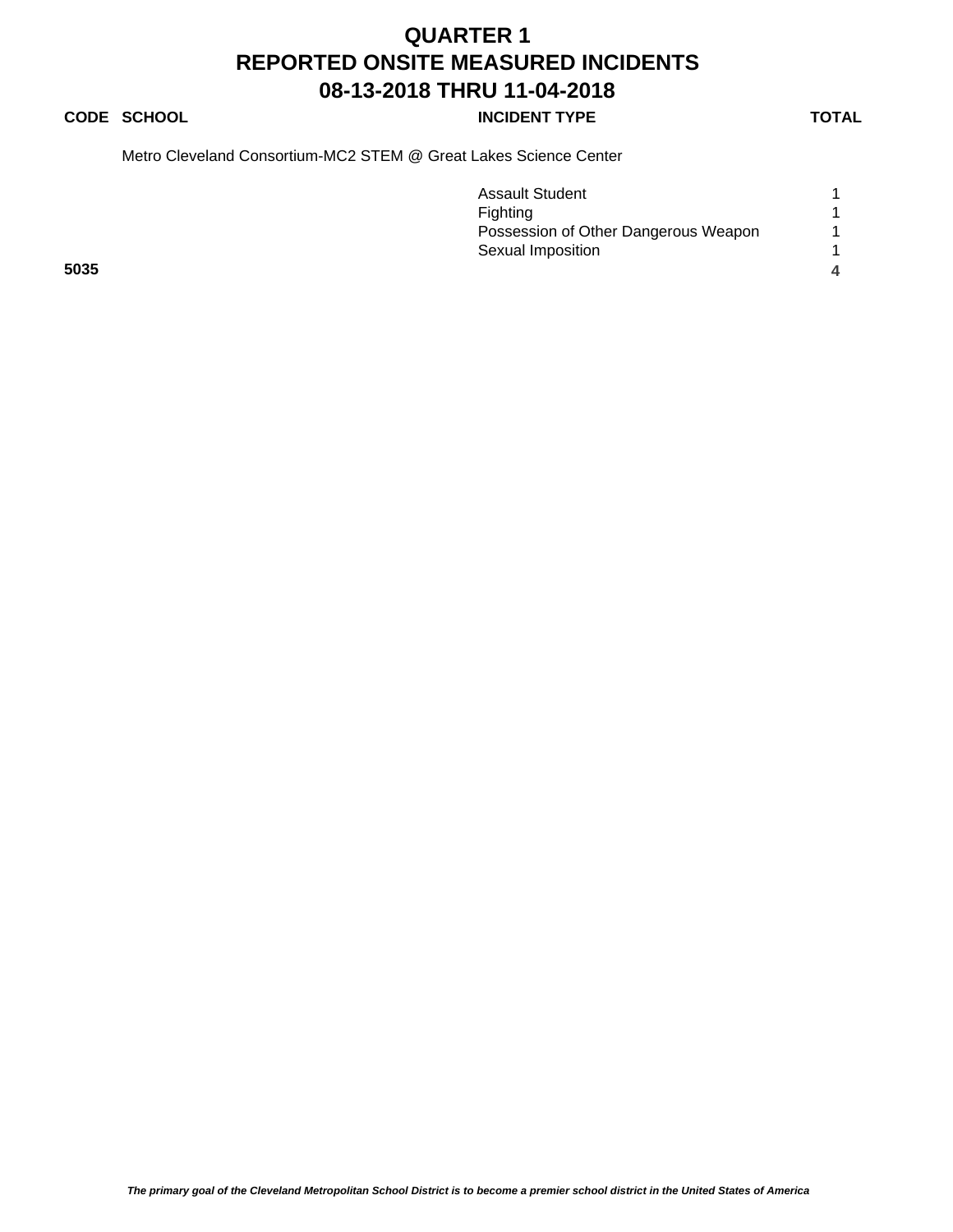## **CODE SCHOOL CODE SCHOOL**

Metro Cleveland Consortium-MC2 STEM @ GE Lighting

Possession/Use of Scheduled Narcotics 1

**5135 1**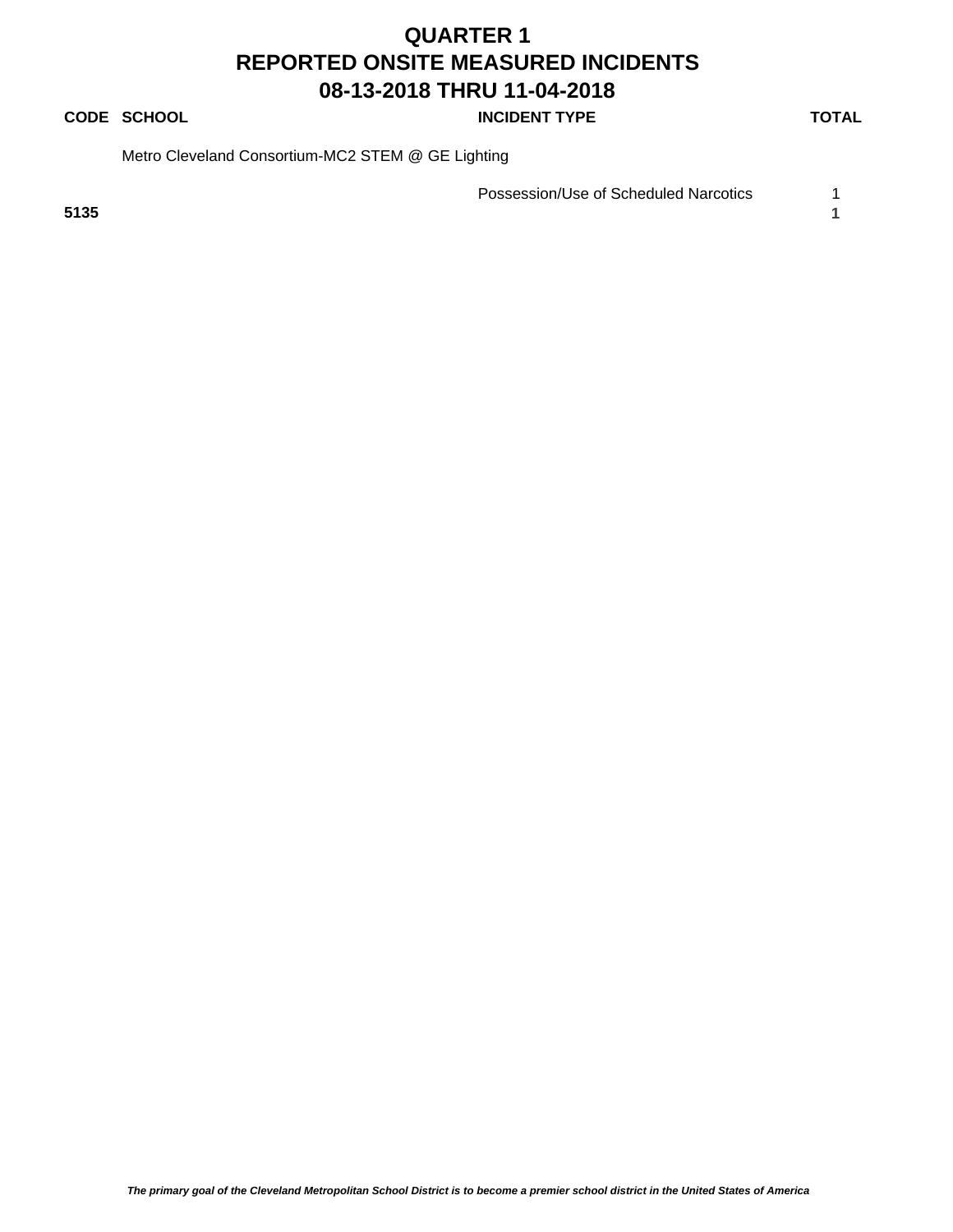## **CODE SCHOOL CODE SCHOOL**

Miles Elementary

|      | <b>Assault Student</b>        |                |
|------|-------------------------------|----------------|
|      | <b>Other Serious Incident</b> |                |
|      | Possession of Knife           |                |
|      | Vandalism School Property     |                |
| 3368 |                               | $\overline{a}$ |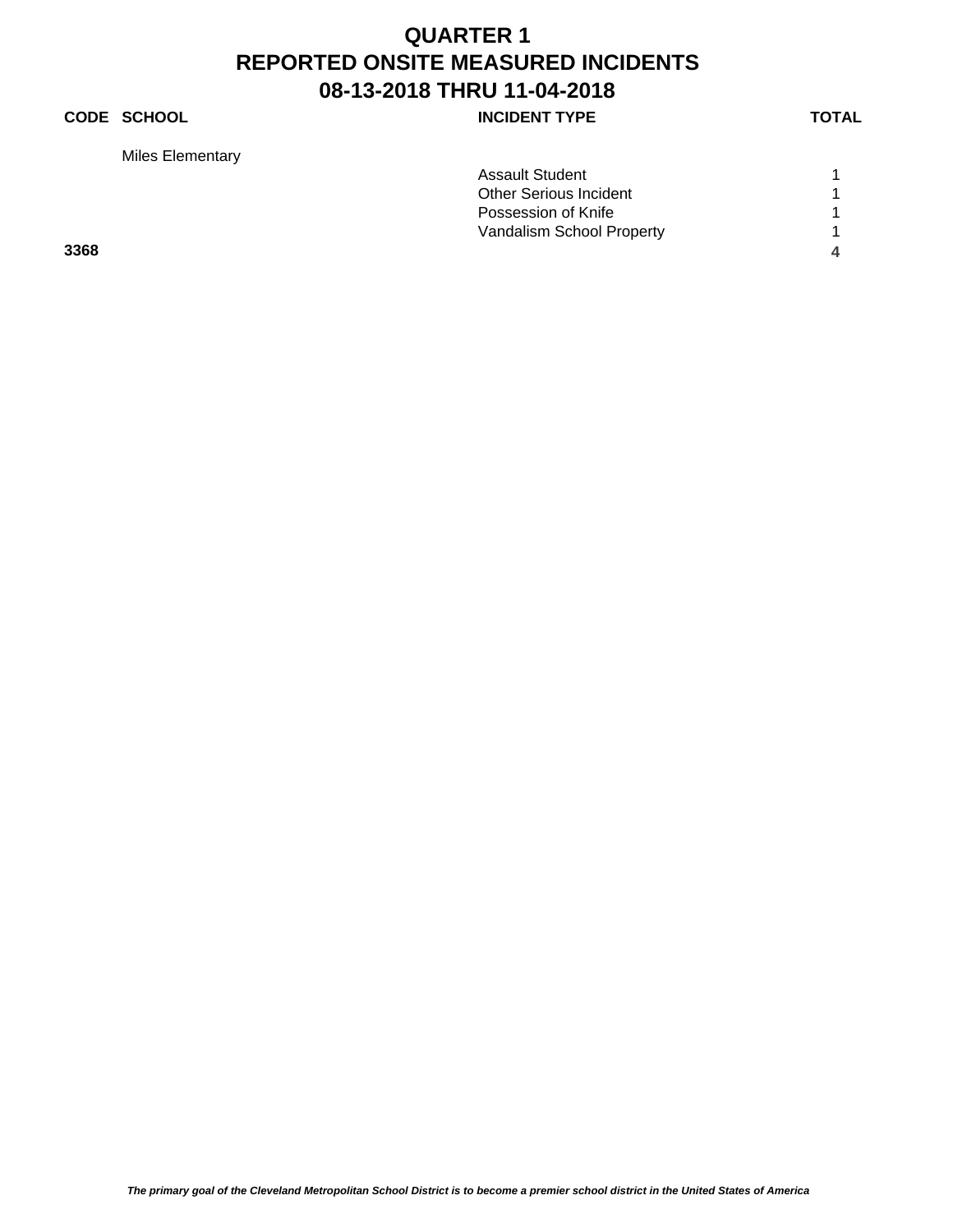## **CODE SCHOOL CODE SCHOOL**

Miles Park

|      | .                               |  |
|------|---------------------------------|--|
|      | <b>Fighting</b>                 |  |
|      | Theft of CMSD Computer Property |  |
| 3372 |                                 |  |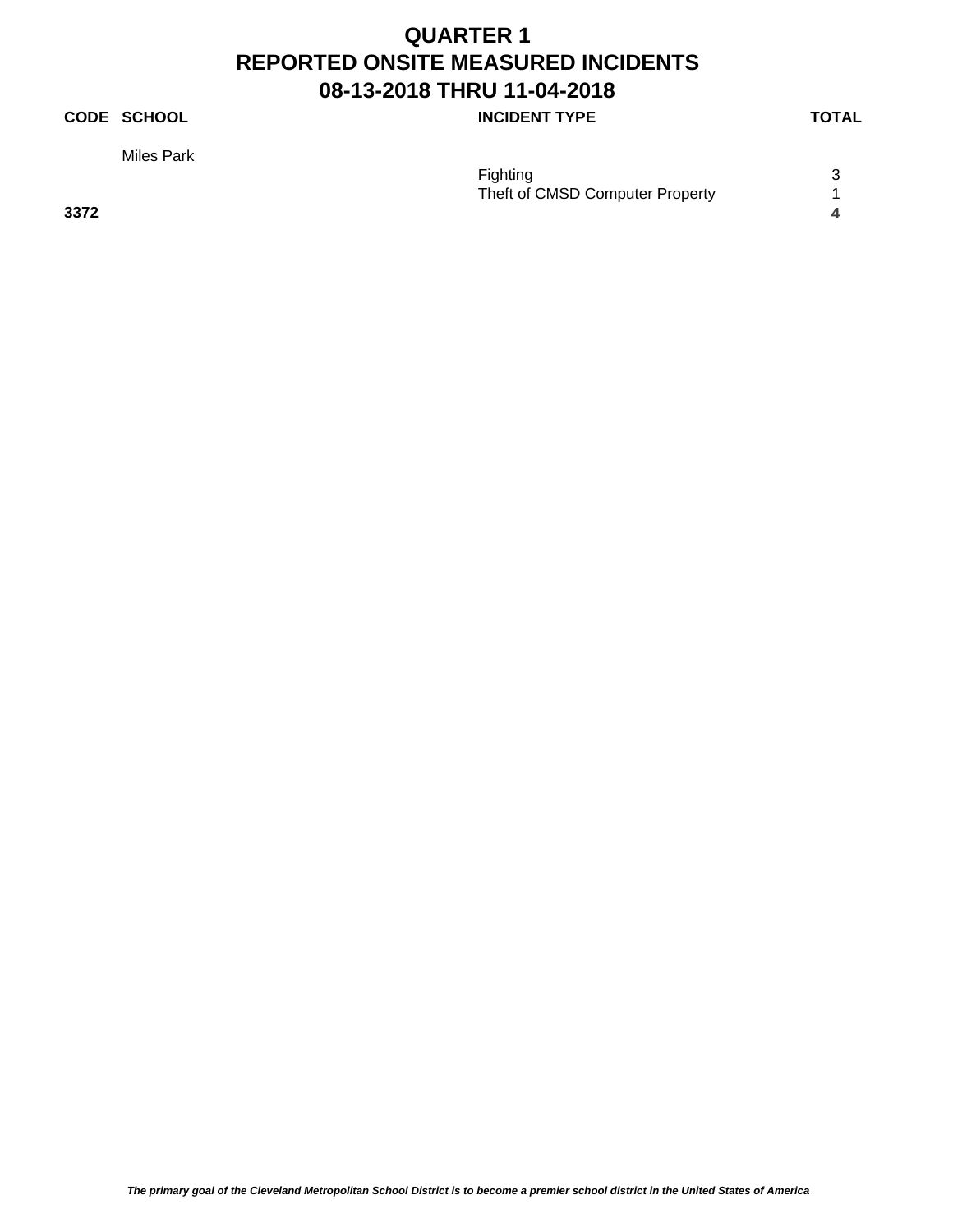## **CODE SCHOOL INCIDENT TYPE**

Mound

|      | <b>Assault Student</b>        |  |
|------|-------------------------------|--|
|      | Fighting                      |  |
|      | <b>Other Serious Incident</b> |  |
|      | Theft of Private Property     |  |
| 3396 |                               |  |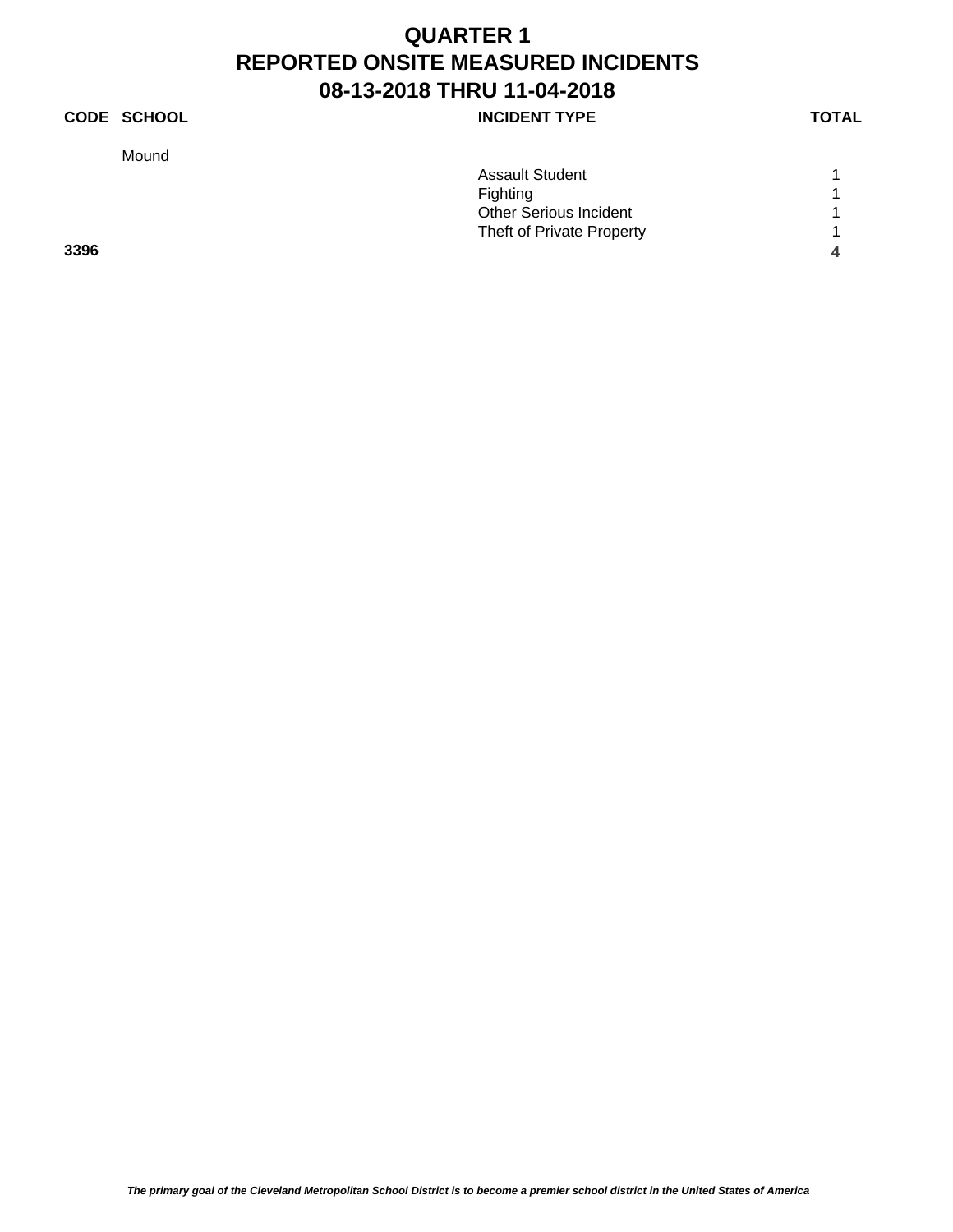## **CODE SCHOOL INCIDENT TYPE**

Nathan Hale

|      | <b>Assault Security Officer</b> |   |
|------|---------------------------------|---|
|      | <b>Assault Teacher</b>          | 2 |
|      | Fighting                        |   |
|      | Menacing                        |   |
|      | <b>Other Serious Incident</b>   |   |
| 4411 |                                 |   |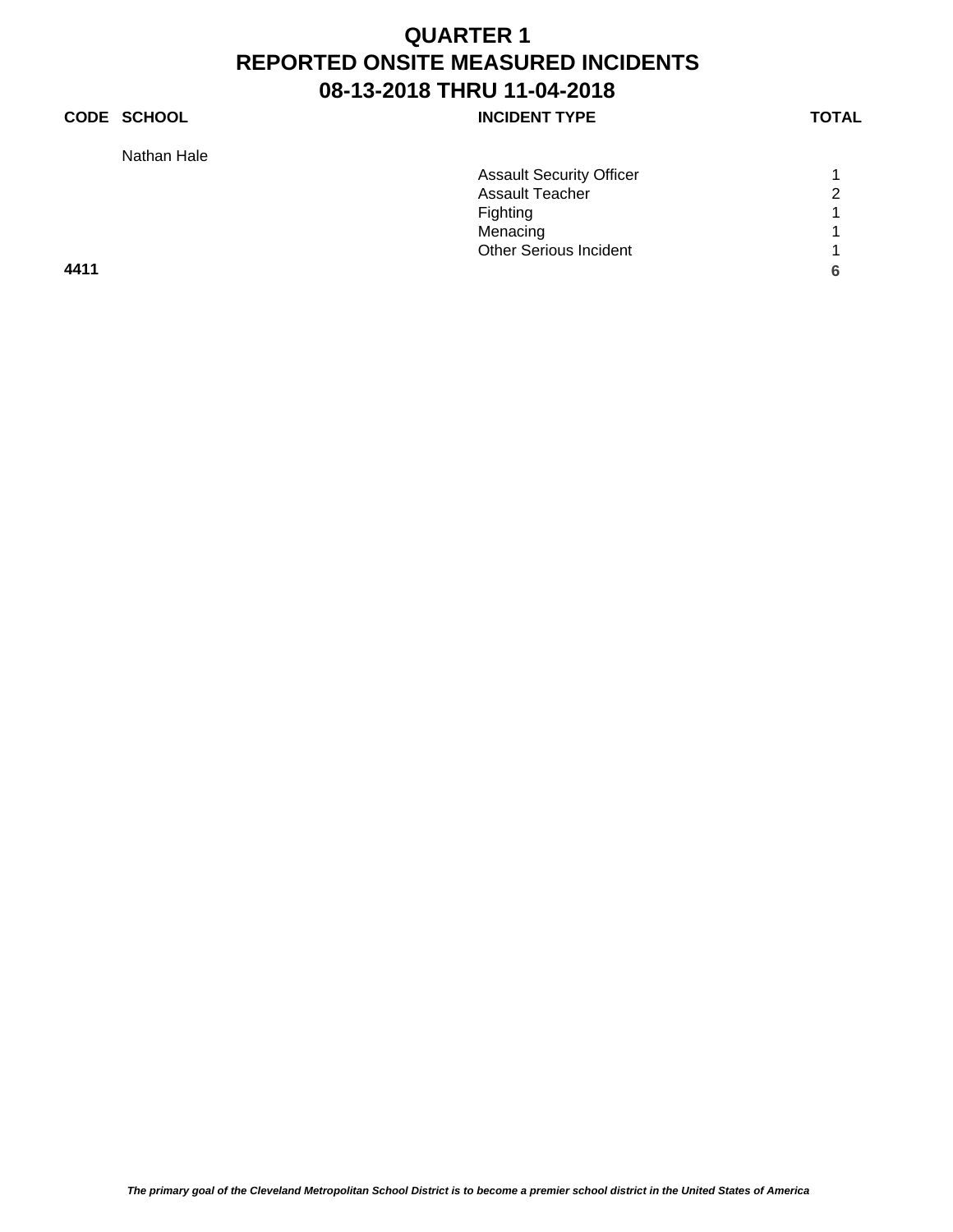## **CODE SCHOOL CODE SCHOOL**

New Tech Collinwood

| New Tech Collinwood |                                       |    |
|---------------------|---------------------------------------|----|
|                     | <b>Assault Student</b>                |    |
|                     | Fighting                              | 6  |
|                     | <b>Other Serious Incident</b>         |    |
|                     | Possession of Drug Paraphernalia      |    |
|                     | Possession of Knife                   | 3  |
|                     | Possession of Other Dangerous Weapon  | 3  |
|                     | Possession/Use of Scheduled Narcotics | 10 |
|                     | Vandalism School Property             | 2  |
| 2117                |                                       | 27 |
|                     |                                       |    |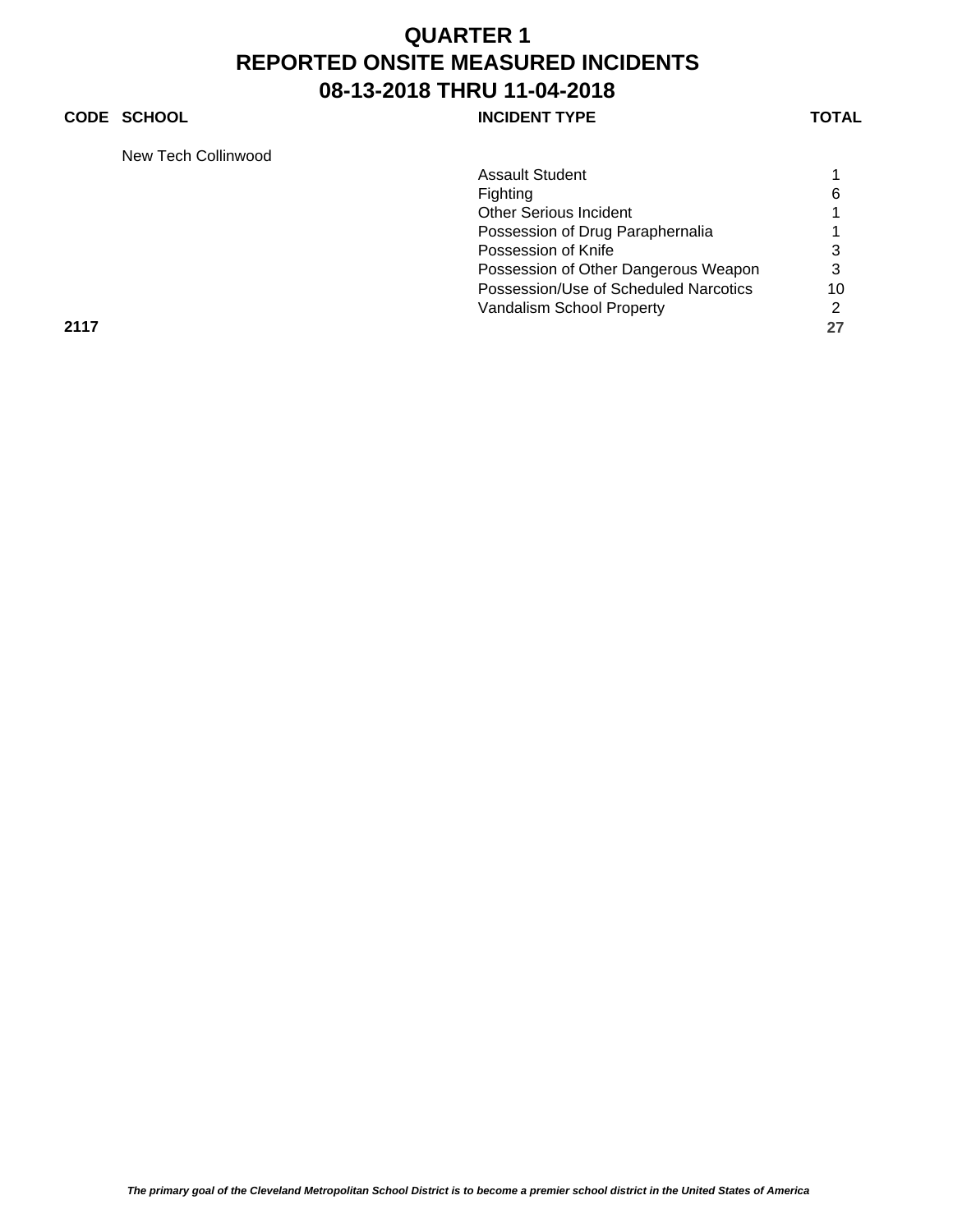## **CODE SCHOOL CODE SCHOOL**

| New Tech East High |                                 |  |
|--------------------|---------------------------------|--|
|                    | <b>Assault Security Officer</b> |  |
|                    | <b>Assault Student</b>          |  |
| 5040               |                                 |  |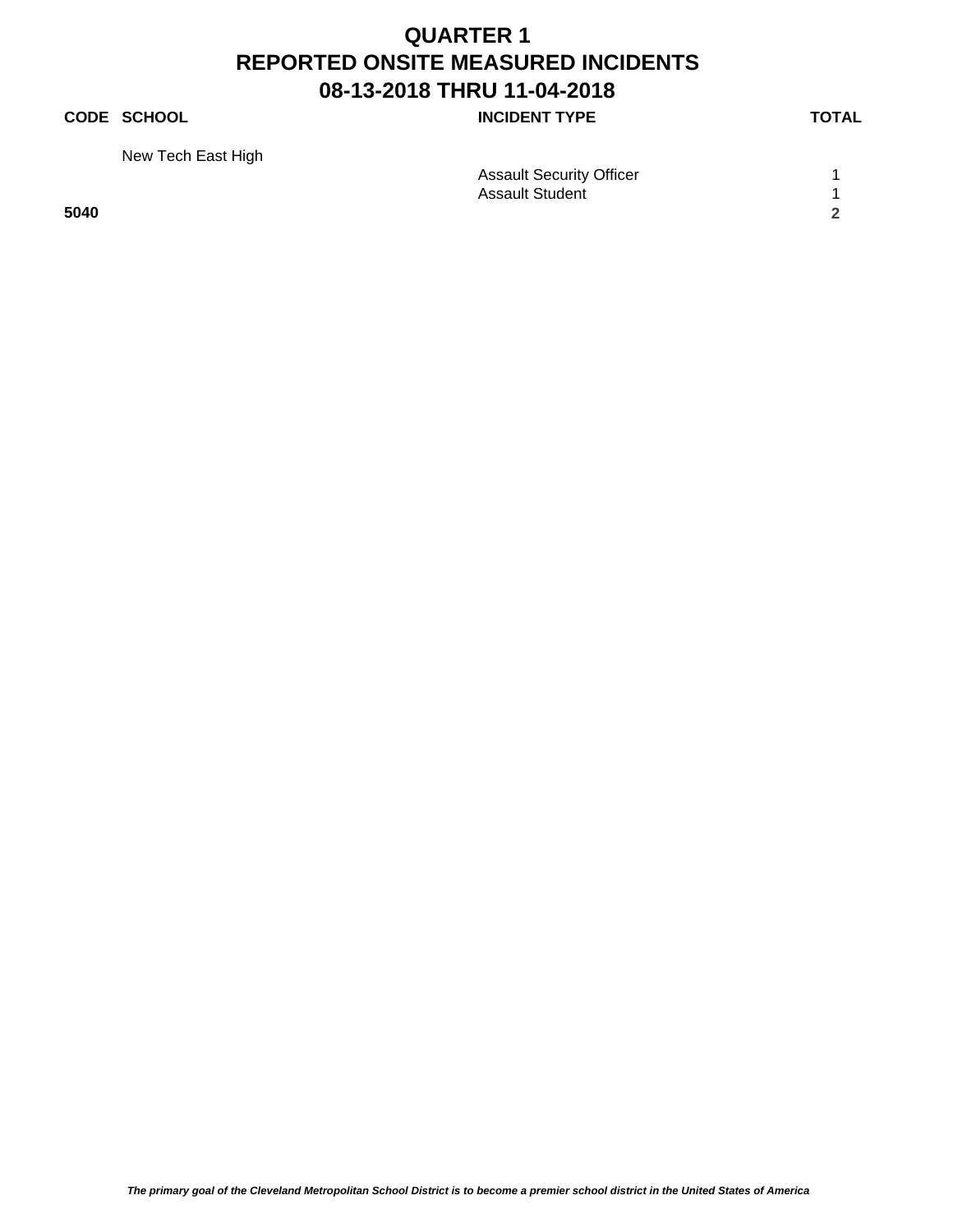## **CODE SCHOOL CODE SCHOOL**

New Tech West

| .    |                        |            |
|------|------------------------|------------|
|      | <b>Assault Student</b> | $\sqrt{2}$ |
|      | Possession of Knife    |            |
| 5060 |                        |            |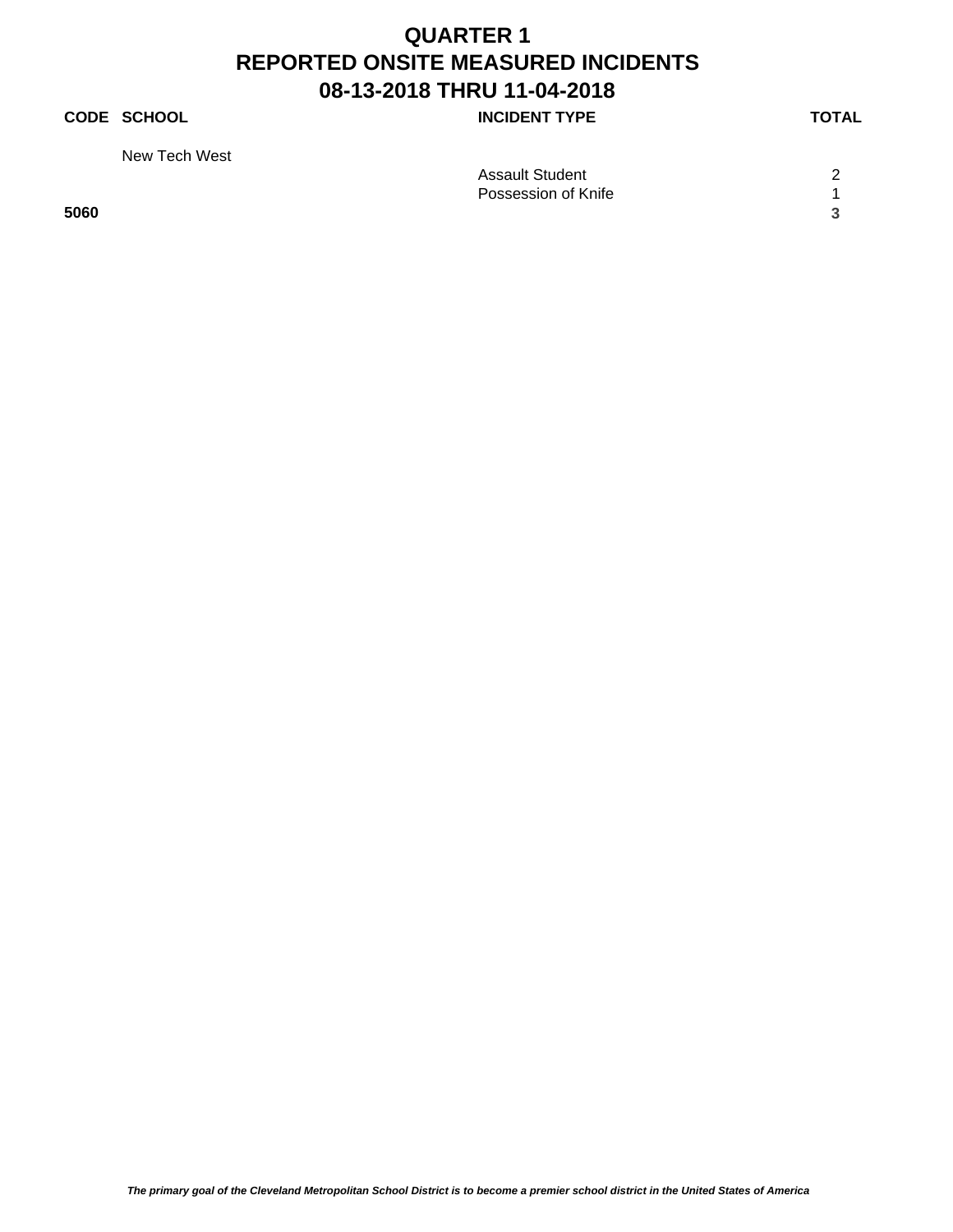### **CODE SCHOOL CODE SCHOOL**

Newton D Baker School of the Arts

**6415 2**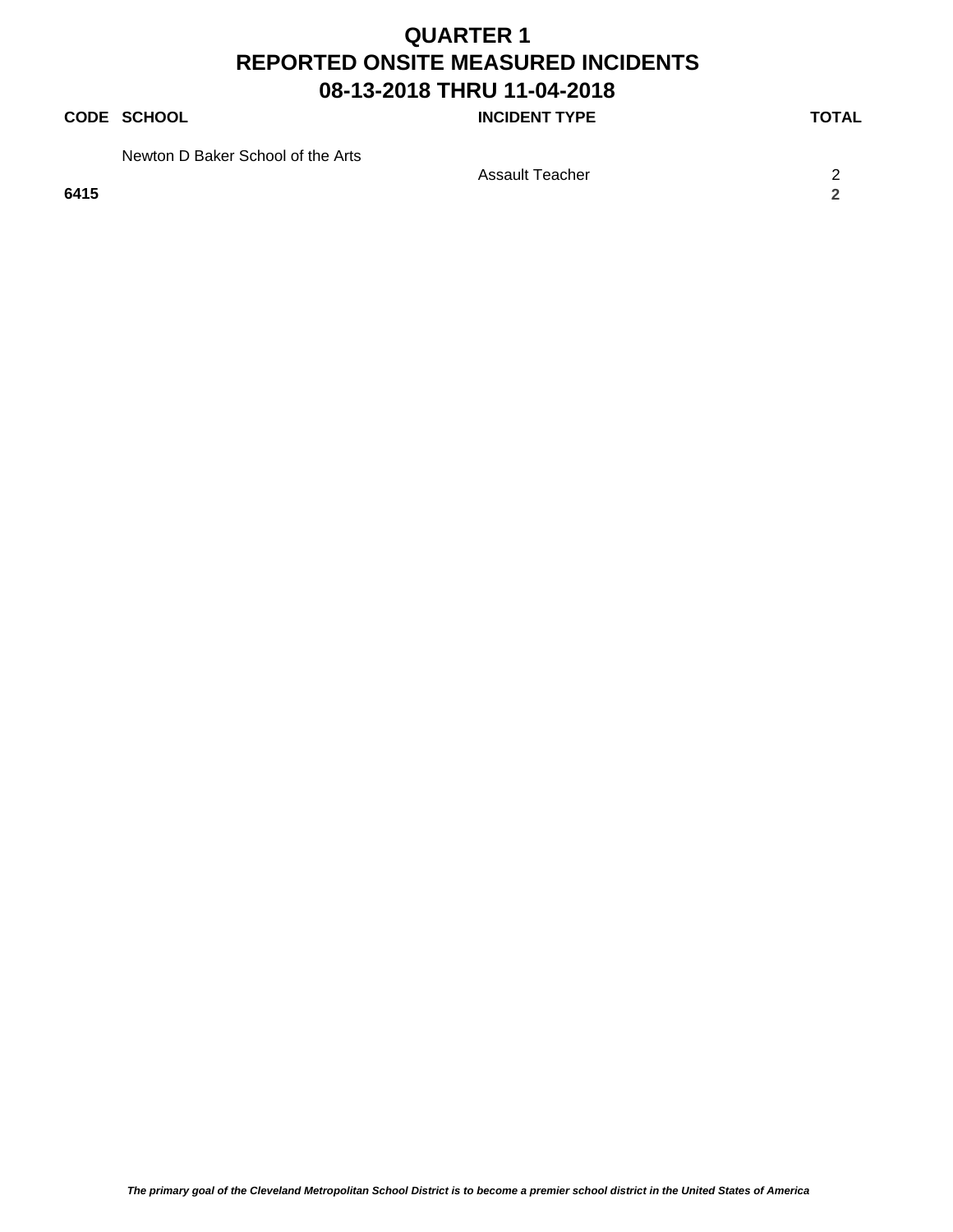## **CODE SCHOOL CODE SCHOOL**

Oliver Hazard Perry

| <b>Assault Security Officer</b> |  |
|---------------------------------|--|
| <b>Assault Student</b>          |  |

Harassment 1 and 1 and 1 and 1 and 1 and 1 and 1 and 1 and 1 and 1 and 1 and 1 and 1 and 1 and 1 and 1 and 1 and 1 and 1 and 1 and 1 and 1 and 1 and 1 and 1 and 1 and 1 and 1 and 1 and 1 and 1 and 1 and 1 and 1 and 1 and 1

**3428 3**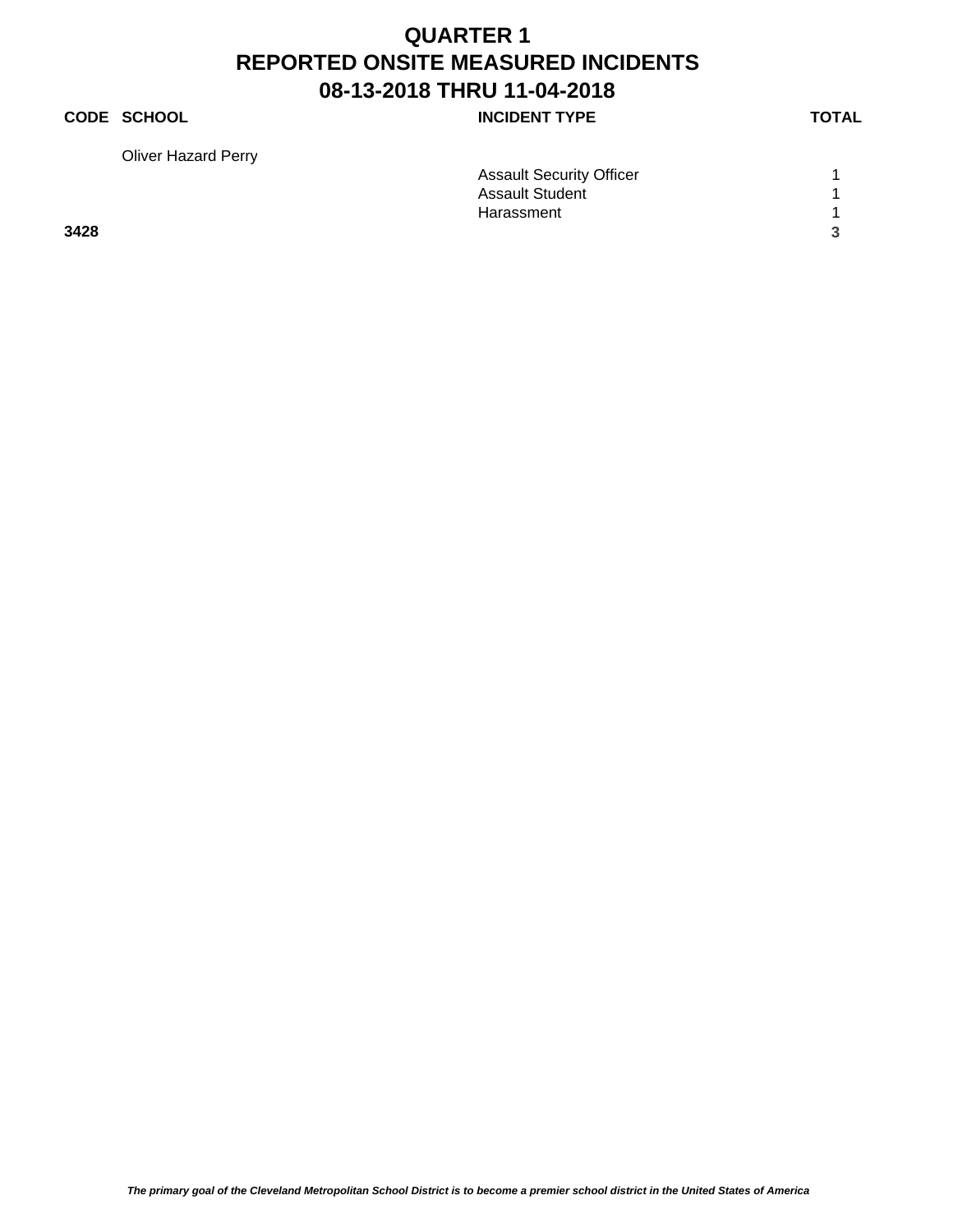### **CODE SCHOOL CODE SCHOOL**

Orchard School of Science

| Orchard School of Science |                               |  |
|---------------------------|-------------------------------|--|
|                           | <b>Assault Student</b>        |  |
|                           | <b>Other Serious Incident</b> |  |
|                           | Sexual Harassment             |  |
|                           | Theft of Private Property     |  |
| 6436                      |                               |  |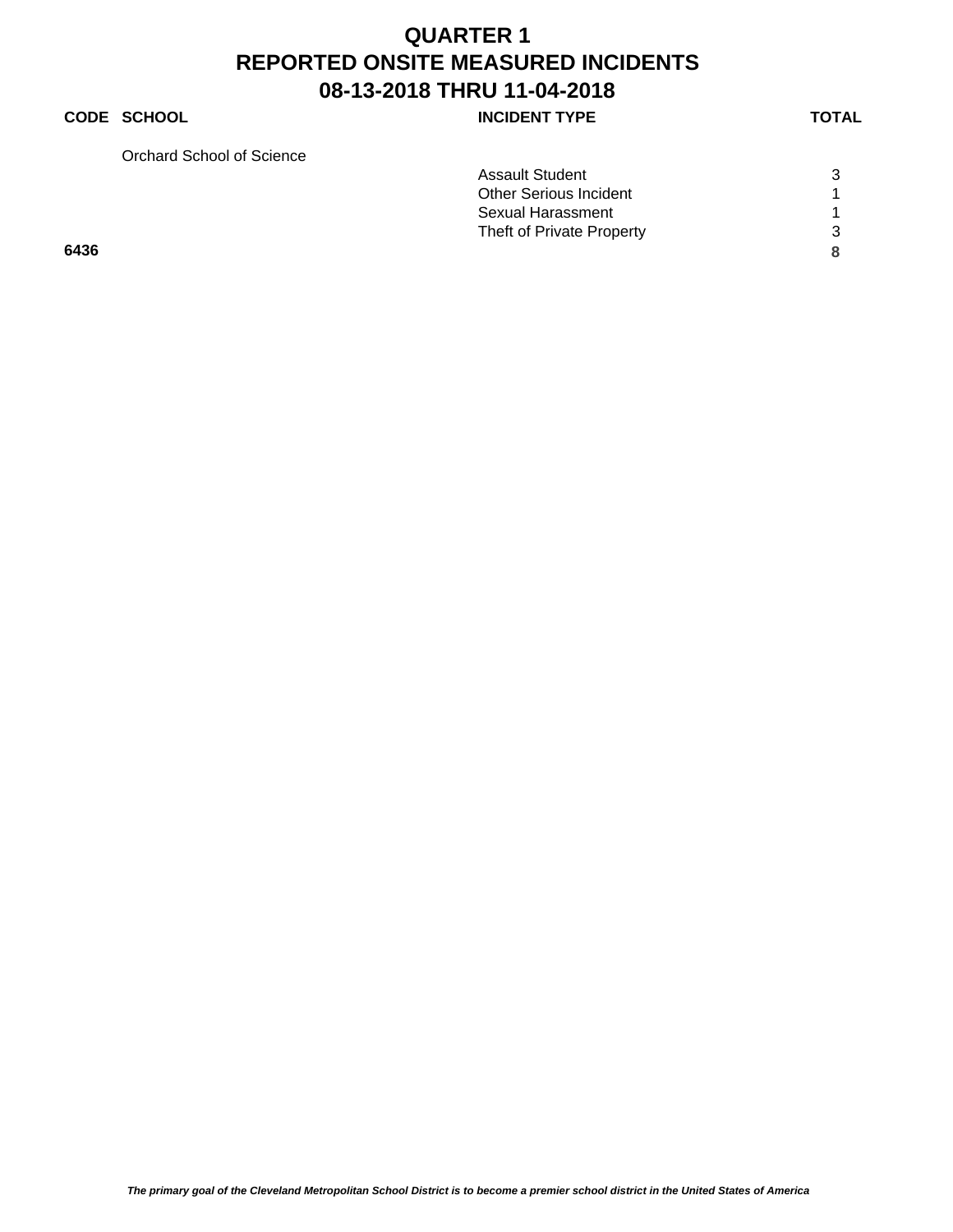## **CODE SCHOOL CODE SCHOOL**

Patrick Henry

|      | <b>Assault Student</b>        | 2 |
|------|-------------------------------|---|
|      | <b>Assault Teacher</b>        |   |
|      | <b>Other Serious Incident</b> |   |
| 4448 |                               | 4 |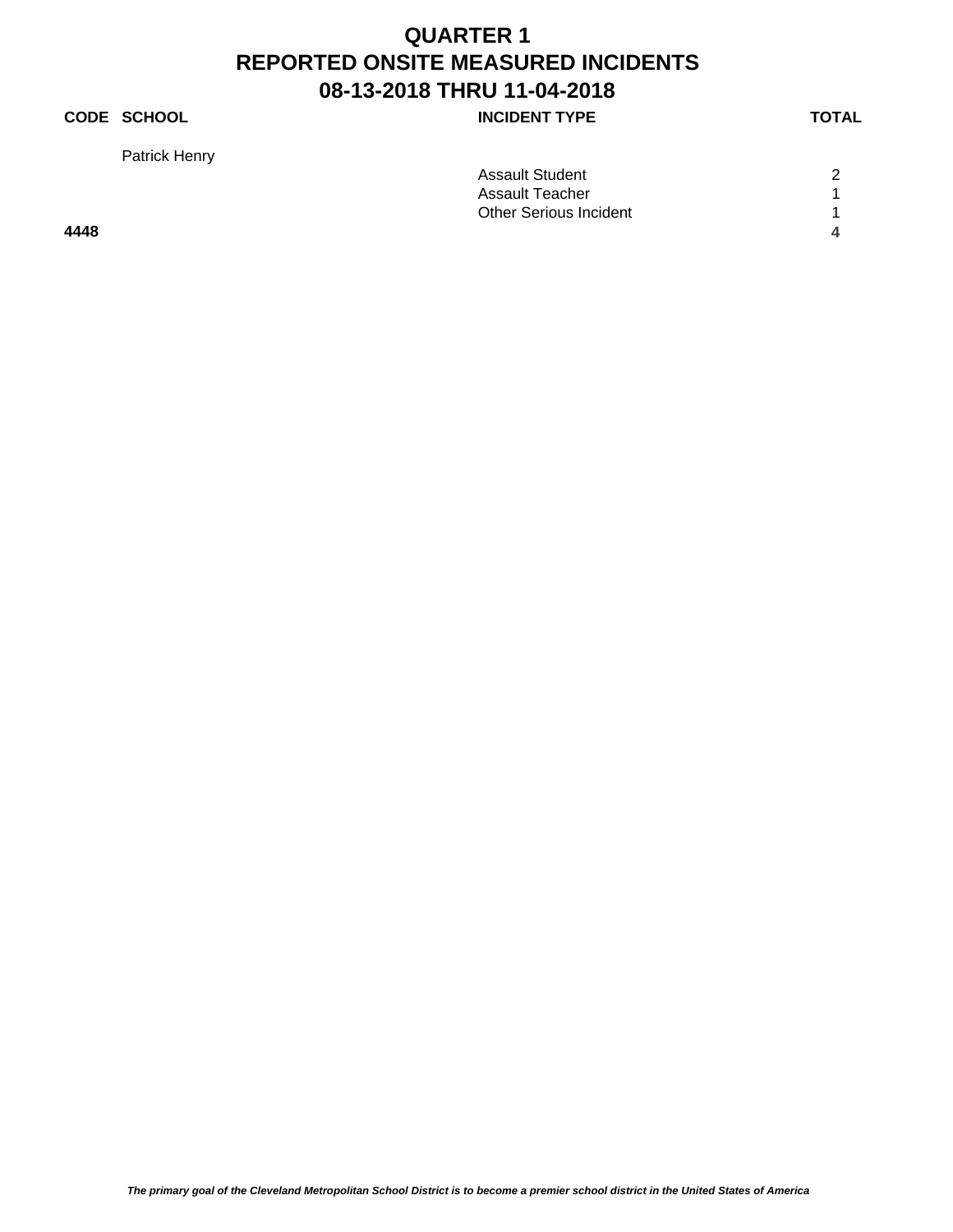## **CODE SCHOOL CODE SCHOOL**

Paul L Dunbar

|      | Paul L Dunbar |                                  |   |
|------|---------------|----------------------------------|---|
|      |               | <b>Assault Other</b>             |   |
|      |               | <b>Assault Teacher</b>           |   |
|      |               | Menacing                         |   |
|      |               | Possession of Drug Paraphernalia |   |
|      |               | Theft of Private Property        |   |
| 3451 |               |                                  | 5 |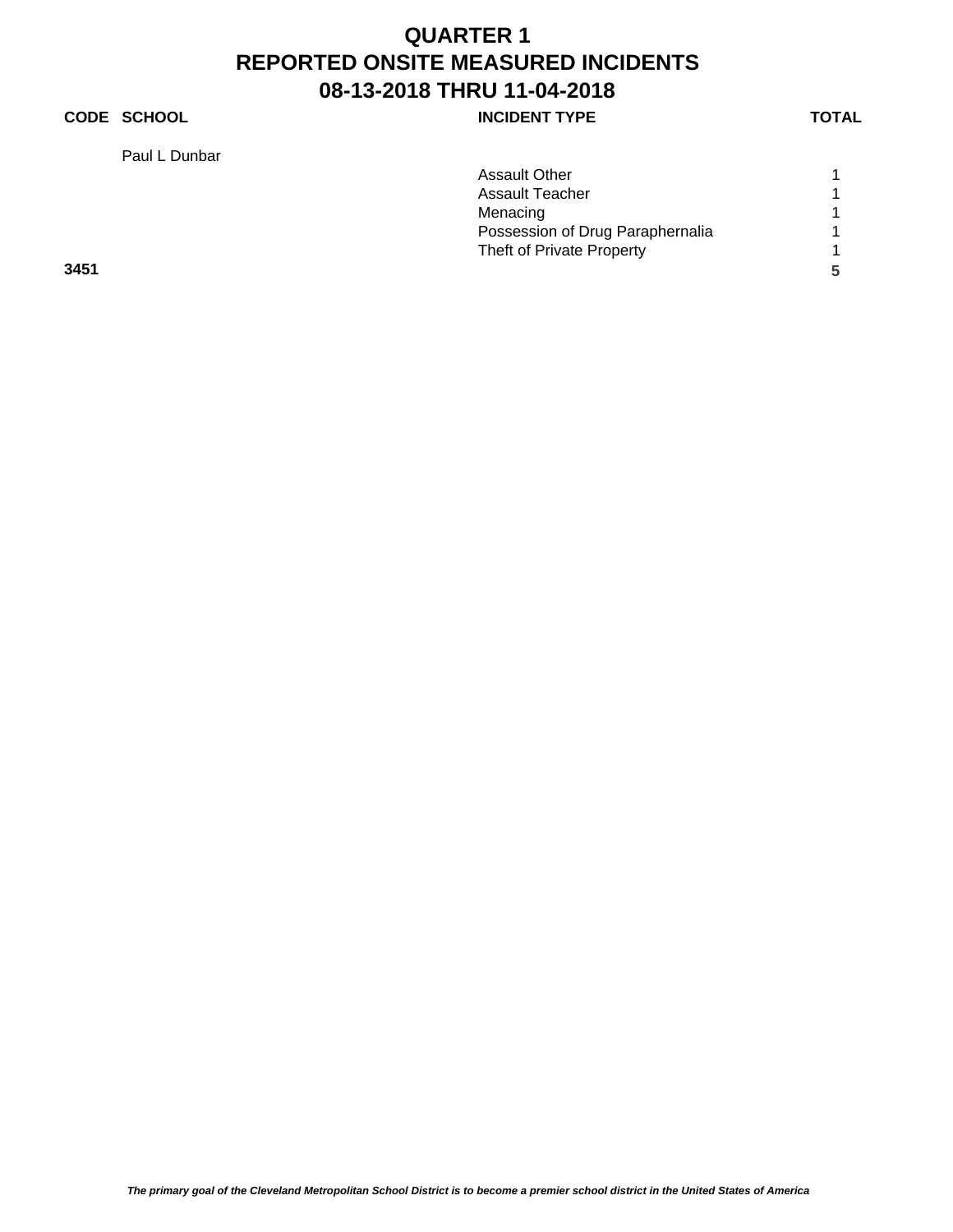## **CODE SCHOOL CODE SCHOOL**

Rhodes College and Career Academy

|      | Fighting                              |
|------|---------------------------------------|
|      | Possession/Use of Scheduled Narcotics |
|      | Theft of Private Property             |
| 5245 |                                       |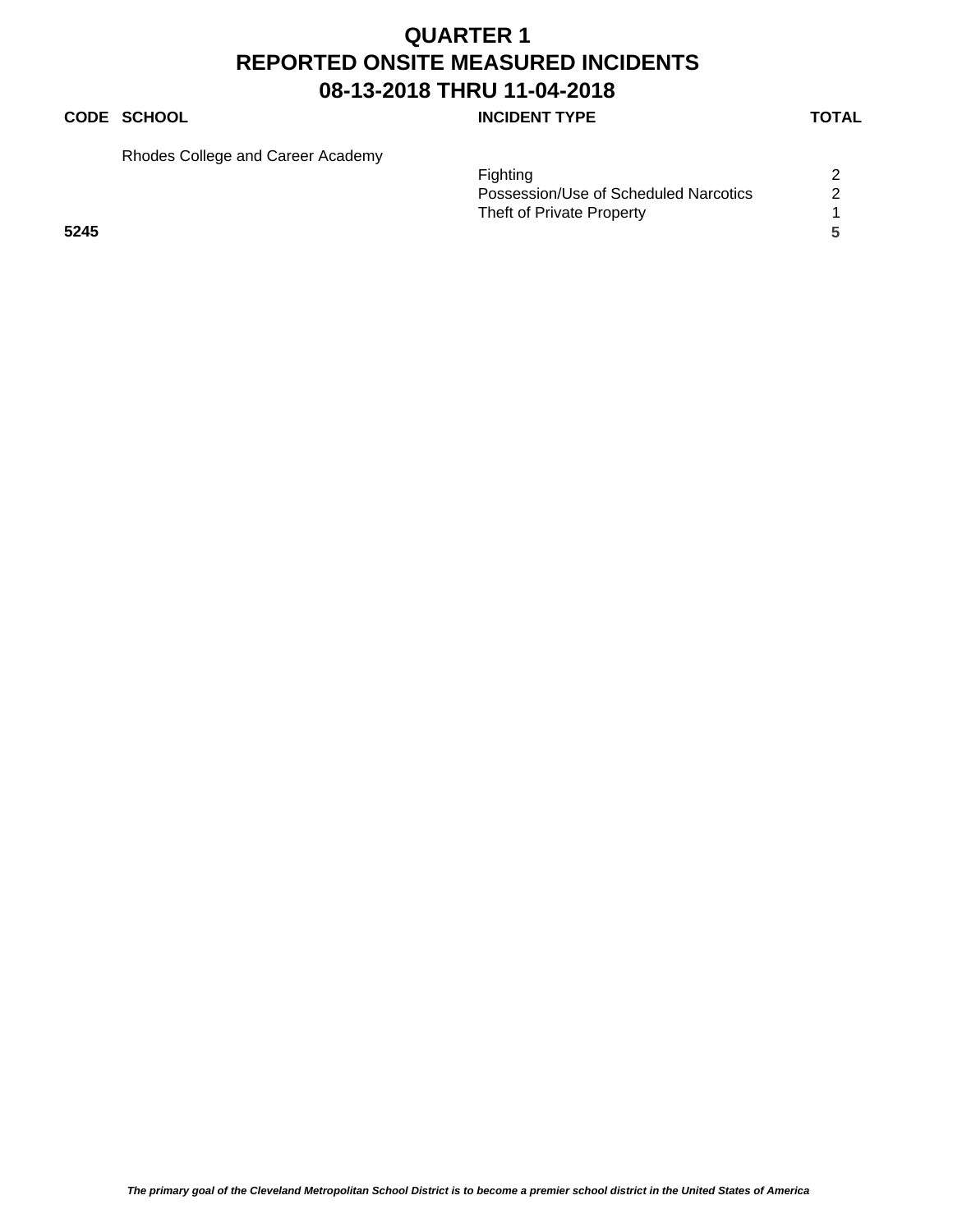## **CODE SCHOOL CODE SCHOOL**

Rhodes School of Environmental Studies

|      | Fighting                              |  |
|------|---------------------------------------|--|
|      | Possession/Use of Scheduled Narcotics |  |
| 5243 |                                       |  |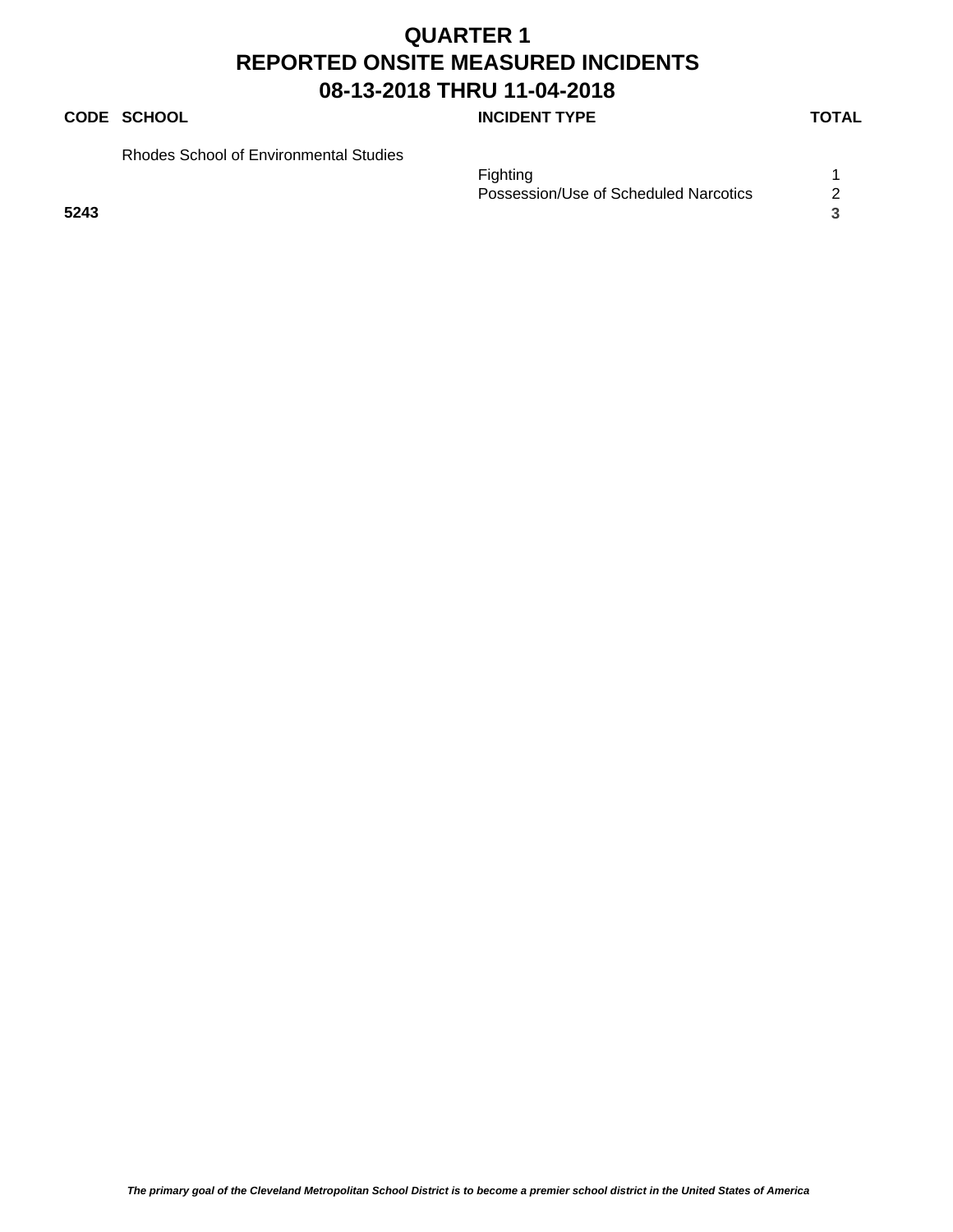## **CODE SCHOOL CODE SCHOOL**

Riverside

| .    | Arson                    |        |
|------|--------------------------|--------|
|      |                          |        |
|      | <b>Sexual Harassment</b> |        |
| 3485 |                          | $\sim$ |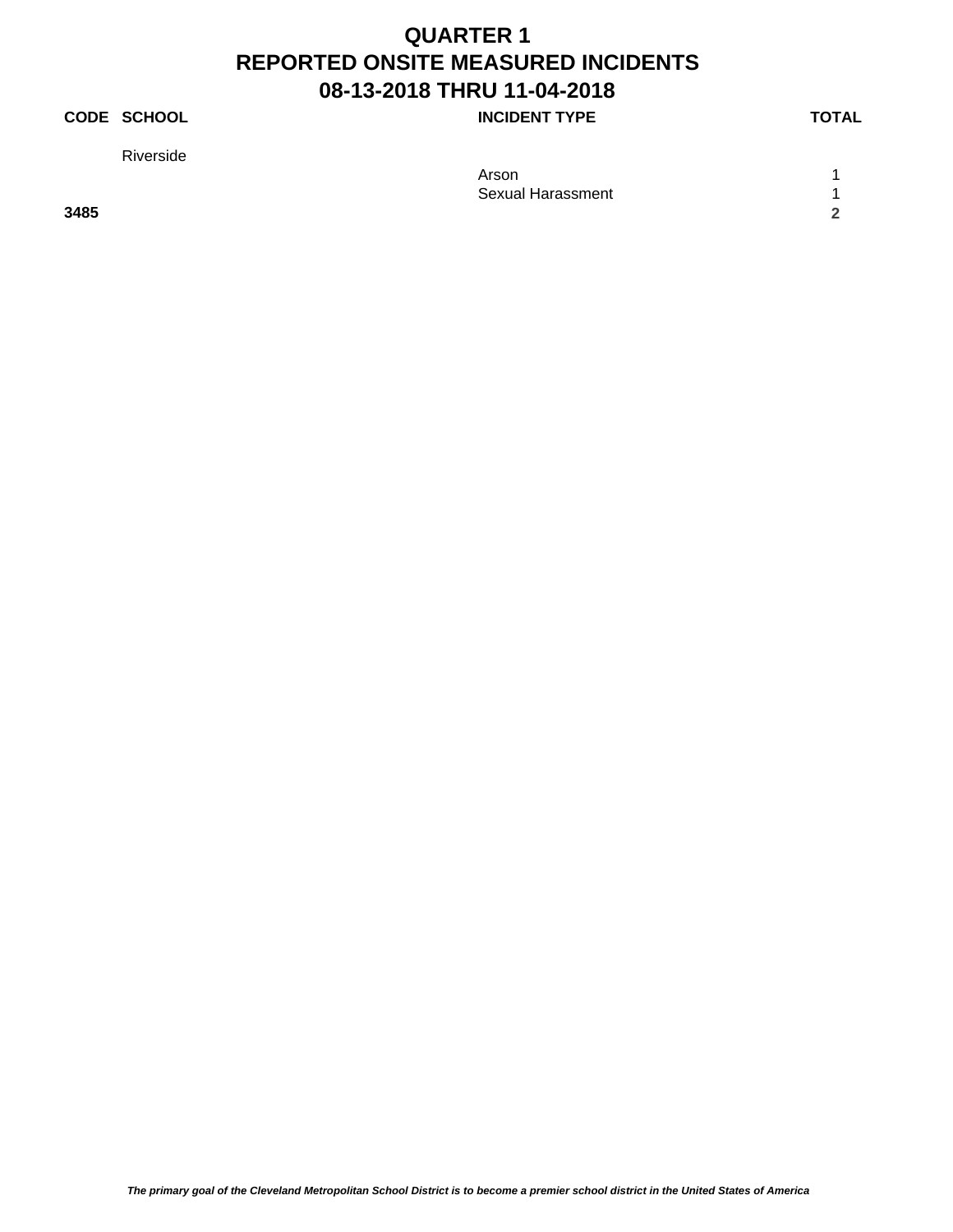## **CODE SCHOOL INCIDENT TYPE**

Robert H Jamison

|      | <b>Assault Student</b>        |   |
|------|-------------------------------|---|
|      | <b>Other Serious Incident</b> | 2 |
|      | Theft of Private Property     |   |
| 6482 |                               | 4 |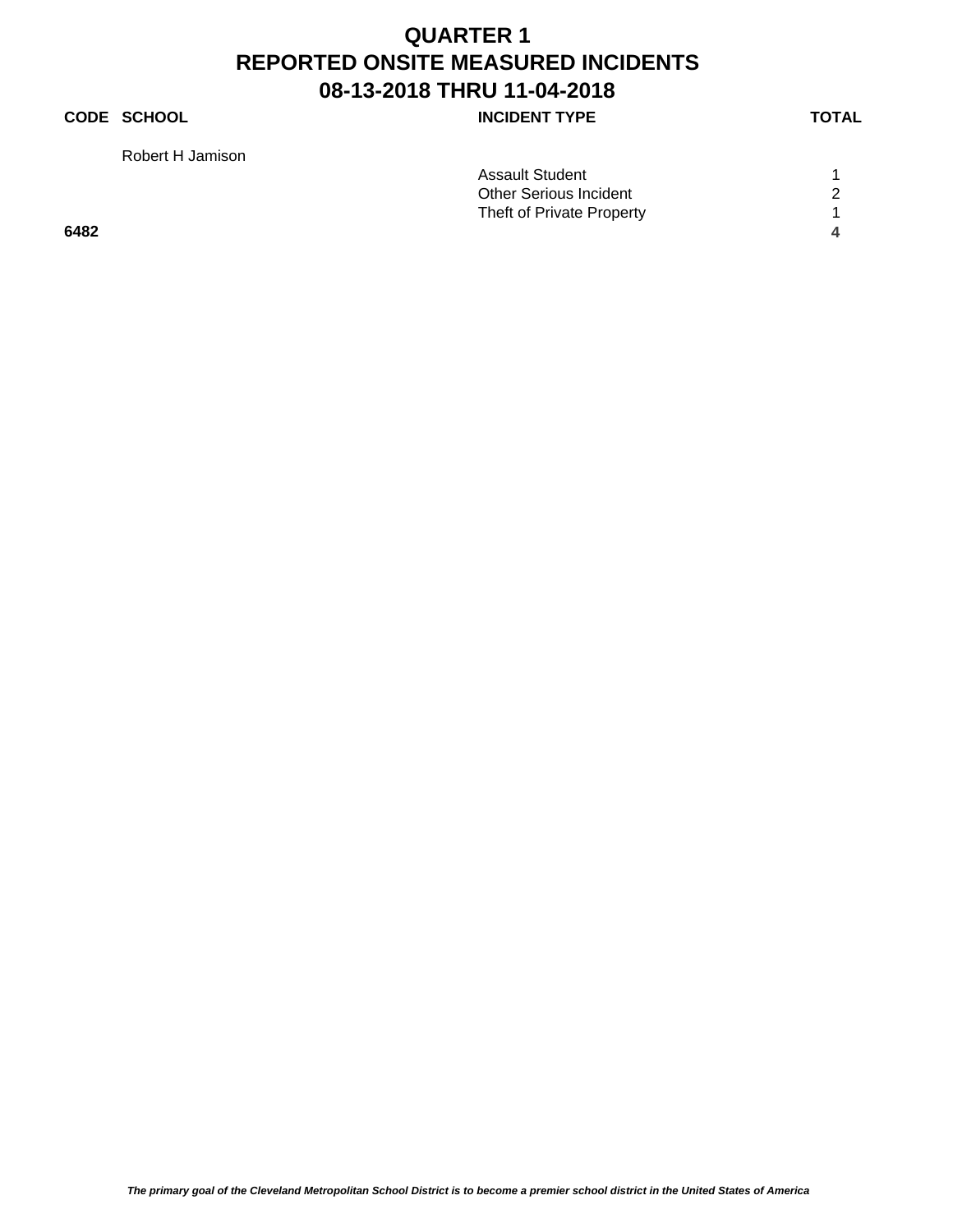## **CODE SCHOOL CODE SCHOOL**

Robinson G Jones

| Robinson G Jones |                                 |   |
|------------------|---------------------------------|---|
|                  | <b>Assault Security Officer</b> | ◠ |
|                  | <b>Assault Teacher</b>          |   |
|                  | Fighting                        |   |
|                  | <b>Other Serious Incident</b>   |   |
|                  | Sexual Imposition               |   |
| 6487             |                                 |   |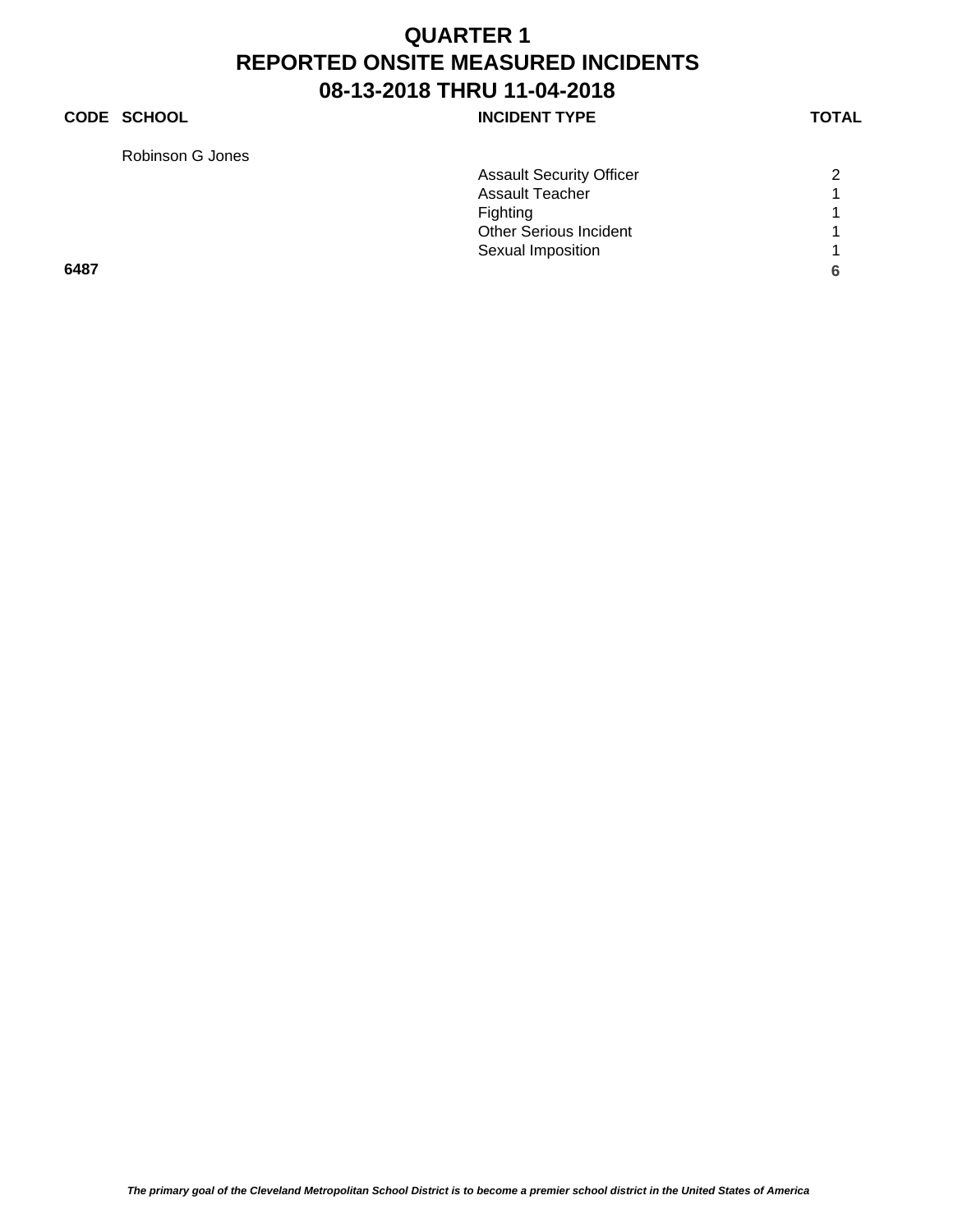#### **CODE SCHOOL CODE SCHOOL**

School of One @ Collinwood

Possession/Use of Scheduled Narcotics 1

**2178 1**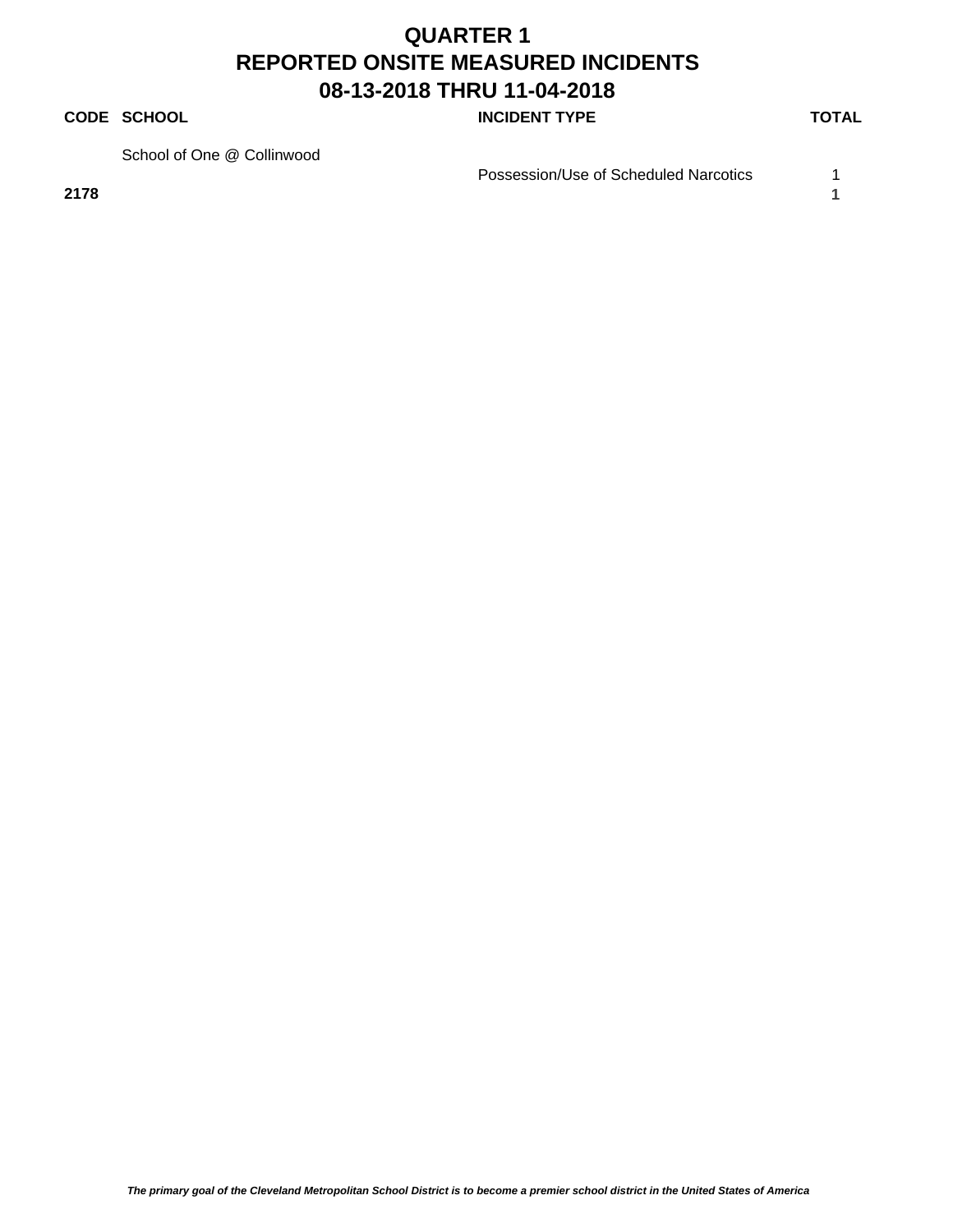#### **CODE SCHOOL CODE SCHOOL**

School of One @ John Adams

Theft of CMSD Computer Property 1

**2177 1**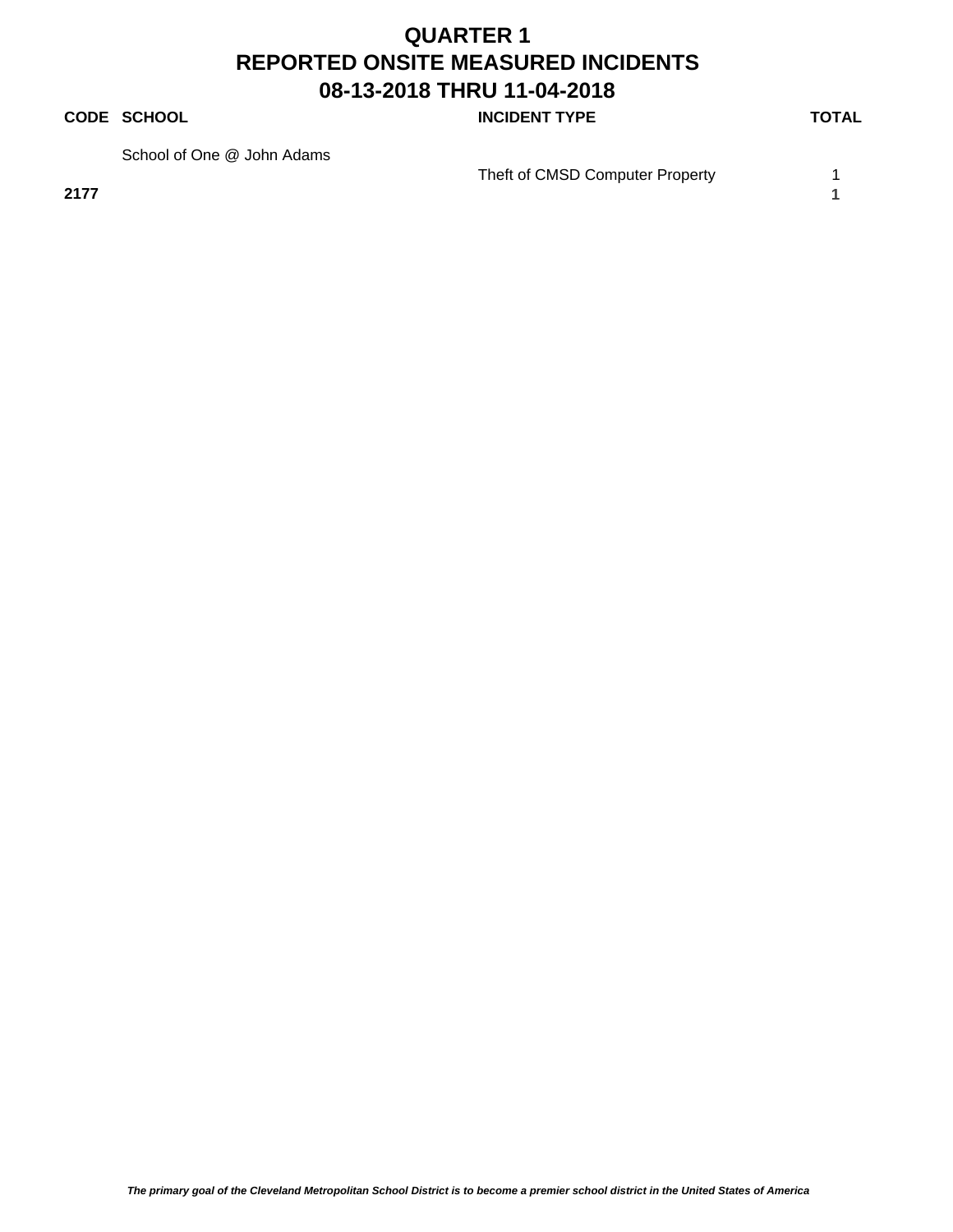## **CODE SCHOOL CODE SCHOOL**

**Scranton** 

|      | <b>Other Serious Incident</b> | ⌒ |
|------|-------------------------------|---|
|      | Theft of Private Property     |   |
| 3500 |                               |   |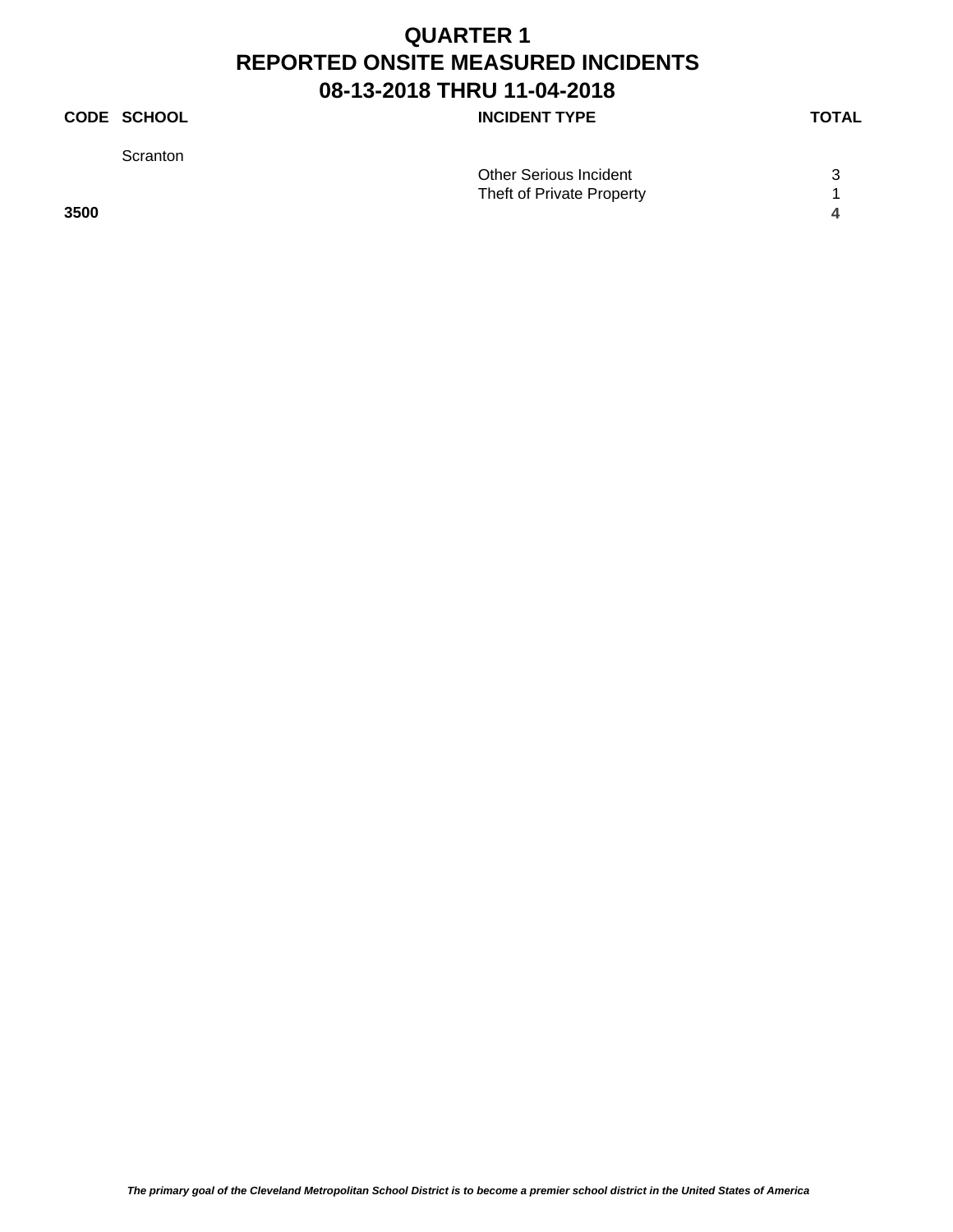## **CODE SCHOOL CODE SCHOOL INCIDENT TYPE TOTAL**

Sunbeam

|  |        |  | I |
|--|--------|--|---|
|  | ٧<br>× |  |   |

|      | <b>Assault Student</b>        |               |
|------|-------------------------------|---------------|
|      | <b>Assault Teacher</b>        | $\mathcal{P}$ |
|      | Menacing                      |               |
|      | <b>Other Serious Incident</b> |               |
| 3532 |                               | 5             |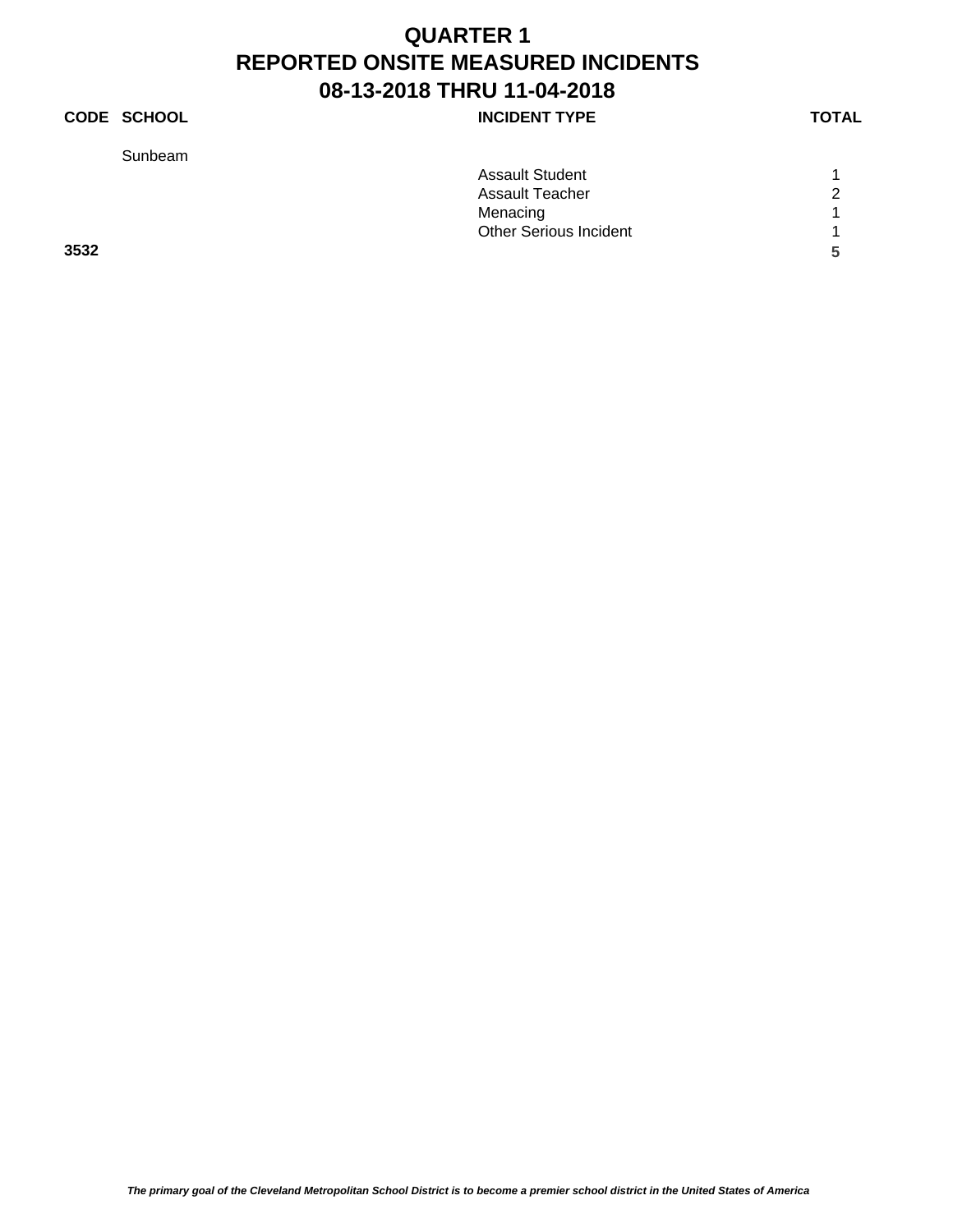### **CODE SCHOOL CODE SCHOOL**

Thomas Jefferson - Newcomer

| Homas Jenerson - Newcomer |                               |  |
|---------------------------|-------------------------------|--|
|                           | <b>Other Serious Incident</b> |  |
|                           | Sexual Harassment             |  |
| 3537                      |                               |  |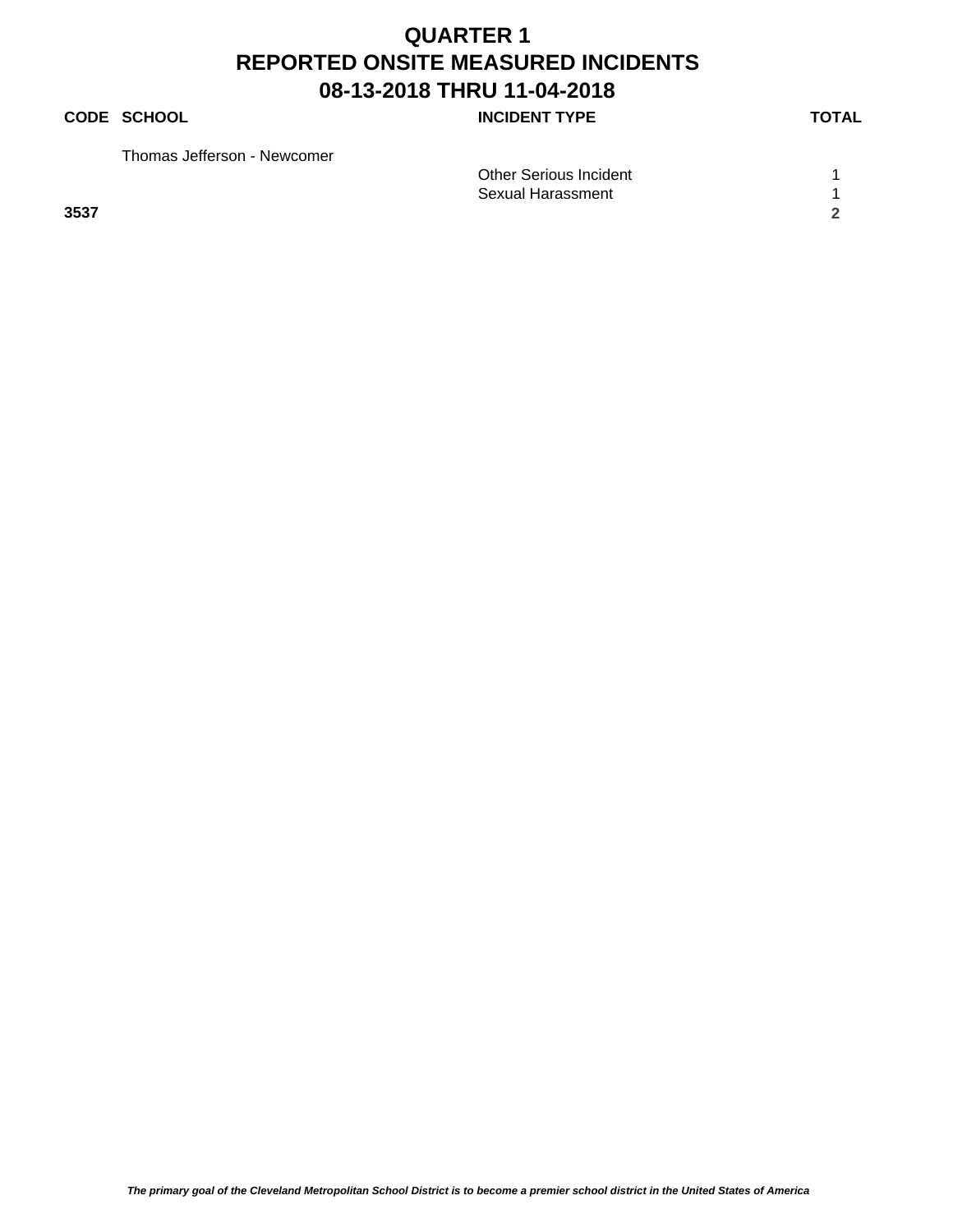## **CODE SCHOOL CODE SCHOOL**

Tremont

| remont) |                                      |                |
|---------|--------------------------------------|----------------|
|         | <b>Assault Student</b>               |                |
|         | Assault Teacher                      |                |
|         | <b>Other Serious Incident</b>        |                |
|         | Possession of Knife                  |                |
|         | Possession of Other Dangerous Weapon | $\overline{2}$ |
|         | Public Indecency                     |                |
| 3544    |                                      |                |
|         |                                      |                |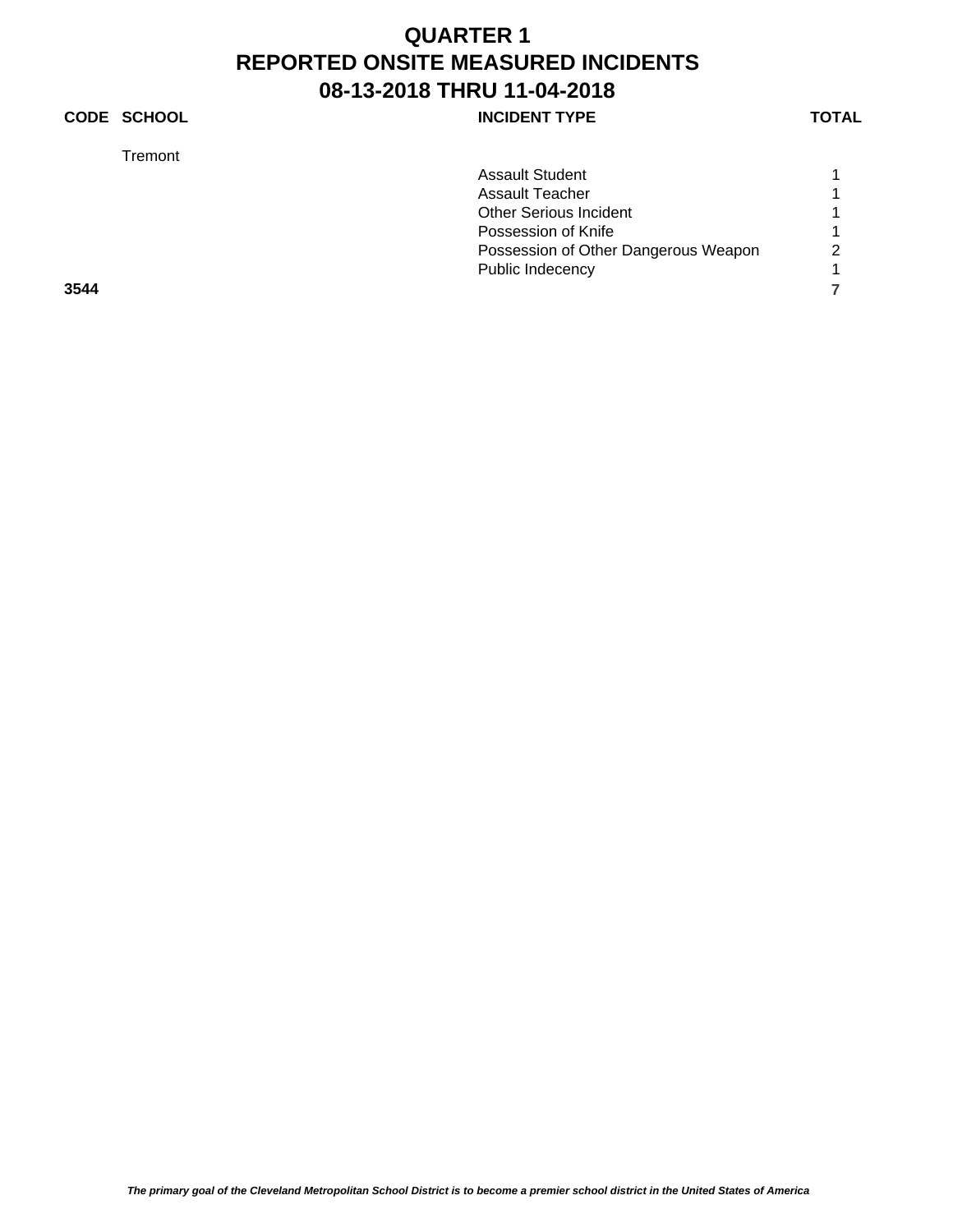## **CODE SCHOOL CODE SCHOOL**

Valley View

|      | Other Serious Incident    |  |
|------|---------------------------|--|
|      | Theft of Private Property |  |
| 3550 |                           |  |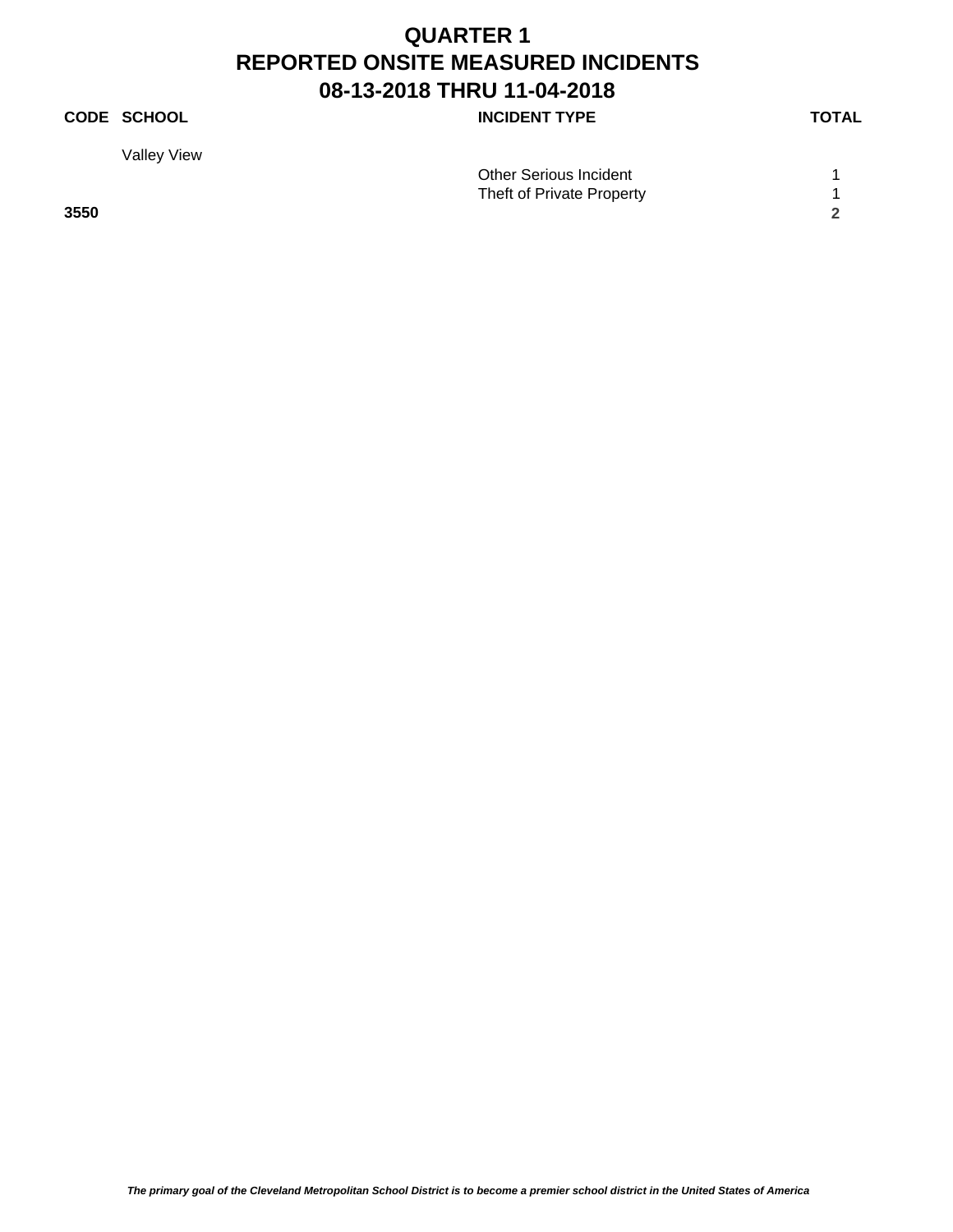**Walton** 

| <b>CODE SCHOOL</b> | <b>INCIDENT TYPE</b> | <b>TOTAL</b> |
|--------------------|----------------------|--------------|
|                    |                      |              |

| .    |                                 |                |
|------|---------------------------------|----------------|
|      | <b>Assault Other</b>            |                |
|      | <b>Assault Security Officer</b> |                |
|      | <b>Assault Staff (Adult)</b>    | 2              |
|      | <b>Assault Student</b>          | 3              |
|      | Assault Teacher                 |                |
|      | Vandalism School Property       | $\overline{1}$ |
| 3560 |                                 | 9              |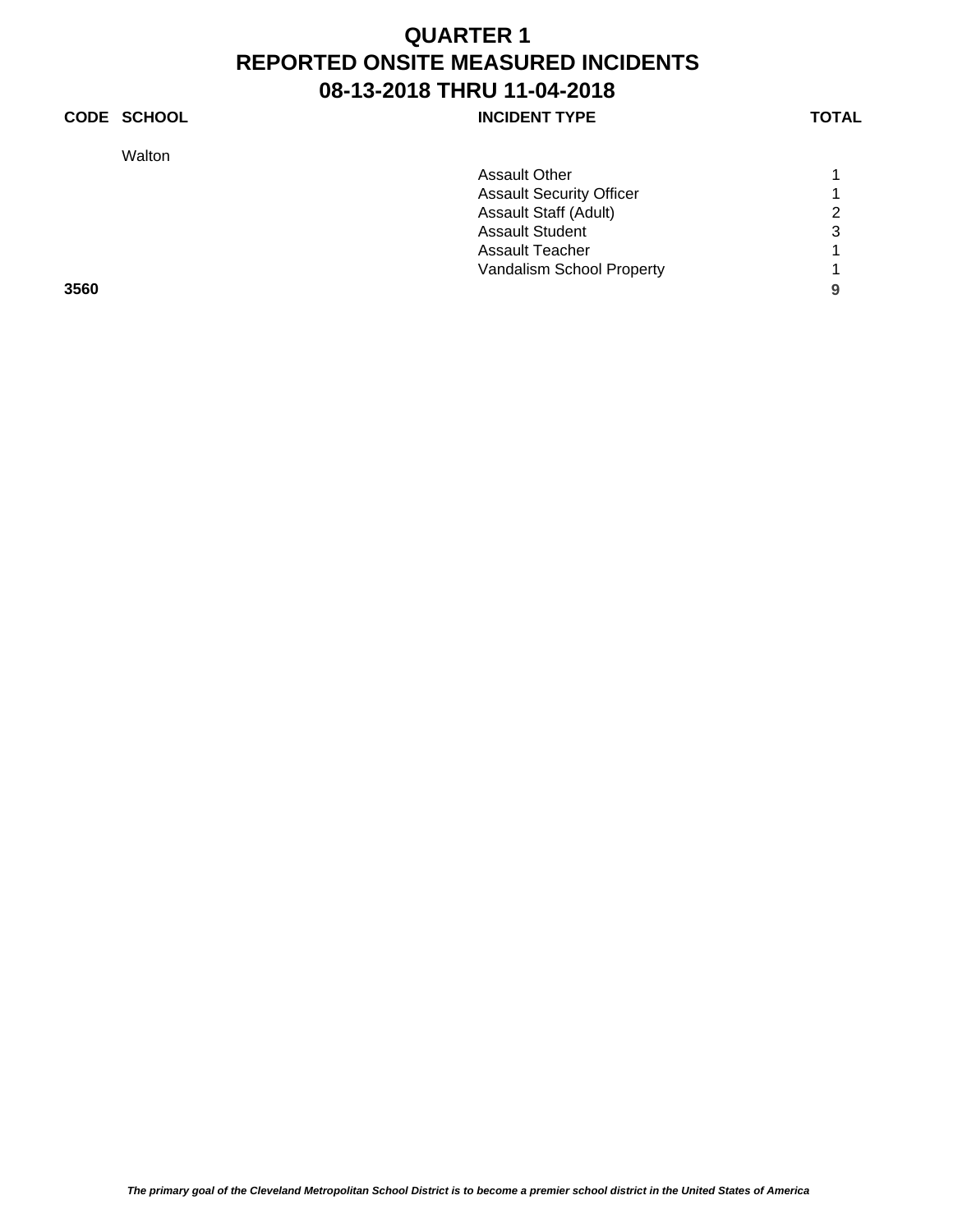## **CODE SCHOOL CODE SCHOOL**

Warner

|      | Assault Student               | ◠ |
|------|-------------------------------|---|
|      | <b>Other Serious Incident</b> |   |
| 3572 |                               | ີ |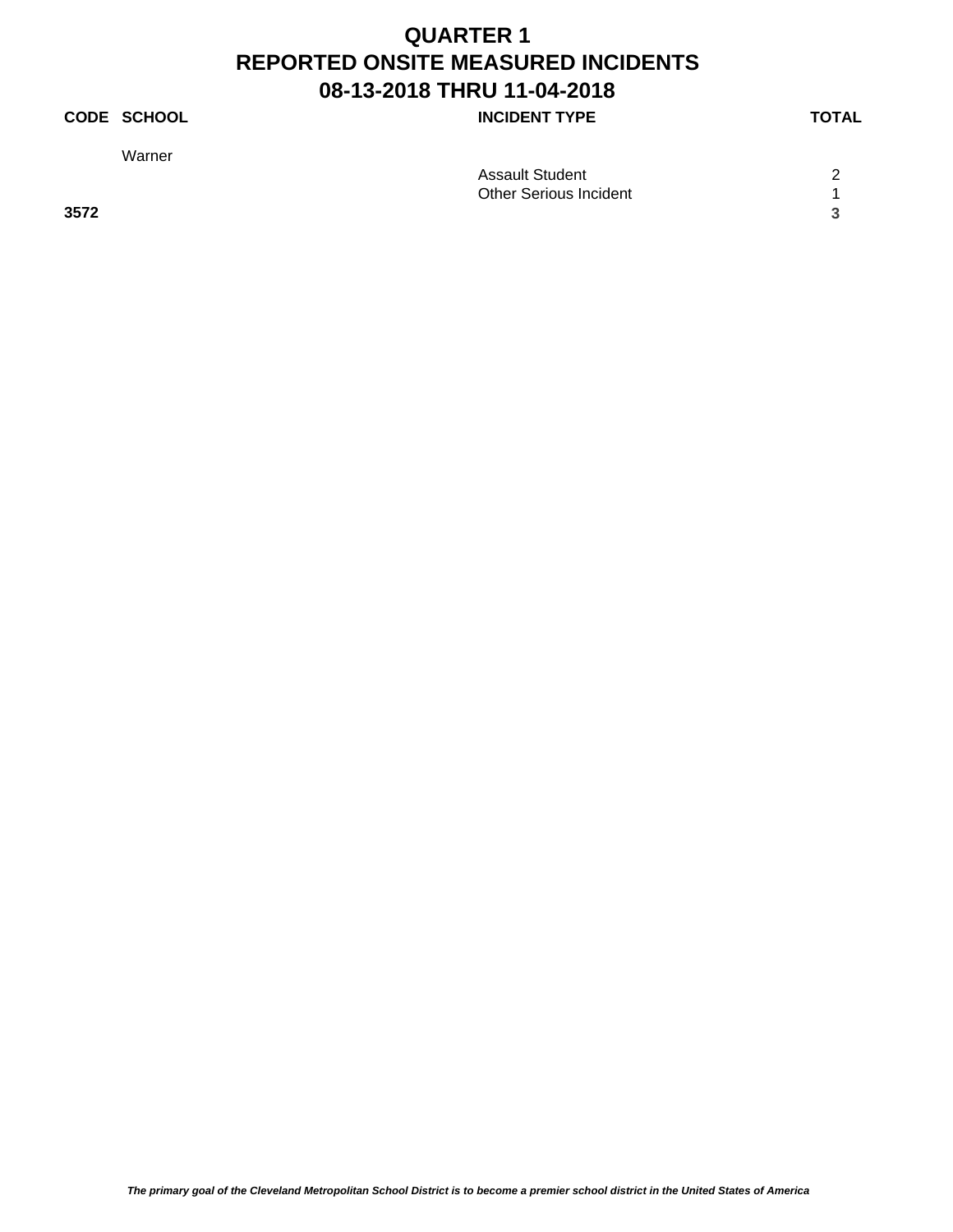### **CODE SCHOOL CODE SCHOOL**

Washington Park - Environmental

| washington Park - Environmental |                                       |   |
|---------------------------------|---------------------------------------|---|
|                                 | <b>Assault Student</b>                | 2 |
|                                 | <b>Other Criminal Activity</b>        |   |
|                                 | Possession of Knife                   |   |
|                                 | Possession/Use of Scheduled Narcotics |   |
|                                 | Sexual Imposition                     |   |
|                                 | Theft of Private Property             |   |
| 2110                            |                                       |   |
|                                 |                                       |   |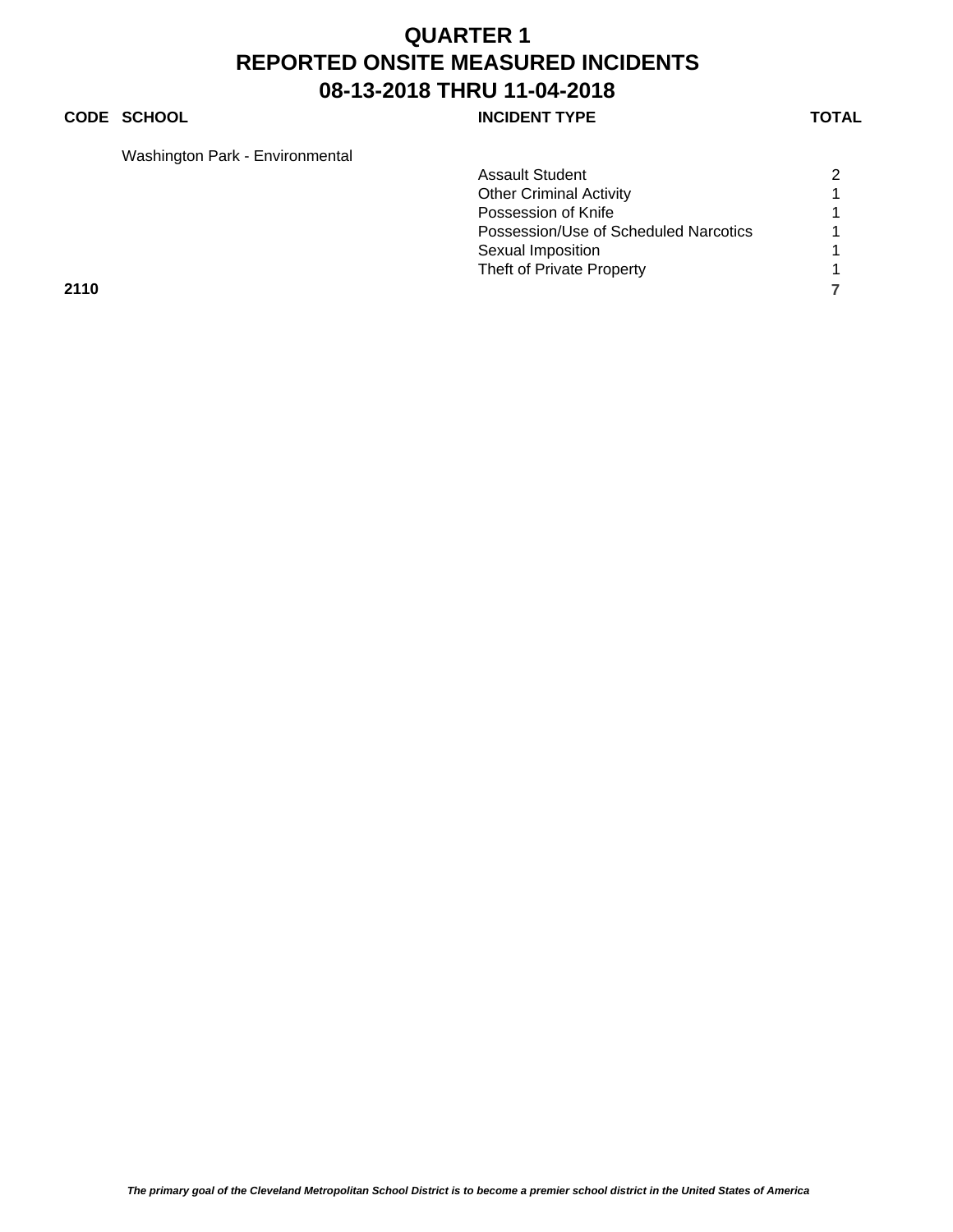## **CODE SCHOOL CODE SCHOOL**

Waverly

**3596 1**

Assault Student 1 1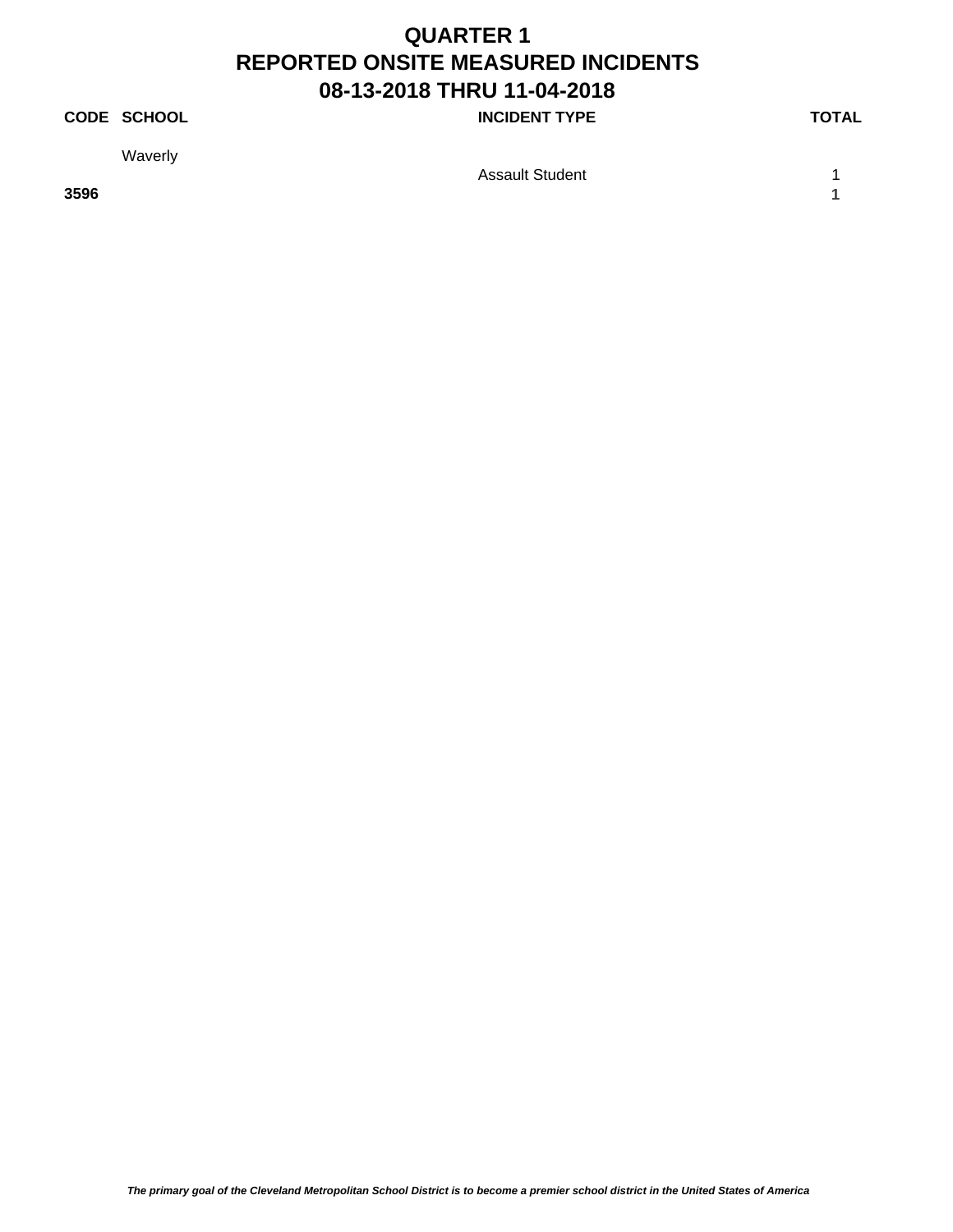## **CODE SCHOOL CODE SCHOOL**

Whitney Young

Assault Staff (Adult) 1

**4615 1**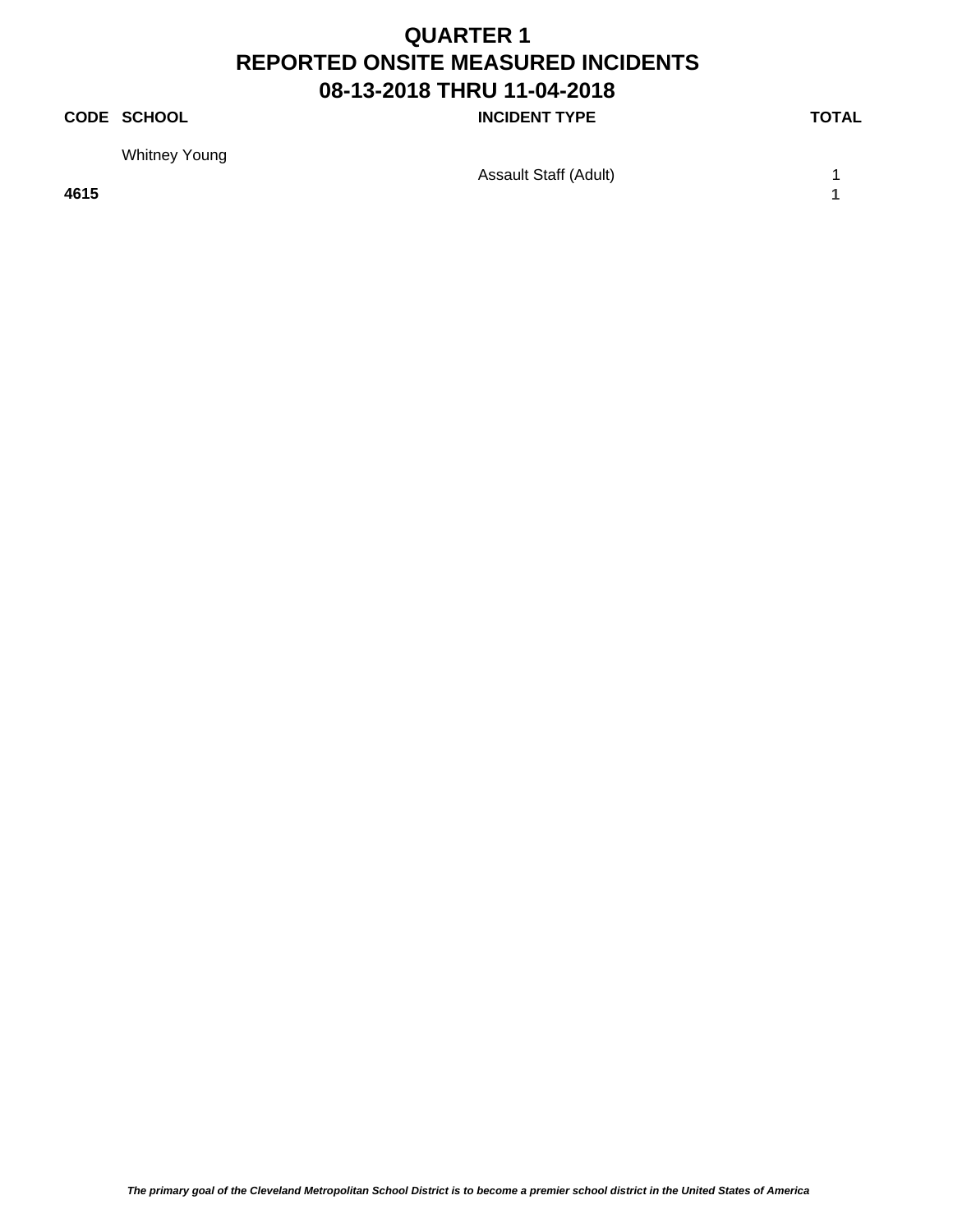## **CODE SCHOOL CODE SCHOOL**

Wilbur Wright

|      | Assault Student   |  |
|------|-------------------|--|
|      | Sexual Harassment |  |
| 4616 |                   |  |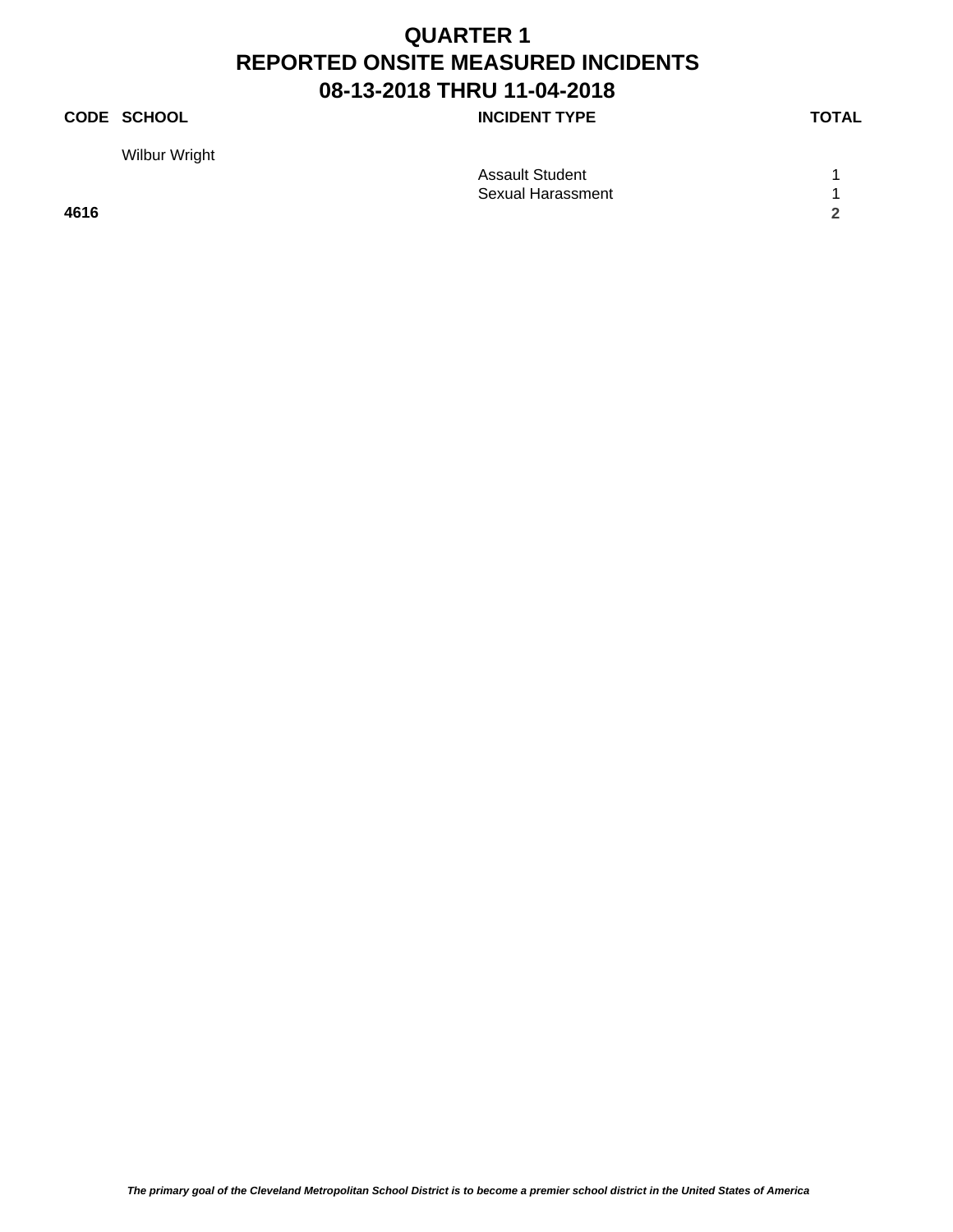## **CODE SCHOOL INCIDENT TYPE**

William Cullen Bryant

|      | <b>Assault Student</b>        | 2                    |
|------|-------------------------------|----------------------|
|      | Fighting                      | $\blacktriangleleft$ |
|      | <b>Other Serious Incident</b> |                      |
|      | Robbery                       | $\overline{ }$       |
|      | Sexual Imposition             | $\overline{ }$       |
| 3622 |                               | 6                    |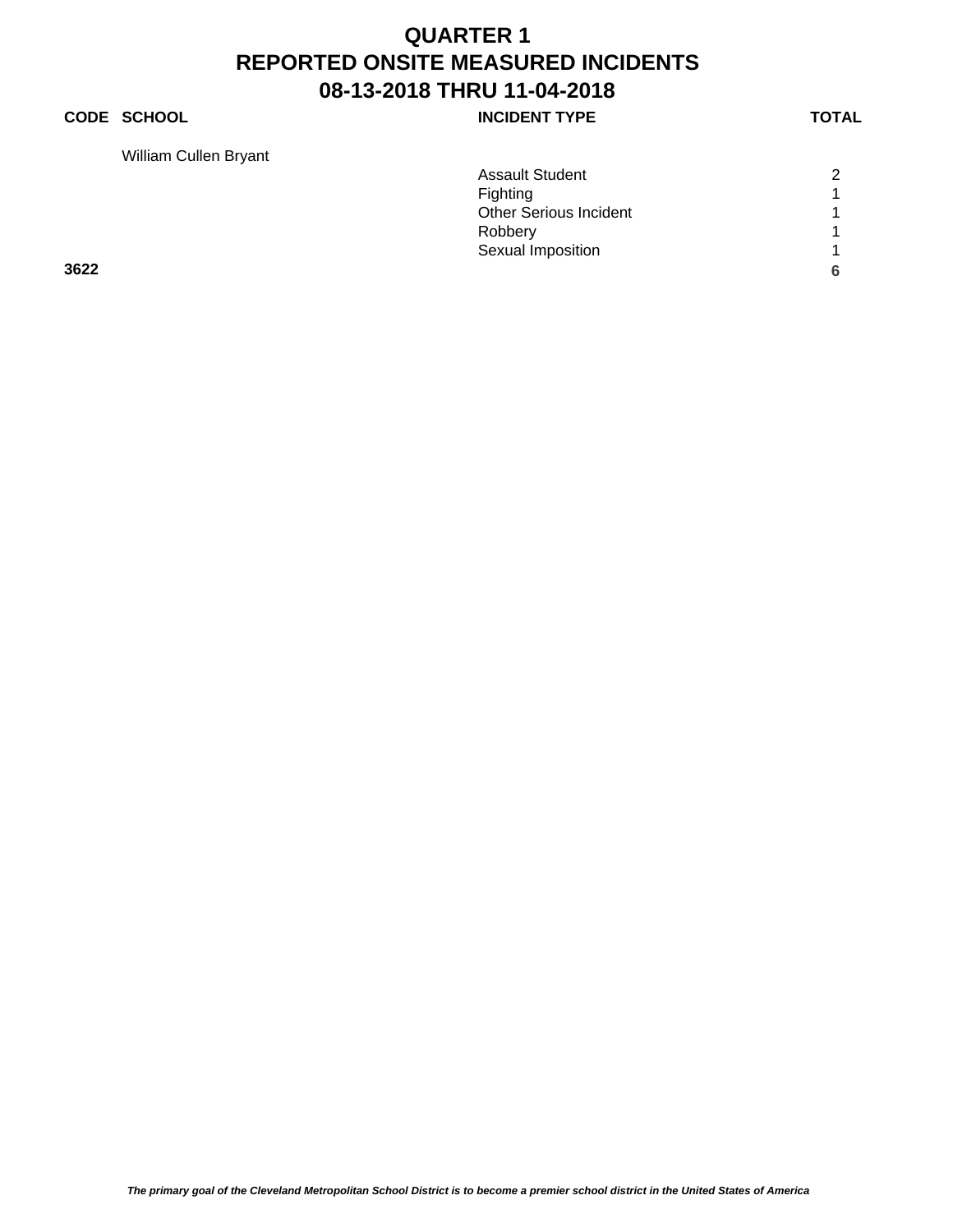### **CODE SCHOOL CODE SCHOOL**

William Rainey Harper

| $\cdots$ |                        |  |
|----------|------------------------|--|
|          | <b>Assault Student</b> |  |
|          | Assault Teacher        |  |
| 3621     |                        |  |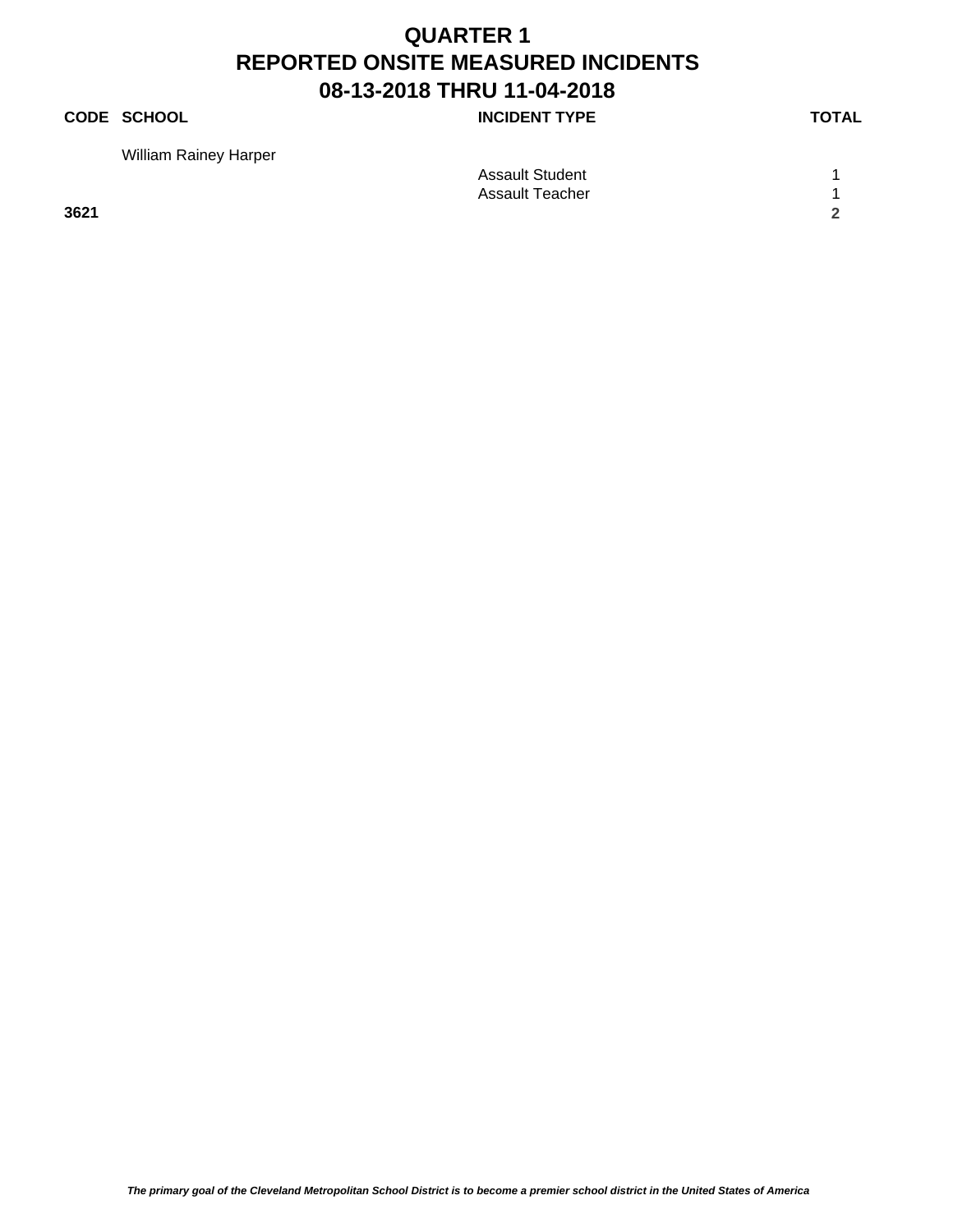### **CODE SCHOOL CODE SCHOOL**

Willow

|      | Assault Staff (Adult)         | $\overline{2}$ |
|------|-------------------------------|----------------|
|      | <b>Assault Student</b>        |                |
|      | <b>Bullying</b>               |                |
|      | Fighting                      |                |
|      | <b>Other Serious Incident</b> |                |
|      | <b>Sexual Harassment</b>      |                |
|      | Sexual Imposition             |                |
|      | Theft of Private Property     |                |
| 3605 |                               | 9              |
|      |                               |                |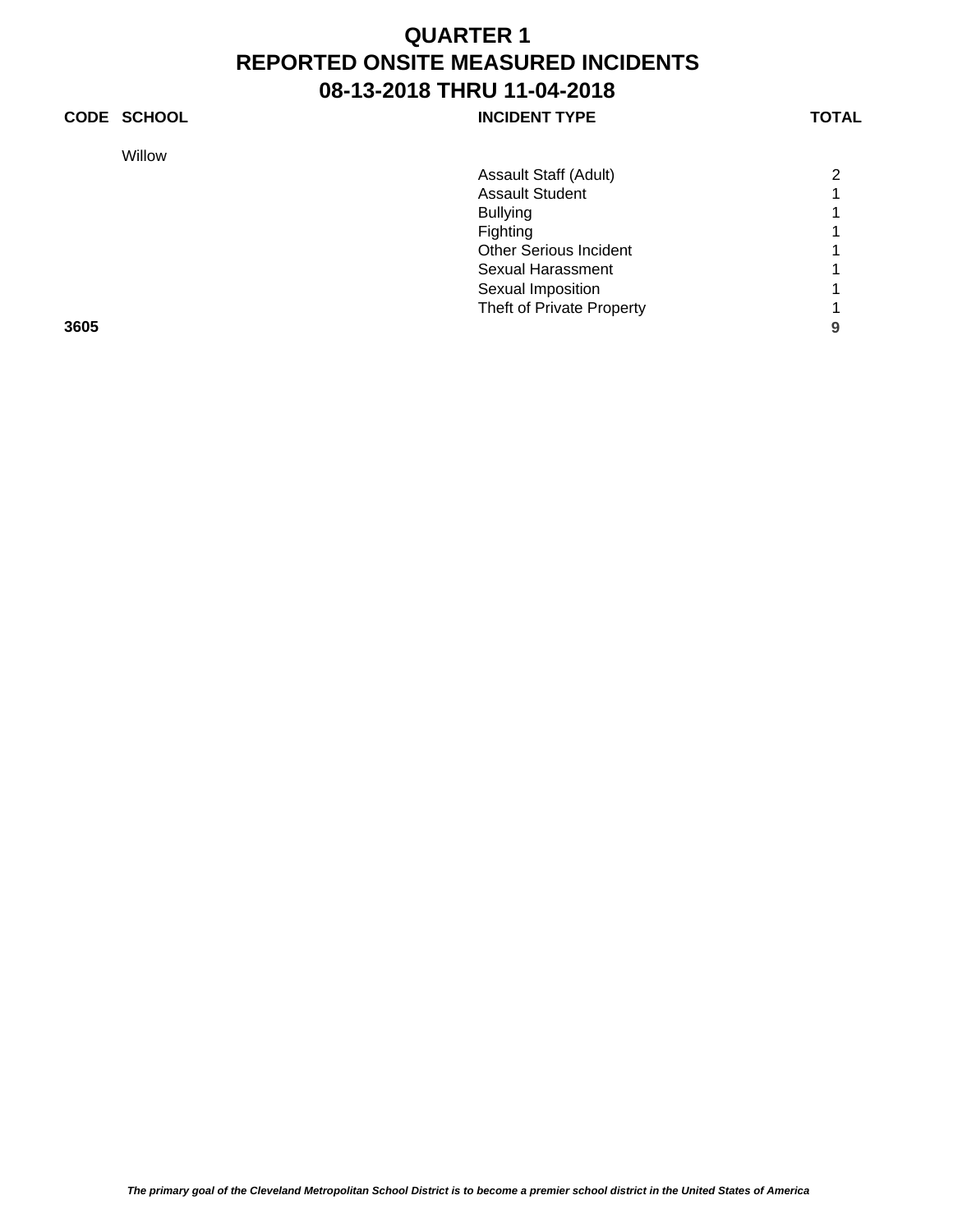## **CODE SCHOOL CODE SCHOOL**

Willson

| .    |                                 |  |
|------|---------------------------------|--|
|      | <b>Assault Security Officer</b> |  |
|      | Assault Teacher                 |  |
| 4624 |                                 |  |